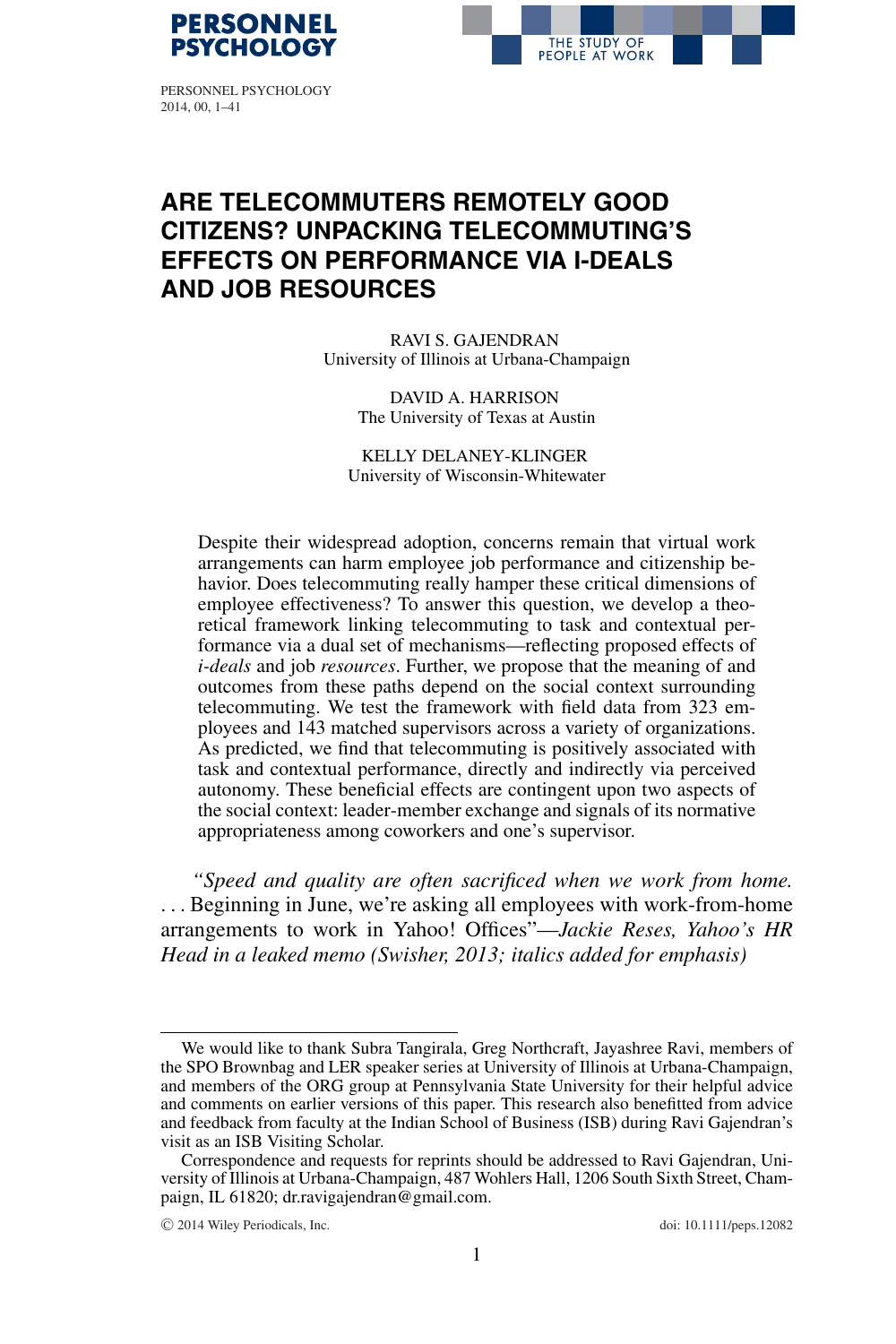Virtual work arrangements enable employees to perform tasks together even when they are physically apart (Bell & Kozlowski, 2002). Telecommuting, or virtual work from home, has moved from gaining a firm organizational foothold (Wiesenfeld, Raghuram, & Garud, 1999) to becoming part of the orthodoxy of modern human resource practices (Matos & Galinksy, 2012). Telecommuting is now seen as an important practice for recruiting and retaining valuable employees (SHRM, 2010) because it provides greater autonomy and subsequent satisfaction, including benefits to family life (Gajendran & Harrison, 2007).

Yet, Yahoo's recent decision to ban telecommuting aligns with a number of other misgivings that executives and firm policy makers have regarding such virtual arrangements. For example, Jack Welch, former CEO of GE, and Suzy Welch, former editor of *Harvard Business Review*, critiqued telecommuting as diminishing face time, which they argued made it difficult for managers to see "how calm you stay in a PR crisis, how decent you are to new employees who don't have the hang of things, how much you sweat during a tough deal, and how hard you work on a deadline without bitching and moaning" (Welch & Welch, 2007). Similarly, a summary of managerial concerns about telecommuting stated that "Managers are tempted to use 'face time' in the office as the de facto measurement of commitment and productivity. They are often suspicious about employees who work out of sight, believing they will shirk or drift if not under constant supervision" (Glass, 2013). These quotes from the popular press underscore a tension between telecommuting's popularity as a family-friendly work arrangement and managerial concerns that it imposes workplace productivity and social costs (Golden, 2007; Leslie, Manchester, Park, & Mehng, 2012; Thatcher & Bagger, 2011). In addition to concerns about task performance, managers of prospective telecommuters worry that interpersonal relationships and, therefore, contextual performance (Van Scotter & Motowidlo, 1996) suffer. Employees may be less available to provide the discretionary help and support critical for dealing with the many spontaneous workplace demands that cannot be anticipated or incorporated into formal job descriptions (e.g., Elsbach, Cable, & Sherman, 2010; Luckerson, 2012; Welch & Welch, 2007).

Does use of telecommuting decrease core dimensions of employee performance? Are telecommuters really poor organizational citizens (Organ, 1997)? Surprisingly, empirical research with remote workers is lacking that would allow an assessment of these concerns expressed by managers about diminished task and contextual performance. The most recent meta-analysis of telecommuting outcomes included only four studies of manager-rated performance (Gajendran & Harrison, 2007). Further, reflecting the lack of scholarly attention to citizenship-like behaviors among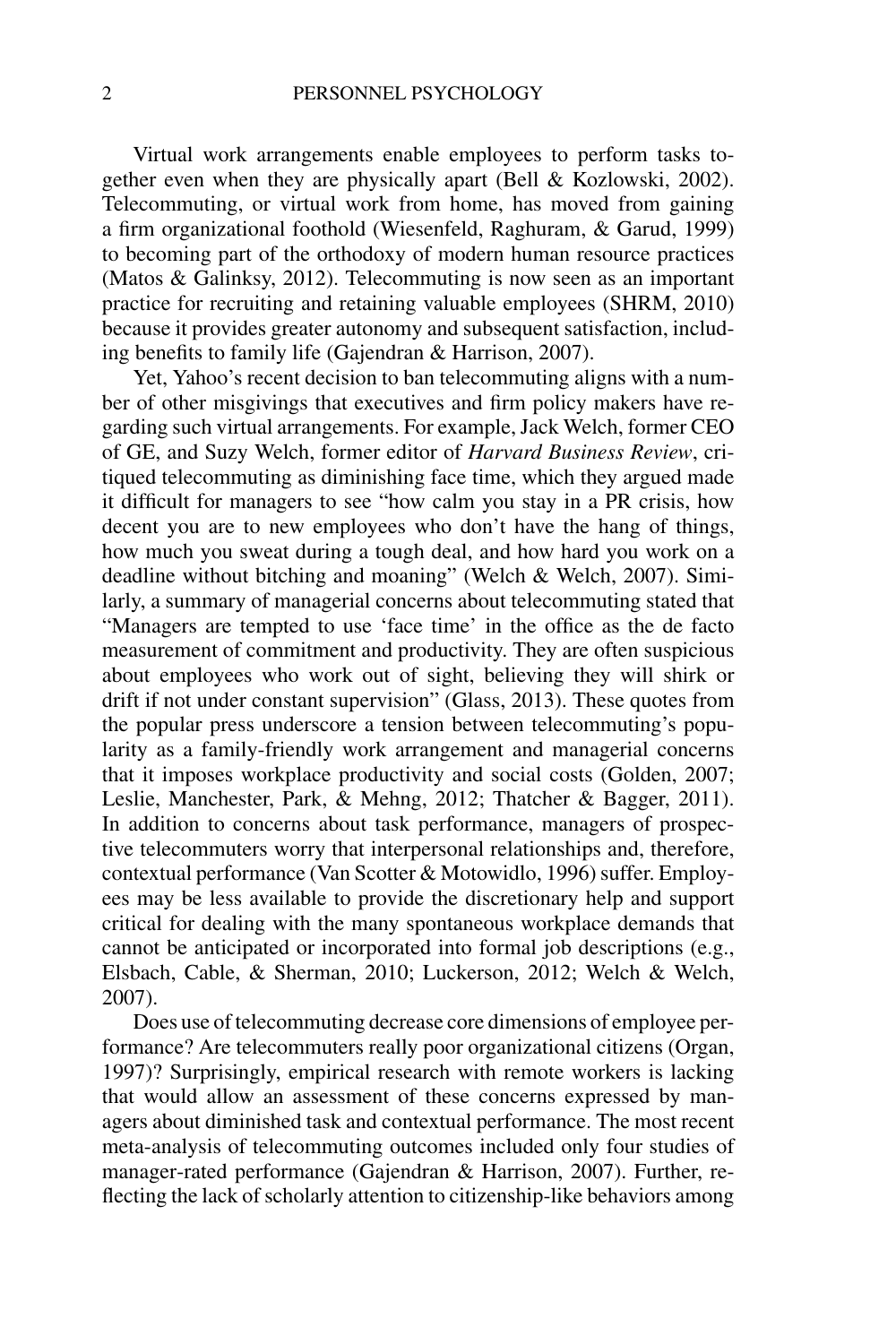telecommuters, the same meta-analysis omitted this crucial criterion dimension because zero prior studies had addressed it.

Therefore, the primary aim of this paper is to investigate telecommuting's links to employee task and, particularly, contextual performance. The latter is a set of interpersonal and volitional behaviors that contribute to the organization by creating a positive social and psychological climate (Borman & Motowidlo, 1997; Organ, 1997; Van Scotter & Motowidlo, 1996). It comprises two classes of behaviors—"*interpersonal facilitation,* which includes cooperative, considerate, and helpful acts that assist coworkers' performance, and *job dedication,* which includes selfdisciplined, motivated acts such as working hard, taking initiative, and following rules to support organizational objectives" (Van Scotter & Motowidlo, 1996, p. 525). Task performance refers to in-role performance, typically measured by supervisor ratings (Harrison, Newman, & Roth, 2006).

To examine telecommuting's potential influence on these crucial yet understudied criteria, we draw together theorizing about idiosyncratic deals (i-deals; Rousseau, 2005) with insights from the job demandsresources (JD-R) model (Bakker & Demerouti, 2007; Demerouti, Bakker, Nachreiner, & Schaufeli, 2001) and the social information processing model (Salancik & Pfeffer, 1978) to build our theoretical framework. Ideals refer to individually negotiated work arrangements that are mutually beneficial to employees and employers (Rousseau, 2005). Flexible work arrangements such as telecommuting have been identified as a popular type of i-deal negotiated by employees (e.g., Hornung, Rousseau, & Glaser, 2008; Rosen, Slater, & Johnson, 2013; Rousseau, Ho, & Greenberg, 2006).

Other researchers have proposed that telecommuting, along with other virtual and flexible work arrangements, influences key employee outcomes because it enhances employee experiences of autonomy (Allen, Renn, & Griffeth, 2003; Gajendran & Harrison, 2007; Kossek, Lautsch, & Eaton, 2006). According to the JD-R model, which classifies working conditions associated with each organizational context as either job demands or job resources, autonomy is a valuable job resource (Bakker & Demerouti, 2007; Demerouti & Bakker, 2011). Resources refer to those aspects of jobs that enable employees to meet work-related goals, achieve personal growth and development, and effectively counter job demands and their associated costs. In contrast, job demands refer to those conditions necessitating sustained cognitive, emotional, or physical efforts that are associated with physiological and/or psychological drains.

Research viewing telecommuting as an i-deal has largely proceeded independently of research viewing it as a virtual work arrangement that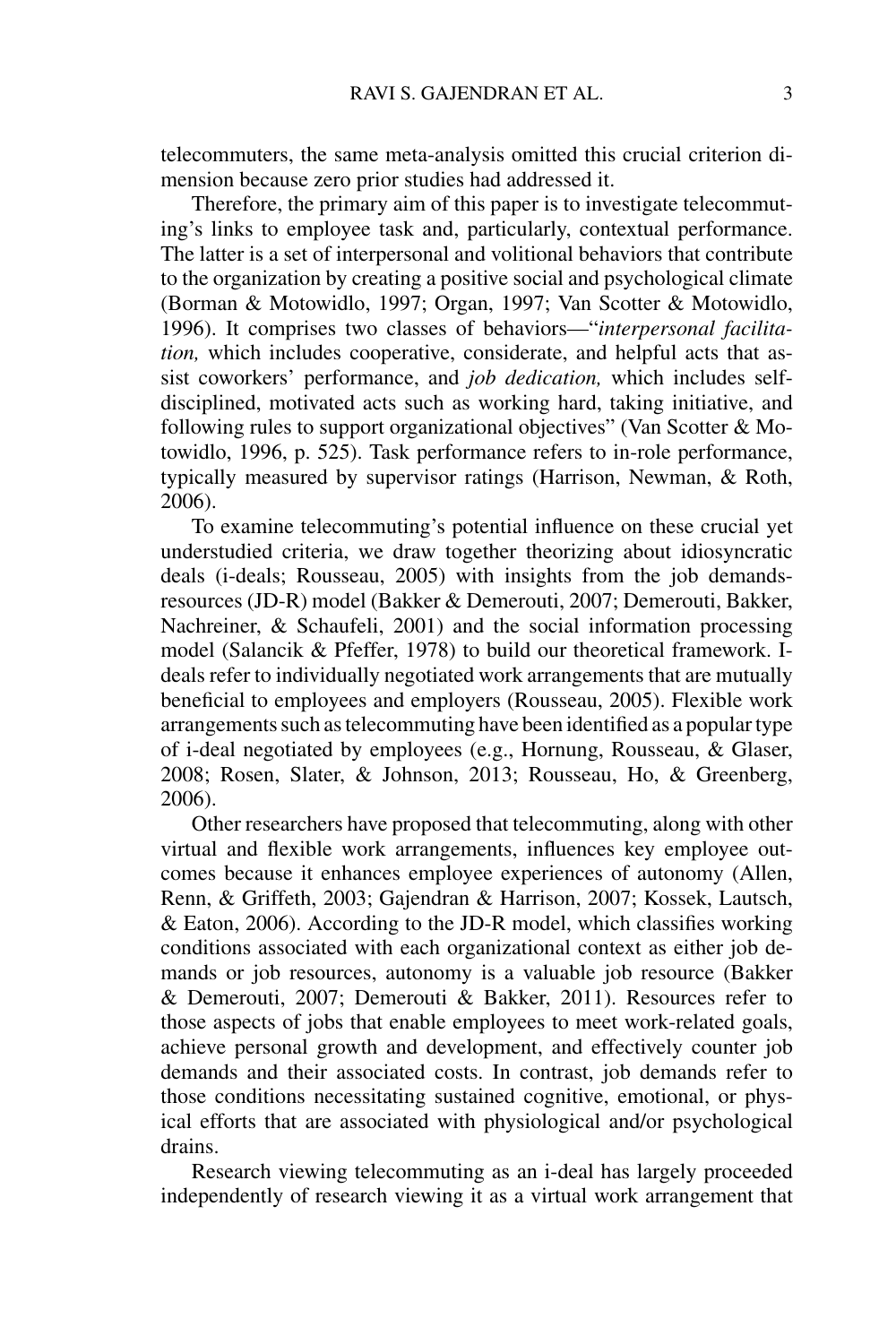enhances the resource of autonomy. A key contribution of this paper is to integrate these hitherto distinct streams of research into a unified theoretical model. We do so in a way that links telecommuting to effectiveness outcomes via two paths corresponding to enhanced meaningfulness of the arrangement to the individual: an *i-deals pathway* based on social exchange and reciprocity, along with a *job resources pathway* based on telecommuting as a source of employees' experienced autonomy.

We further argue that employee sensemaking about each of these pathways depends on the workplace *social context* surrounding telecommuting arrangements. For instance, because the distinctiveness of an i-deal may depend on the relative selectness of its availability, the extensiveness of supervisor and coworker telecommuting may act as social cues that influence how employees interpret their own virtual work arrangement (Salancik & Pfeffer, 1978). Likewise, the substantive and symbolic meanings associated with an i-deal may depend on the quality of employee exchanges with their supervisor (Anand, Vidyarthi, Liden, & Rousseau, 2010). Therefore, another contribution of this paper is its examination of the proposition that telecommuting's implications for employee effectiveness are intricately linked to and contingent on two key aspects of the *social context*: leader–member exchange (LMX; Graen, 1976; Graen & Scandura, 1987) and normativeness of telecommuting in the workgroup. The latter construct, referring to the use of telecommuting by supervisors and coworkers, provides information about the (lack of) exclusivity of employees' own telecommuting arrangement.

Figure 1 presents the conceptual framework underpinning our study, which we test using a sample that includes matched pairs of employees and supervisors spanning over 100 organizations. Controlling for industry, organizational, and job-related factors, we develop hypotheses and boundary conditions about the two distinct but complementary perspectives linking telecommuting to task and contextual performance: i-deals and job resources.

### *Background and Theory Development*

Telecommuting is a distributed work mode that enables employees to perform tasks while working from remote locations (such as home or satellite offices) using information and communication technologies to interact with others within and outside the workplace (Bailey & Kurland, 2002; Raghuram, Tuertscher, & Garud, 2010; Thatcher & Zhu, 2006; Venkatesh & Johnson, 2002). It can be practiced both as a full-time arrangement in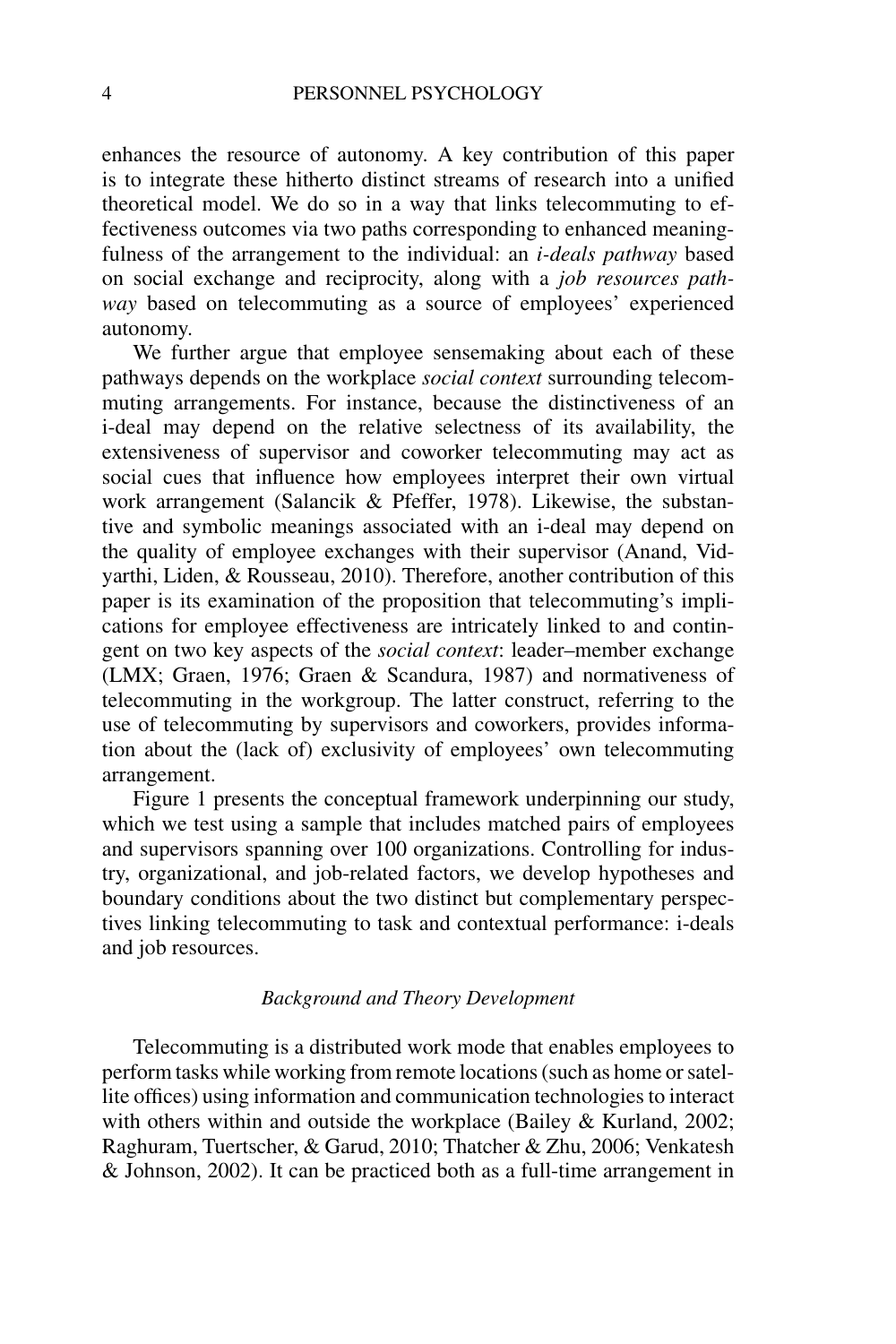

*Figure 1:* **Theoretical Framework Linking Employee Telecommuting to Task and Contextual Performance.**

which employees typically work from home for 5 or more days a week, or as a part time arrangement in which employees alternate days working at home and at a central work location.

Telecommuting research has used two related logics for demonstrating its influence on relevant outcomes. As a first step, researchers have been interested in the arrangement as a whole, examining outcomes of telecommuters versus nontelecommuters (e.g., Hill, Hawkins, & Miller, 1996; Igbaria & Guimares, 1999; Lautsch, Kossek, & Eaton, 2009). As a second step beyond treating telecommuting as a dichotomous phenomenon (users vs. nonusers), researchers have also examined the implications of gradations in the use of telecommuting, operationalized in terms of hours (or days) per week telecommuted because it provides added insight about telecommuting's impact on employee attitudes and outcomes (e.g., Golden, Veiga, & Simsek, 2006). With respect to the latter treatment, we refer to the extensiveness of employee telecommuting (e.g., hours per week) as *telecommuting intensity*, which can range from the part- to full-time modes mentioned above (Fay & Kline, 2011, 2012; Gajendran & Harrison, 2007). Following prior research, our study examines the consequences of telecommuting by treating it both as a dichotomous phenomenon (telecommuters vs. nontelecommuters) and then as telecommuting intensity.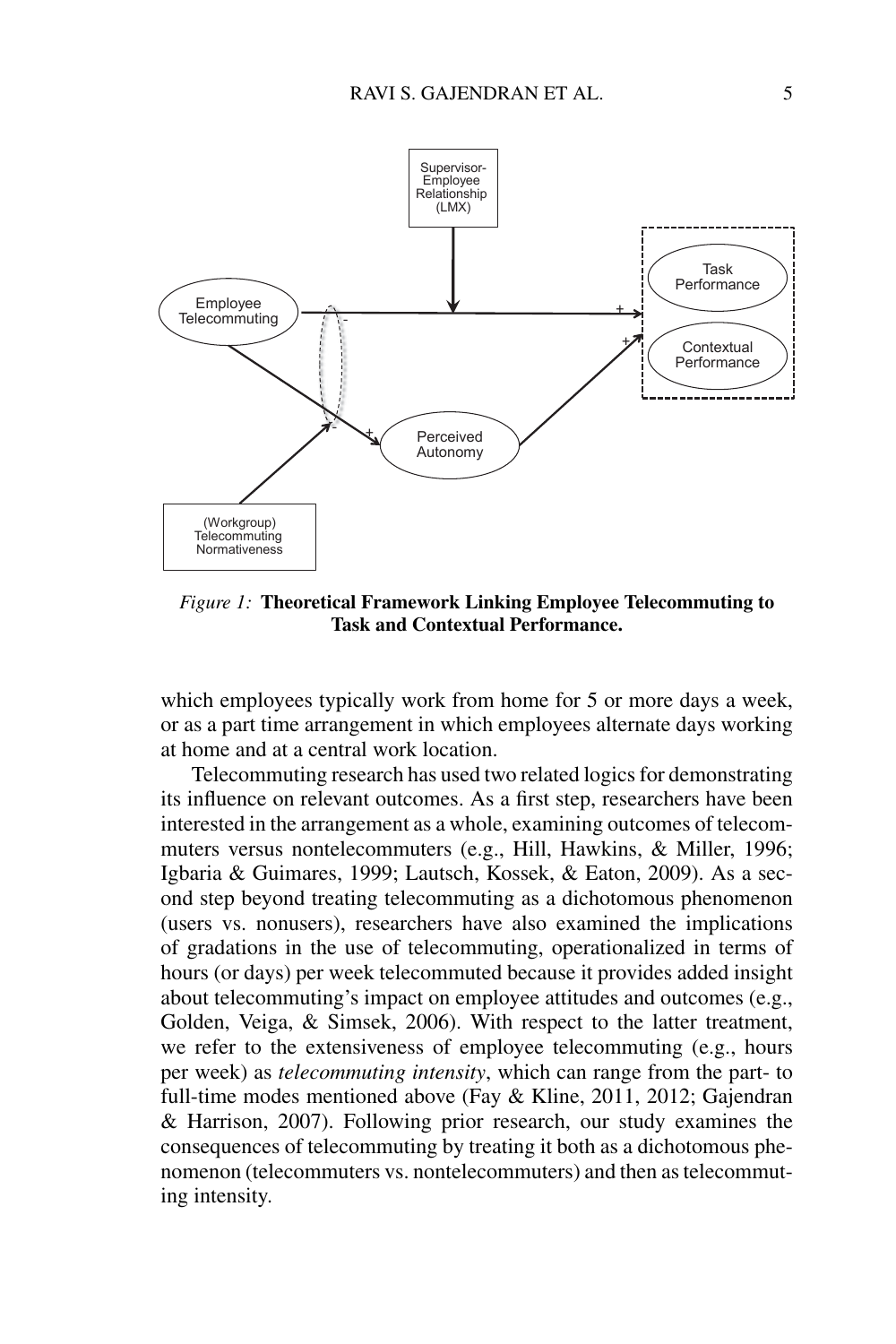### *Linking Telecommuting to Task and Contextual Performance: An I-Deals Perspective*

Research on idiosyncratic work arrangements finds that location and schedule flexibility are valuable resources that are commonly exchanged in i-deals across different firms (Hornung et al., 2008; Hornung, Rousseau, & Glaser, 2009; Rousseau, Hornung, & Kim, 2009). Corroborating research on i-deals, studies about flexible work arrangements also validate the idea that telecommuting is a nonstandard, customizable, and individually negotiated work arrangement. For instance, prior research indicates that supervisors often act as gatekeepers, deciding who can or cannot have access to flexible work arrangements such as telecommuting (e.g., Kelly & Kalev, 2006; Lautsch et al., 2009; Thompson, Beauvais, & Lyness, 1999).

According to i-deals theory, the implications of providing employees with work arrangements such as telecommuting can best be understood from the standpoint of social exchange theory (Blau, 1964) and the norm of reciprocity (Gouldner, 1960). Flexibility is highly valued by employees because of its potential benefits for the work–family interface (Allen, Johnson, Kiburz, & Shockley, 2013; Hornung et al., 2008; Hornung et al., 2009; Rousseau et al., 2006). Social exchange theory would indicate that recipients of flexibility i-deals are likely to feel obligated toward those who approved of their special work arrangement, which in the case of telecommuting is typically the employee's immediate supervisor. To discharge that upward obligation, employees may not only be motivated to enhance their task performance but may also reciprocate through discretionary citizenship behaviors, including showing greater job dedication (Greenberg, Roberge, Ho, & Rousseau, 2004).

Benefits for individual employees notwithstanding, i-deals could impose significant burdens on their recipients' coworkers who may have to make adjustments to their tasks and responsibilities (Rousseau, 2005). In addition, i-deals could stoke resentment among coworkers who do not receive such singular special treatment (Rousseau et al., 2006). Echoing this possibility, research finds that as telecommuting becomes more prevalent in the workgroup, it decreases job satisfaction and flexibility of office-based coworkers by increasing the "scope and amount of workload experienced by those remaining in the office, since nonteleworking individuals must often assume additional responsibilities which might otherwise be handled by a teleworker but which are not due to their absence" (Golden, 2007, p. 1644). Similarly, in a qualitative study, Lautsch et al. (2009) report that telecommuters are aware that coworkers believe that they "have easier work and receive favoritism from management, thereby making nontelecommuters' work lives and work–family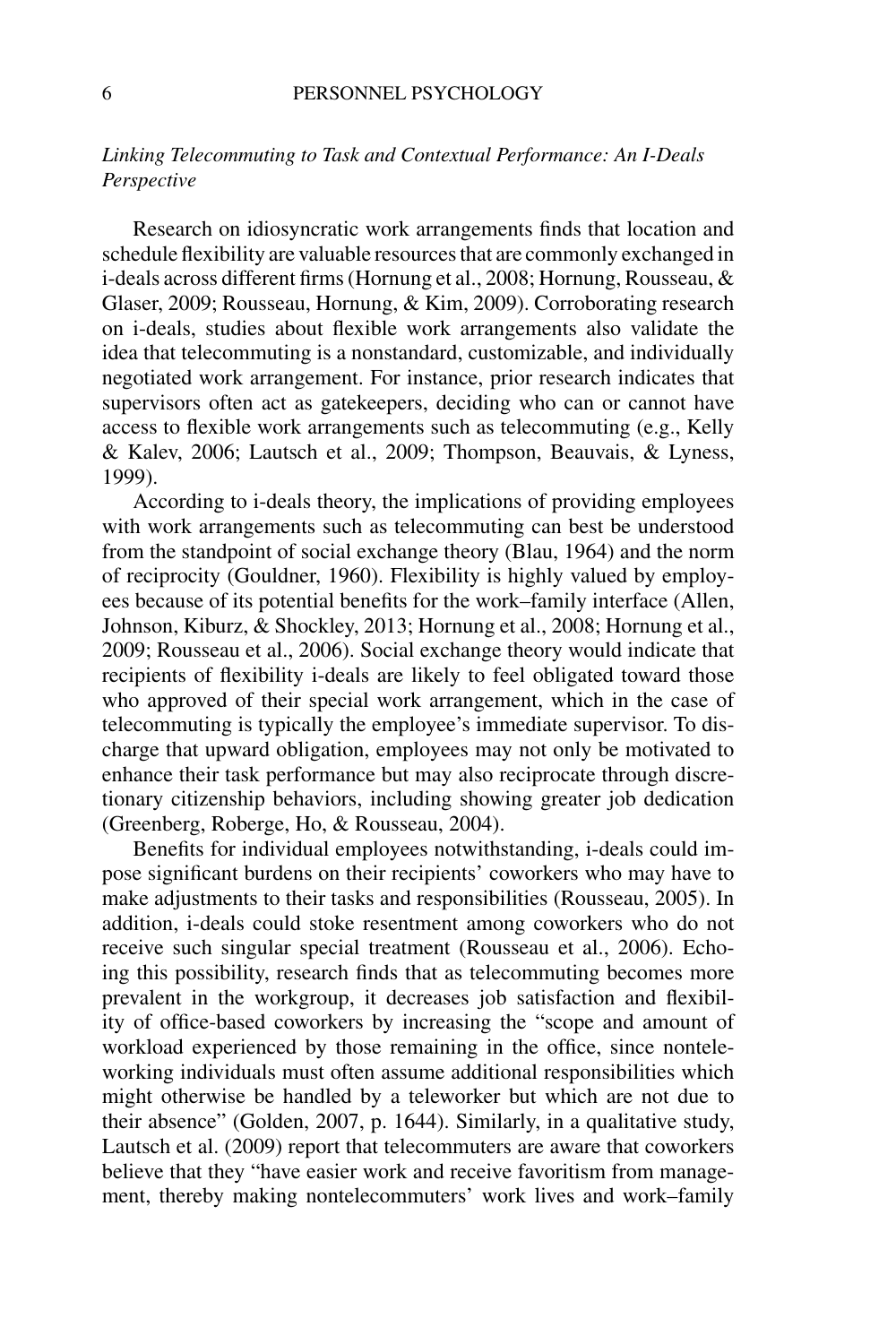relationships harder" (p. 811). To minimize the risk of social recrimination from coworkers, telecommuters are likely to proactively step up efforts to help their step up efforts to help their coworkers (interpersonal facilitation) (Anand et al., 2010; Rousseau, 2005).

In sum, the obligation to reciprocate the special privilege of access to telecommuting and a motivation to minimize coworker resentment would lead telecommuters to exert greater efforts in task and contextual performance domains. As telecommuting intensity increases, the pressure to reciprocate and to manage coworker expectations is likely to be felt more acutely. Telecommuters, therefore, are likely to work harder and longer than in-office workers toward completing their tasks and helping others, expecting that they have to go "above and beyond" because their efforts may not be as routinely visible to others as they would be at a central work location (e.g., Gallup, 2013; Mulki, Bardhi, Lassk, & Nanavaty-Dahl, 2009).

*Hypotheses 1 a-b*: (a) Telecommuting will be positively associated with employee task performance and contextual performance. Specifically, employees who use telecommuting arrangements will have higher task performance and contextual performance compared to employees who do not. (b) Further, telecommuting intensity will be positively associated task performance and contextual performance.

A key premise underlying i-deals theory is that the meaning of an i-deal depends on the context in which it is provided (Rousseau et al., 2006). One such contextual variable that has been the subject of theoretical (Rousseau et al., 2006) and empirical attention (e.g., Anand et al., 2010) is LMX (Graen, 1976; Graen & Scandura, 1987), which refers to the quality of the employee–supervisor exchange relationship. High-quality LMX relationships, following the logic of social exchange, are characterized by trust, loyalty, and professional respect. In contrast, low-quality LMX relationships are governed by the terms of the employment contract, which typically involves direct supervision and an emphasis on close performance monitoring, accompanied by contingent reward and punishments. Prior research has assessed LMX quality from employee and supervisor perspectives (Sin, Nahrgang, & Morgeson, 2009). Because our focus is on the *provision* of substantive resources such as i-deals by managers to the employees, LMX quality assessed from the manager's perspective is particularly relevant; hence, arguments below are based on the manager's perspective of LMX.

Managers in a high-quality LMX relationship with their subordinates are likely to provide employees with a set of wide-ranging instrumental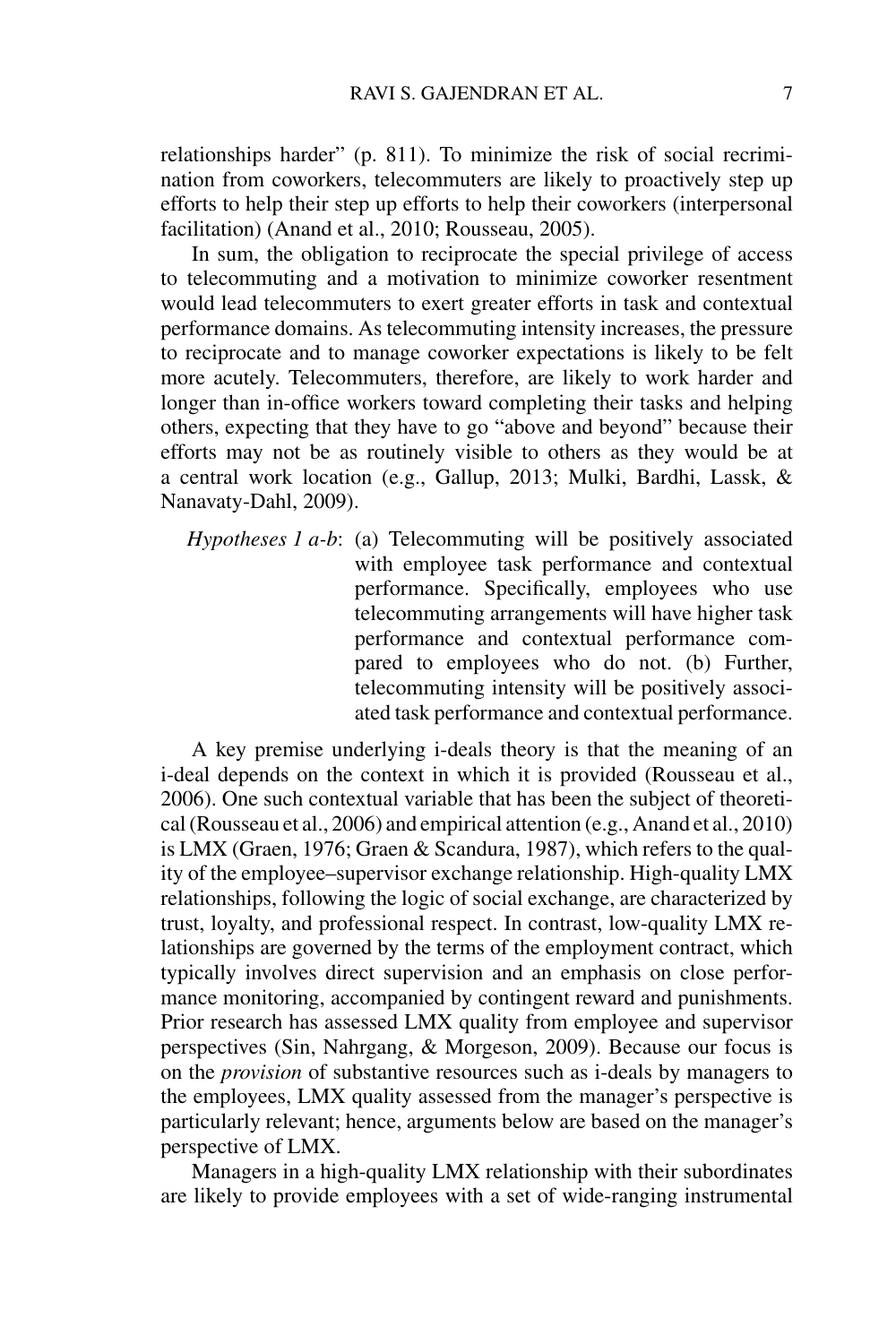and socioemotional resources that include a great deal of latitude in negotiating work conditions and other benefits (Graen & Uhl-Bien, 1995; Wayne, Shore, & Liden, 1997). In this high LMX context, a telecommuting i-deal is likely to be received by employees as part and parcel of *existing* (or *expected*) elements of broad resources provided by the manager, which could reduce the distinctiveness of remote work arrangements. Further, because managers expect that subordinates "can be trusted (*especially when not being watched by the supervisor*)" (Liden and Graen, 1980, p. 451, emphasis added), they are likely to provide all high LMX subordinates, whether or not they telecommute, greater flexibility over where, when, and how work gets done. Therefore, for subordinates, incremental flexibility afforded by a telecommuting i-deal is likely to have only modest value.

In contrast, managers in a low-quality relationship with their subordinates are likely to provide them a limited set of resources in line with the employment contract. They are also likely to engage in ongoing performance monitoring to ensure compliance with the employment contract. In this low LMX context, offering a telecommuting i-deal is a strong, salient signal of worth to employees, as well as a major uptick in what had been a narrow or restricted employee role. Altogether, a telecommuting i-deal is likely to provide more value to employees in low LMX relationships compared to those in high LMX relationships. Consequently, the strength of obligation employees experience toward their supervisors, and hence their willingness to reciprocate via higher task and contextual performance, is likely to be higher for low LMX employees compared to high LMX employees (e.g., Anand et al., 2010; Sparrowe, Soetjipto, & Kraimer, 2006). In other words, more rigid exchange norms govern low LMX relationships of supervisor. Therefore, the provision of the special arrangement of telecommuting by the supervisor will create greater change to the status quo of the relationship—which will need to be met with increased subordinate efforts toward performance.

## *Hypothesis 2*: The positive effect of telecommuting intensity on task performance and contextual performance will be moderated by LMX such that the effect will be stronger when LMX is low and weaker when LMX is high.

### *Linking Telecommuting to Task and Contextual Performance via Perceived Autonomy: A Job Resources Perspective*

A key conceptual theme underlying theorizing about telecommuting is that it enhances perceived autonomy (e.g., Allen et al., 2003; DuBrin, 1991; Feldman & Gainey, 1997; Golden, 2006), which refers to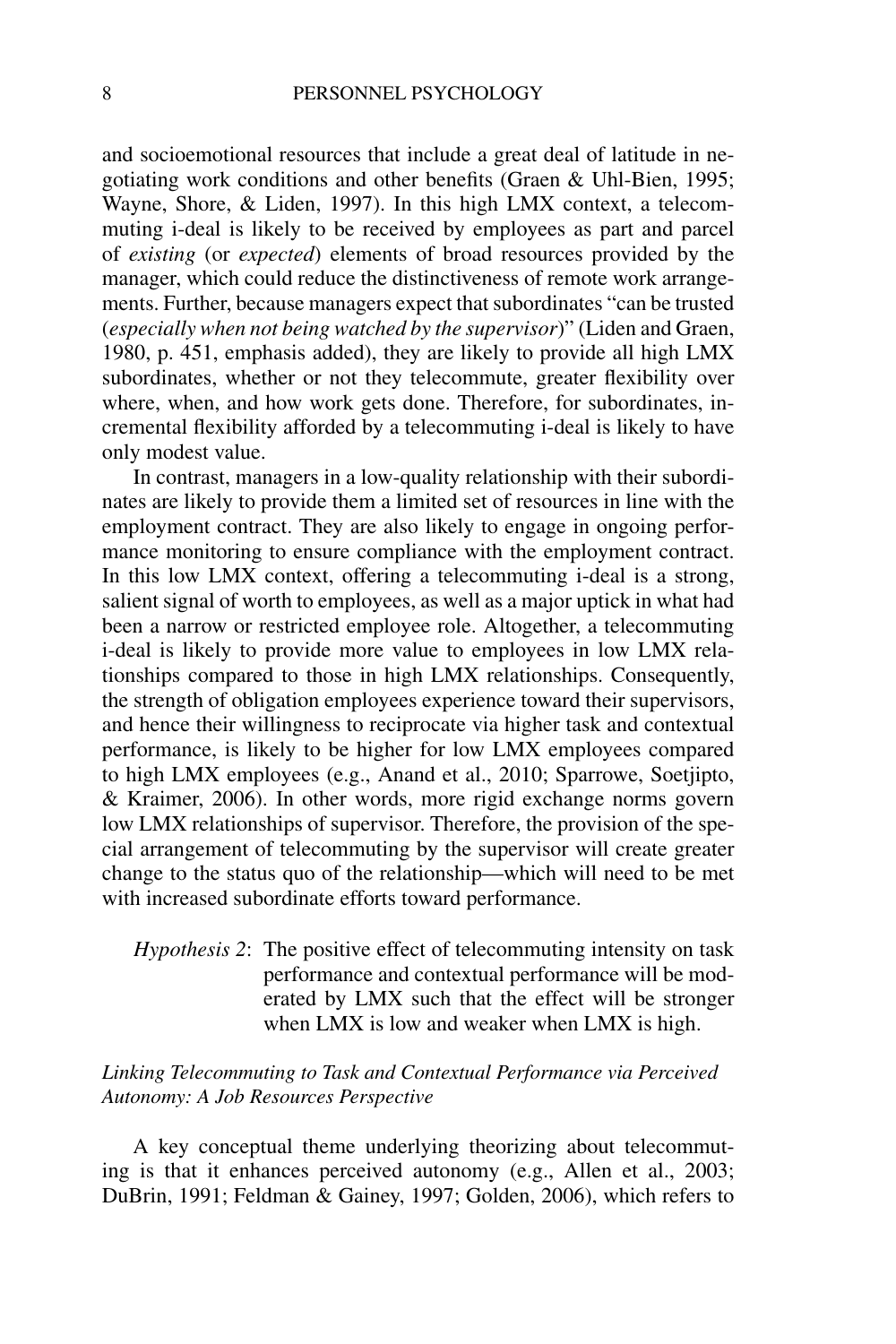employees' personal assessments of the degree to which they can structure where, when, and how they perform activities associated with their jobs (Spector, 1986). Telecommuting affords employees greater control over the location and often, the timing, of work (Kossek et al., 2006). It gives employees the capability to perform tasks while working from remote locations such as home, cafés, satellite offices, and telework centers. Likewise, because they work at a physical and psychological distance from the direct supervision of managers (Allen et al., 2003; DuBrin, 1991; Perlow, 1998), telecommuters may be able to proactively reconfigure their duties and responsibilities to support greater schedule flexibility (e.g., Feldman & Gainey, 1997; Harrison, Johns, & Martocchio, 2000; Kossek, Lautsch, & Eaton, 2005; Kurland & Bailey, 1999; Rau & Hyland, 2002; Van Sell & Jacobs, 1994). Working remotely from their coworkers also provides telecommuters greater control over managing their access to, and interruptions from, others (Fonner & Roloff, 2010, 2012; Golden & Fromen, 2011; Golden & Veiga, 2008; Venkatesh & Vitalari, 1992). Greater control over location, timing, and means of work are likely to be reflected in employees' overall perceptions of job autonomy.

The aforementioned set of arguments leads us to propose that telecommuters are likely to experience greater perceived autonomy compared to those who do not use this work arrangement (Hill et al., 1996). Further, perceived autonomy is likely to be influenced by telecommuting intensity—the more extensive telecommuting is, the higher the discretion employees perceive over where and when they work. Meta-analytic evidence also supports a monotone link between telecommuting and perceived autonomy (Gajendran & Harrison, 2007).

*Hypotheses 3 a-b*: (a) Telecommuting will be positively associated with employee perceived autonomy. Specifically, employees who use telecommuting arrangements will report higher levels of autonomy compared to employees who don't. (b) Telecommuting intensity will be positively associated with perceived autonomy.

A fundamental mechanism underlying the theorizing about job resources in the JD-R model is conservation of resources (COR; Hobfoll, 2001). A key tenet of COR is that resources acquired by individuals are invested in efforts to obtain additional resources. As employees gain skills and expertise at work, they reinvest these resources to acquire other resources such as pay and social capital (e.g., Seibert, Kraimer, & Liden, 2001). The COR principle also proposes that individuals invest resources in ways that maximize their returns, which means recirculating resources in domains that are most consistent or aligned with their content (Hobfoll, 2001). For instance, work-related resources are more likely to be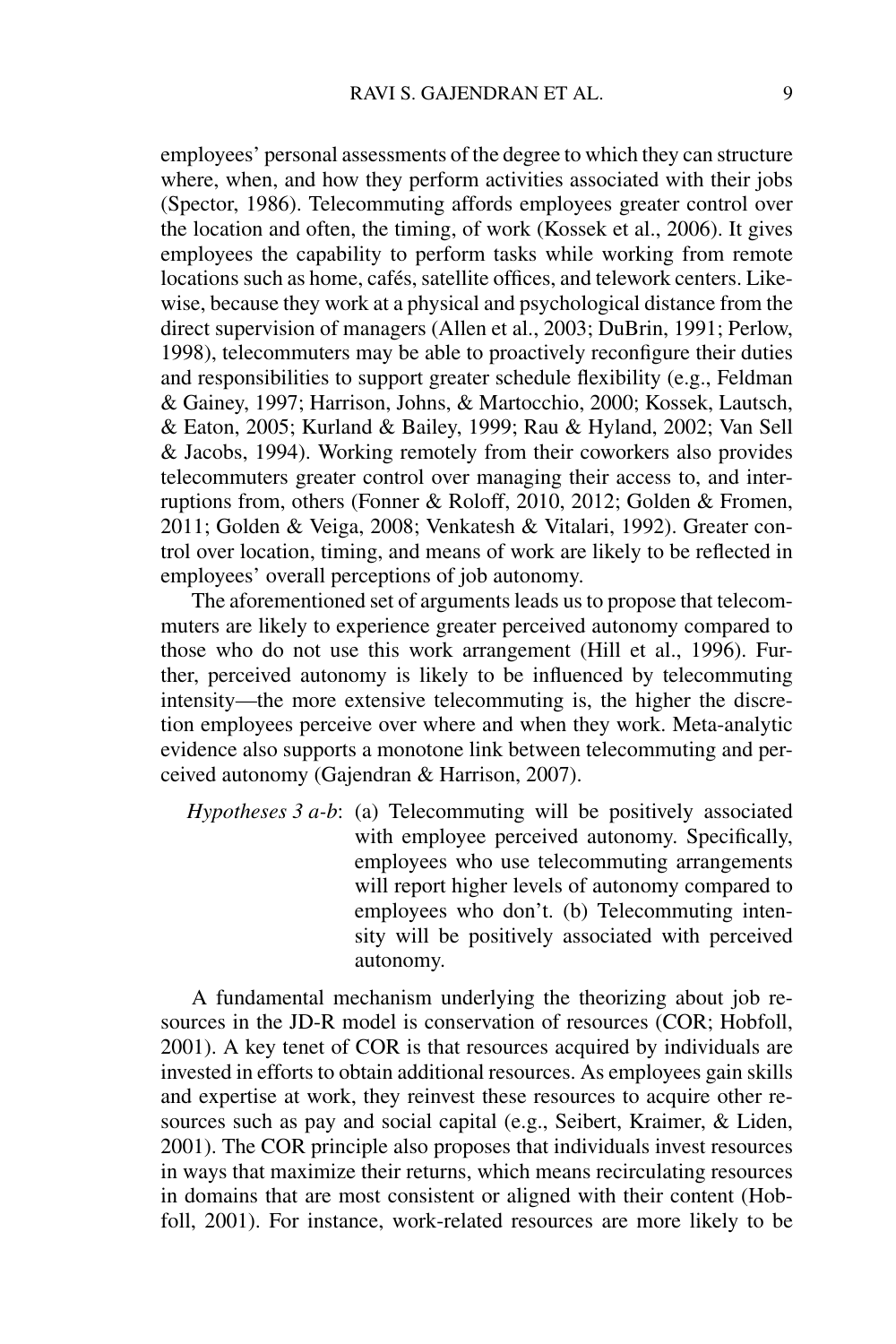re-invested at work (Halbesleben & Wheeler, 2008). Thus, employees with surplus job resources such as autonomy are likely to maximize their return by reinvesting them via improving their task performance or performing citizenship behaviors (Halbesleben, Harvey, & Bolino, 2009; Saks, 2006; Salanova, Agut, & Peiro, 2005). A related perspective comes from resource theory (e.g., Edwards & Rothbard, 2000), which also argues that work resources are more likely to be reinvested in work domains rather than family (or other) domains. In addition to constraints on cross-domain transfer (Allen et al., 2013), it is fairly easy to justify such resource investments in work as likely to yield material support for family well-being in the long run. Taken together, insights from the JD-R model, COR principles, and resource theory suggest that telecommuters are likely to channel surplus work resources such as autonomy toward task performance and citizenship behaviors.

Why is perceived autonomy a crucial psychological resource for sustaining individual performance? One answer is that it increases employee motivation because it satisfies intrinsic employee needs for selfdetermination and meaning (Ryan & Deci, 2000). Another answer comes from job characteristics theory, which argues that autonomy promotes greater employee motivation, effort, and efficiency at completing in-role tasks (Hackman & Oldham, 1976; Skinner, 1996), which could potentially free up cognitive and temporal resources crucial for contextual performance. Finally, empirical research on the JD-R model finds that autonomy-related resources increase work engagement, which in turn increases task performance and citizenship behavior (Bakker, Demerouti, & Verbeke, 2004).

*Hypotheses 4 a-b*: (a) Employee perceived autonomy will be positively associated with task and contextual performance. (b) Further, perceived autonomy will play the role of an intervening variable in carrying the indirect effect of telecommuting on task and contextual performance.

### *Moderating Effects of Workgroup Telecommuting Normativeness*

According to social information processing theory (Salancik & Pfeffer, 1978), individuals rely on cues from their interpersonal environment to shape their interpretation of workplace actions and events. Supervisor and coworker actions constitute a vivid stream of information that provides employees with a framework to interpret their own behavior. Information from the social environment structures "a person's attentional processes, making aspects of the environment more or less salient" (Salancik & Pfeffer, 1978, p. 229). Accordingly, supervisor and coworker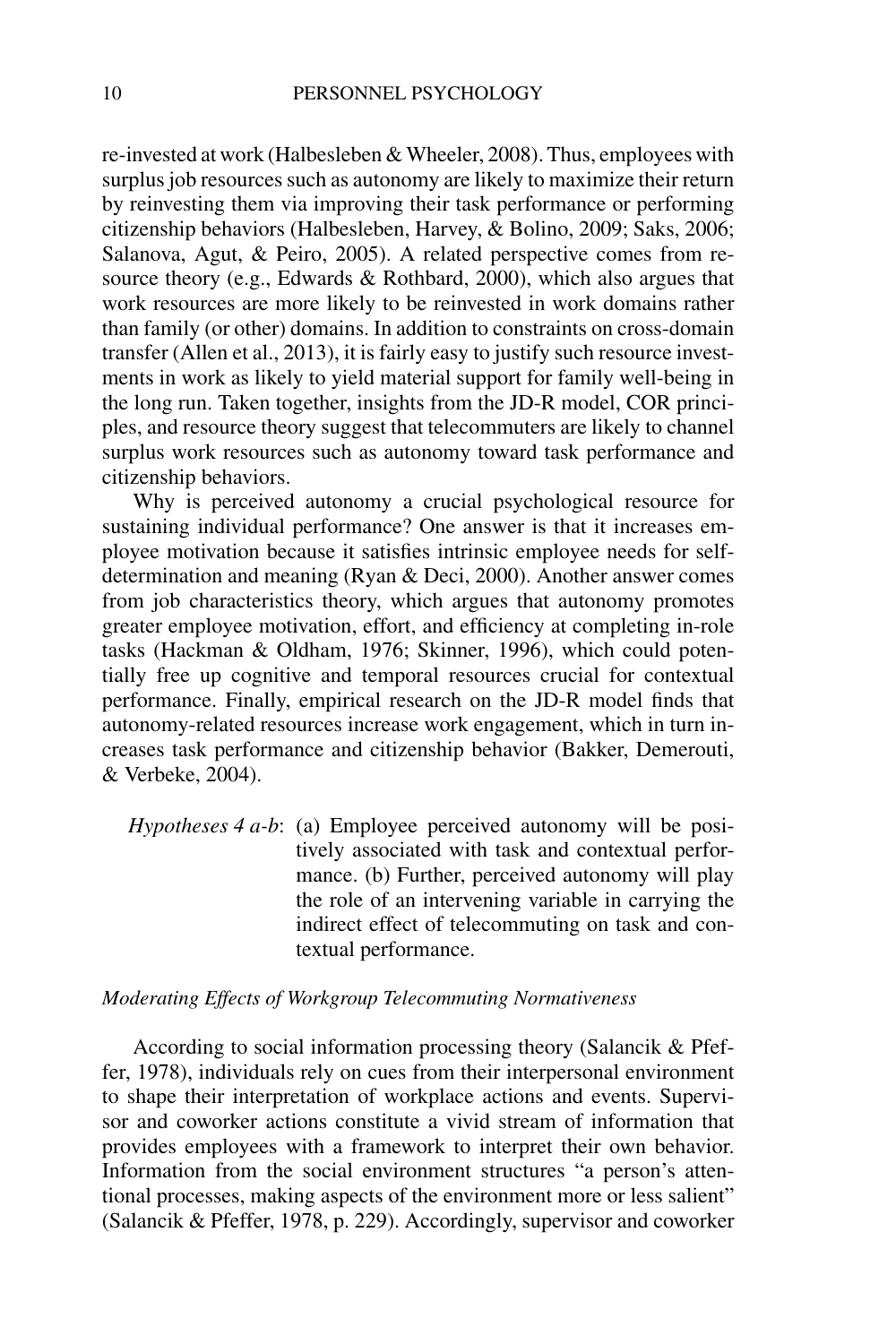telecommuting represent social information that directs attention toward the "specialness" of telecommuting in the workgroup. Telecommuters are likely to use their immediate social environment—coworkers and supervisors in their workgroup—as a reference group to assess the exclusivity of their i-deal. That social information has implications for the intensity of the motivation to reciprocate access to telecommuting (Hypotheses 1a–b) and the degree of autonomy experienced from telecommuting (Hypotheses 4a–b).

When they are the *only* individuals that telecommute or are part of a small fraction of the workgroup that has access to telecommuting, employees are likely to perceive their virtual arrangement as a special perquisite. Consequently, they are especially likely to feel beholden to their managers and the organization for giving them a special deal (Rousseau et al., 2006). In contrast, as the proportion of workgroup telecommuters increases and/or as their supervisors also telecommute, employees are likely to experience their telecommuting as a relatively customary or normative aspect of their workplace, which could diminish the distinctiveness of their negotiated work arrangement. Such normativeness also enhances the legitimacy of telecommuting in the eyes of coworkers, which weakens the employee motivation to direct citizenship contributions to proactively minimize anticipated negative reactions. In sum, as workgroup telecommuting normativeness (referred to as normativeness) increases, it weakens the intensity of the need to reciprocate the provision of a telecommuting i-deal. This is likely to attenuate the positive relationship between telecommuting and task and contextual performance.

Normativeness also influences the extent to which employees perceive autonomy from telecommuting. When workgroup telecommuting normativeness is low, it makes more salient the increased psychological control a telecommuter has over the location and timing of work, especially because others in the workgroup do not have access to it. As telecommuting intensity increases, it further accentuates the distinction between telecommuters and their in-office coworkers with regard to the degree of autonomy experienced. In contrast, when telecommuting is normative, autonomy from it is less salient to telecommuters because others too are perceived to have similar levels of location and schedule control. These arguments suggest a weaker boost in autonomy for employees embedded in workgroups where telecommuting is normative.

*Hypotheses 5 a-c*: Workgroup telecommuting normativeness will attenuate the positive relationship between telecommuting intensity and (a) task performance and (b) contextual performance. (c) In addition, normativeness will moderate the telecommuting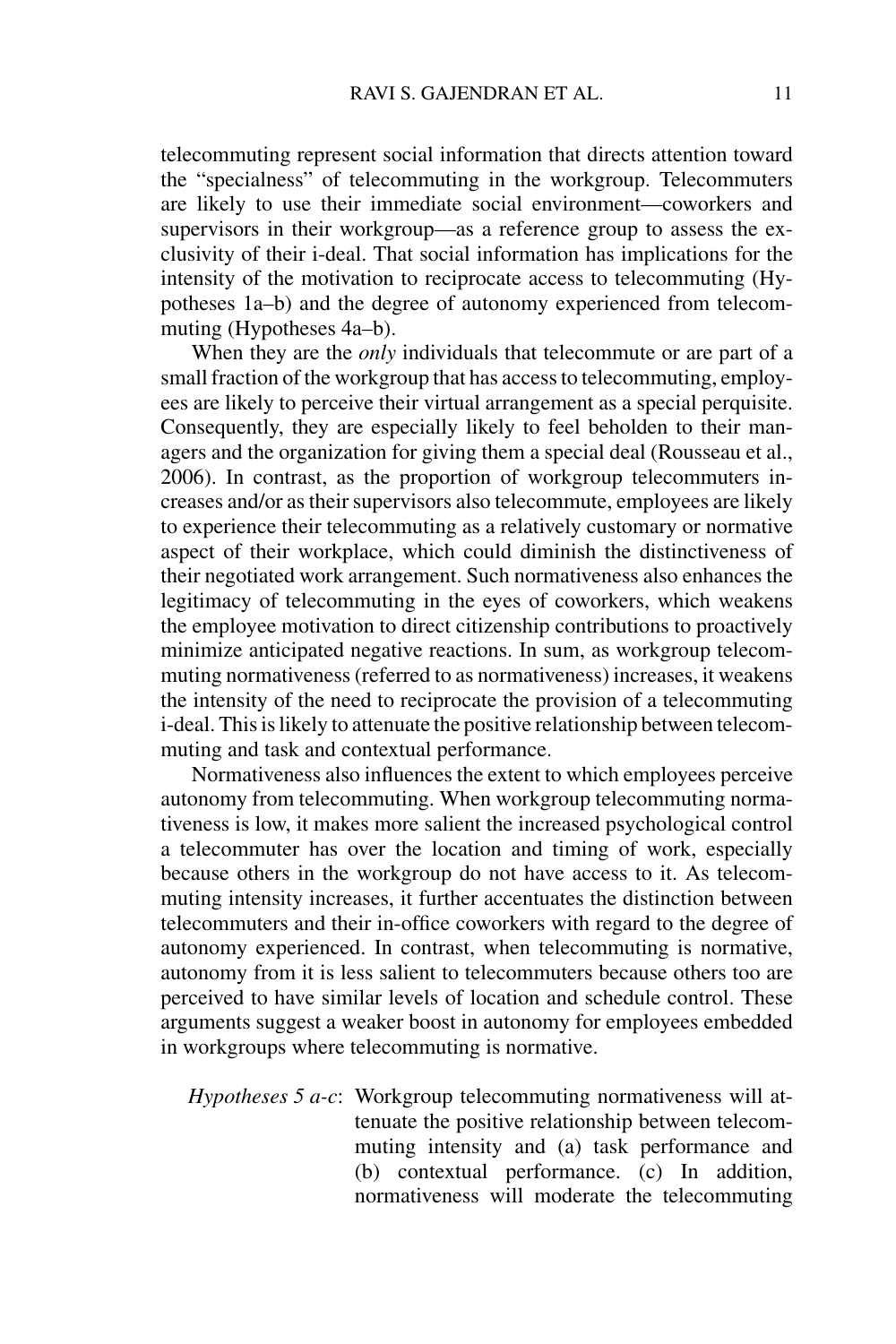intensity–perceived autonomy relationship. The positive effect of telecommuting intensity on perceived autonomy will be stronger when telecommuting normativeness is low compared to when it is high.

### *Method*

### *Sample and Procedure*

Providing a robust test of our hypotheses required sampling from a wide assortment of organizations that vary in the extent of telecommuting afforded to employees. Full-time, working individuals who were nominated and then consented to participating in a research survey were initially contacted by undergraduate students in upper-level business courses at a large, public university in the northeastern United States (e.g., Grant & Mayer, 2009; Lian, Ferris, & Brown, 2012; Morgeson & Humphrey, 2006). Each participating undergraduate received one questionnaire packet that contained explicit instructions, a questionnaire, and a return envelope for the employee survey, as well as additional instructions, a different questionnaire, and a return envelope that employees were to give to their supervisor. The latter instrument contained items about the focal employees' task and contextual performance and LMX. Approximately 500 undergraduates received questionnaire packets. If the employee and/or supervisor returned surveys, the nominating student was awarded extra credit in the course. A total of 323 employees returned questionnaires. All employees and supervisors who returned surveys were awarded electronic gift certificates to a well-known Internet shopping site. We also took several steps, which are listed in Appendix A, to ensure that only fulltime employees participated and to minimize the possibility of fraudulent responses by students.

Forty-seven percent of the participants in the  $(n = 323)$  employee sample were male, 53% had a college degree, 17% had associate degrees, and 30% had high school diplomas. Their median organizational tenure was 6 years. Of these 323 employees, we received matched supervisor responses for 143 employees.<sup>1</sup> Of the 143 supervisors, 61% were male, 48% belonged to upper management, 38% were in middle management, and 13% were in the lower management levels of their organization.

<sup>&</sup>lt;sup>1</sup>We checked for possible nonresponse bias in the matched dataset by comparing the responses of employees whose supervisor returned their survey to responses of those whose supervisors did not. No significant differences in demographic, psychological, or behavioral variables were detected.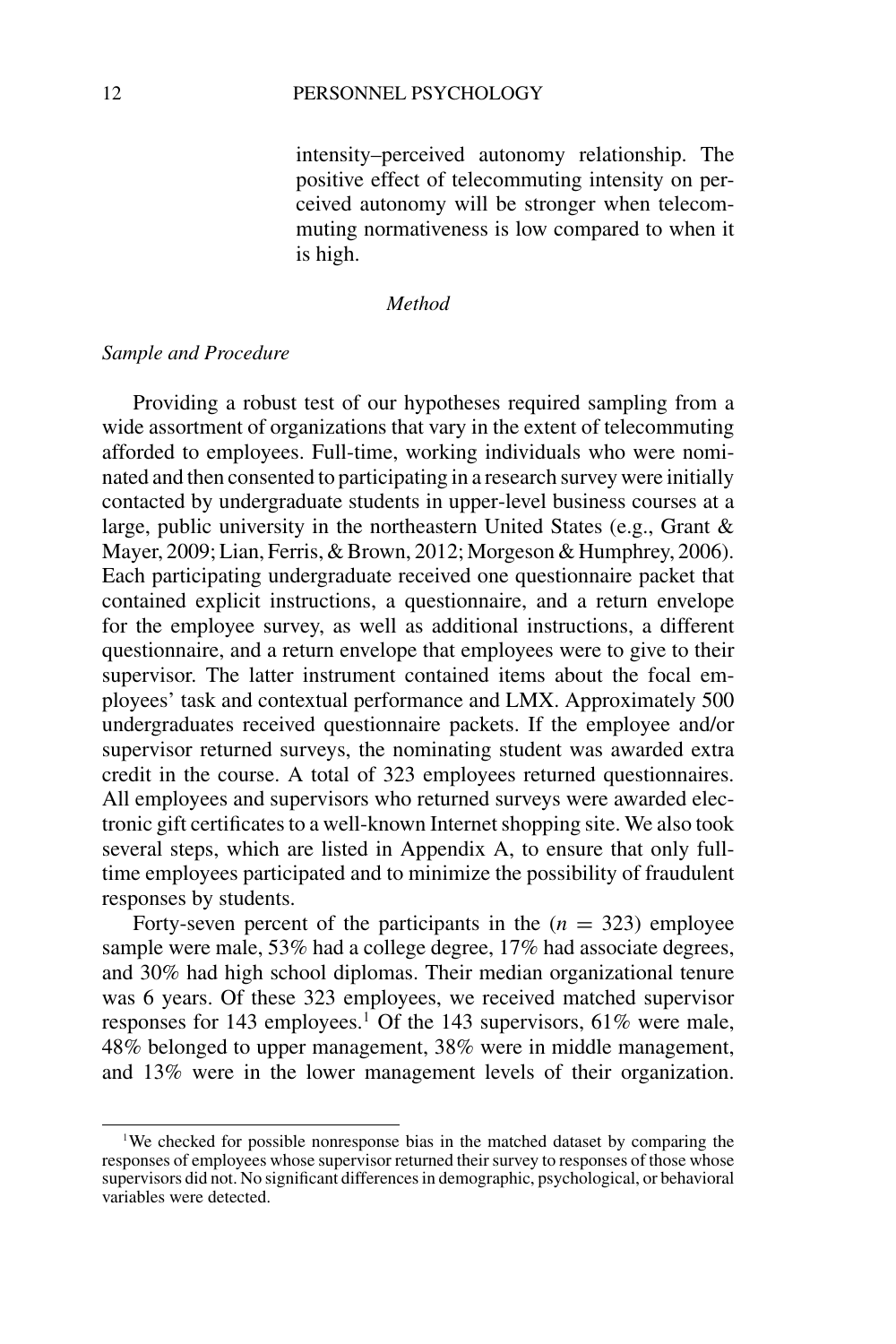The median organizational tenure for supervisors was 12 years. The median organization size was 105 employees. Major industries represented in the sample included high technology, banking, healthcare, insurance, education, manufacturing, transportation, waste management, and social services.

### *Measures*

*Telecommuting and telecommuting intensity.* We first assessed employees' telecommuting status by asking whether they worked from home during regular office hours, worked from a virtual office (work from anywhere), or worked from a satellite office/telework center (Thatcher & Zhu, 2006). Employees who reported using one or more of such telecommuting arrangements were coded 1 and those who did not telecommute were coded as 0. Approximately 37% of our sample reported that they used telecommuting arrangements. Working from home was the primary telecommuting location for over 80% of telecommuters. We assessed *employee telecommuting intensity*, which refers to the extensiveness of employee telecommuting arrangements, by asking telecommuters how many hours they telecommuted each week (Golden & Veiga, 2005). Scores ranged from 0 to a maximum of 44 hours per week.

*Perceived autonomy.* Our measure of perceived autonomy reflects employee perceptions of control over workplace spatial and temporal boundaries. Perceived job autonomy is maximized when employees are able to choose their location and timing of work independent of their supervisors and coworkers. Correspondingly, items from the autonomy dimension of the Sims, Szilagyi, and Keller (1976) Job Characteristics Inventory were modified slightly to indicate employee feelings about these two dimensions (see Hill et al., 1996; Hill, Miller, Weiner, & Colihan, 1998; and Kossek et al., 2006 for a similar approach). Three items assessed employee discretion over deciding their location of work (e.g., To what extent are you able to define your work location independently of others?). Similarly, another three items measured employee discretion over their work schedules (e.g., How much discretion can you exercise in defining your work schedule?). Appendix B provides a complete listing for this measure. These items were summed, and the estimated reliability for the six-item total was  $\alpha = .91$ .

*Task performance.* The design of our investigation deliberately sampled across organizations and jobs to capture variance in the attributes of telecommuting arrangements and allow for stronger tests of moderation. Rather than develop specific evaluations of performance, we asked supervisors to provide generic ratings of employee performance. Supervisors used a within-persons distributed rating system (Mabe & West, 1982),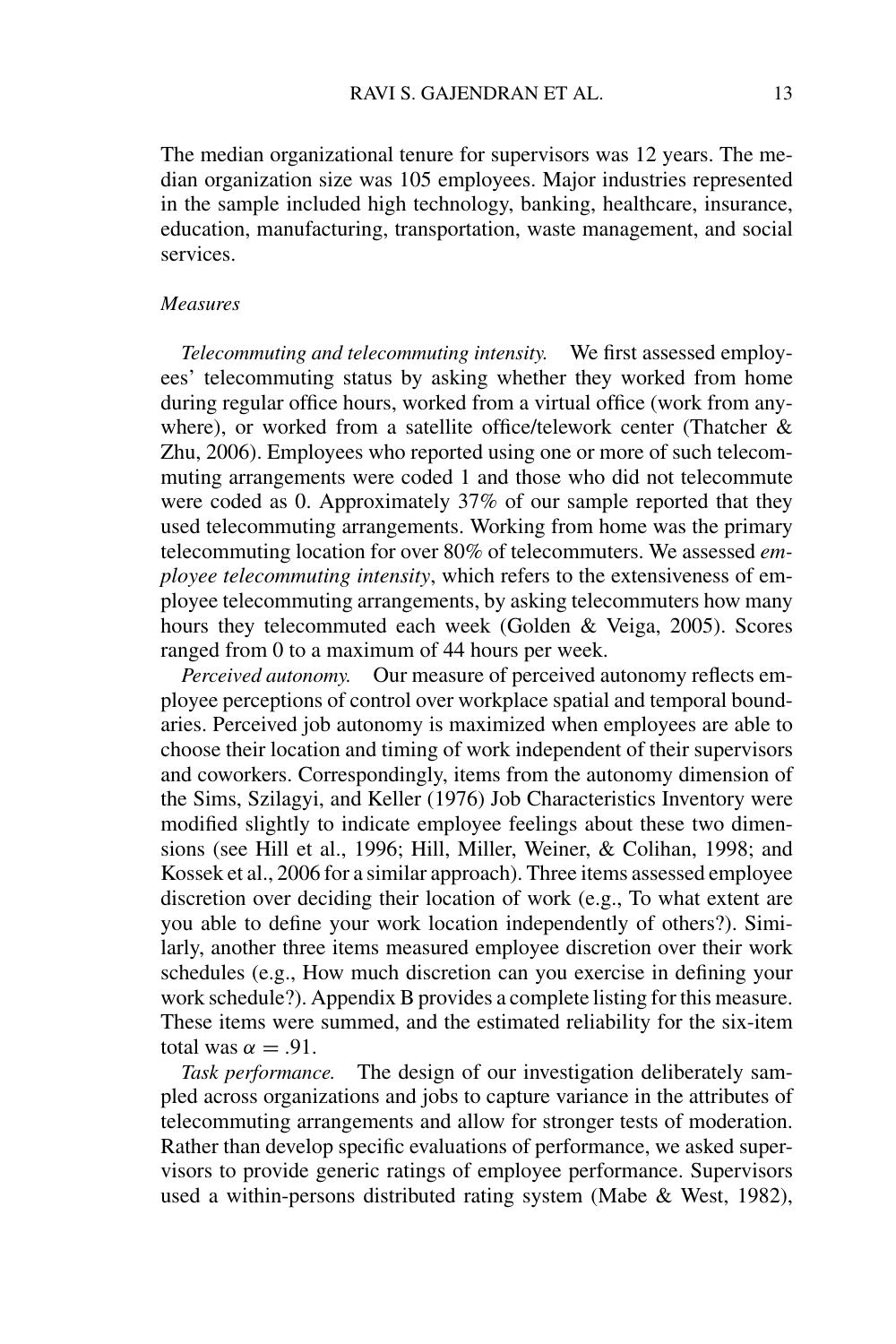indicating the percentage of time the employee's work was excellent, above average, average, below average, and poor, with the percentages totaling 100%. To reduce the ipsative nature of our measure, we created two components. The first component consisted of the sum of the standardized percentages given to the "excellent" and "above average" strata. The second component consisted of the reverse-scored sum of standardized percentages on the "average," "below average," and "poor" strata. We then added together the two components ( $\alpha = .71$ ).

*Contextual performance.* Supervisors provided ratings of contextual performance using a 15-item instrument developed and validated by Van Scotter and Motowidlo (1996). The measure spanned two dimensions of contextual performance: *interpersonal facilitation* (7 items) and *job dedication* (8 items). Examples of items assessing interpersonal facilitation included "supported or encouraged other workers" and "encouraged others to overcome differences." Example items assessing job dedication were "put in extra hours to get work done" and "persisted in overcoming obstacles." Supervisors used five-point Likert type responses with anchors ranging from  $\overline{1}$  = *never behaved this way* to  $\overline{5}$  = *often behaved this way*. The estimated reliability was  $\alpha = .86$  for interpersonal facilitation and  $\alpha = .90$  for job dedication.

*Leader member exchange (LMX).* Because of the study's focus on managers' provision of resources to employees as a basis for social exchange, we measured LMX from the supervisor's perspective using a seven-item scale developed by Graen and Uhl-Bien (1995). Sample items include "How well do you think you understand this employees' problem & needs?" and "How often would you be willing to 'bail out' this employee?" Supervisors recorded their responses on a five-item scale ranging from  $1 =$ *never* to  $5 =$ *always*. The coefficient alpha for this scale was .76.

*Telecommuting normativeness.* We operationalized workgroup telecommuting normativeness by using supervisors' reports on two indicators: workgroup telecommuting prevalence and supervisor telecommuting intensity. Workgroup prevalence was measured using supervisor reports of the estimated percentage of coworkers in the focal employees' workgroup that regularly telecommuted. Supervisor telecommuting intensity followed the same instructions as employee telecommuting intensity; it was measured by asking supervisors how many hours they telecommuted each week. The pattern of results reported in this paper are substantively similar to those obtained by using either indicator individually. Therefore, we standardized and combined the two indicators into a single index of normativeness ( $\alpha = .73$ ).

*Control variables.* We controlled for industry effects by categorizing respondents into dummy variables indicating three broad industry groups–industrials and agriculture, transportation and trade, and services.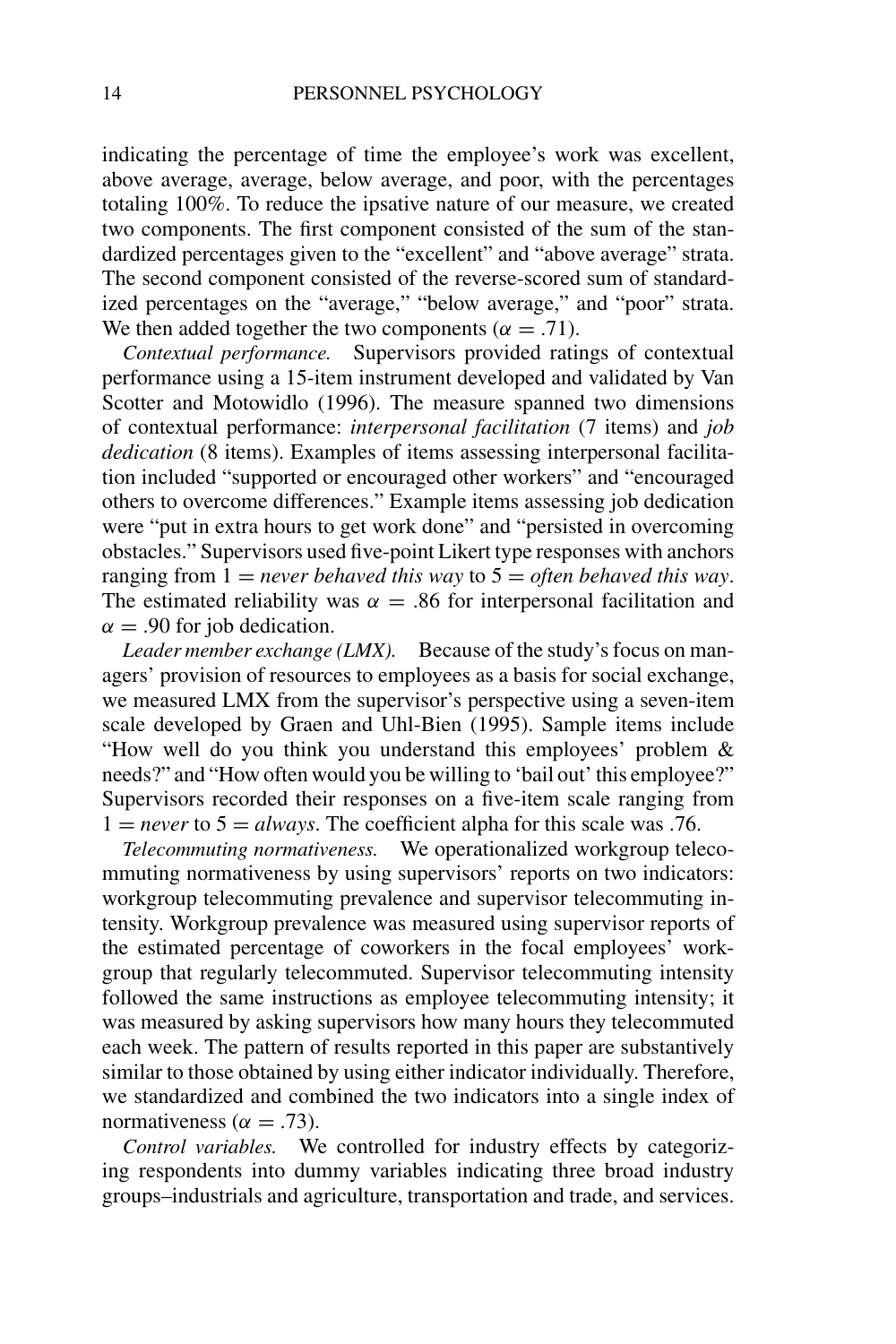To facilitate interpretation of dummy variable signs, the omitted category included in the intercept was industrials and agriculture. We controlled for organization size by creating a variable that was the natural logarithm (to correct for positive skew) of the reported number of employees in the focal respondent's organization. We also controlled for perceived organizational support, a potential confound for perceived autonomy, using a nineitem measure ( $\alpha = .90$ ) from Eisenberger, Fasolo, and Davis-LaMastro (1990).

The opportunity to telecommute and the level of perceived autonomy may reflect preexisting occupational autonomy (Golden & Veiga, 2005), which refers to employee discretion over means, methods, and scheduling of work that is on average available to jobs in a specific occupational class. Our sample consisted of respondents from different positions that likely vary in the levels of occupational autonomy afforded to incumbents, outside of participation in telecommuting. Therefore, we controlled for such differences by creating an index of occupational autonomy using two work context job variables from the O\*NET (www.onetonline.org): freedom to make decisions and structured versus unstructured work (Dierdorff, Rubin, & Morgeson, 2009). We also controlled for differences among respondents in their task interdependence because it could influence perceived autonomy: Employees in jobs with low task interdependence are likely to report higher autonomy compared to those with jobs involving high task interdependence. Furthermore, it can be argued that employees who have spent more time in their current organization may be more likely to be allowed to participate in telecommuting arrangements and more likely to experience greater discretion over where, when, and how they work. Therefore, we controlled for tenure within the study. Finally, we also controlled for employee gender (male  $= 1$ ,  $female = 0.$ 

### *Evidence for Construct Validity*

We conducted a confirmatory factor analysis (CFA) to demonstrate the discriminant validity of the latent constructs included in our theoretical model. To improve our parameter estimates to sample size ratio, we created item parcels using random assignment for each of the measures (Bagozzi & Edwards, 1998; Little, Cunningham, Shahar, & Widaman, 2002). Three employee source measures—perceived autonomy, organizational support, and job interdependence—were included in a model that was hypothesized to have three latent constructs. Results suggested that this model (chi-square,  $_{df = 32} = 69.24$ , RMSEA = .06, NNFI = .96, SRMR = .05) had very good fit and had a better fit compared to alternate one  $chi$ -square,  $df = 35 = 875.92$ , RMSEA = .28, NNFI = .20, SRMR = .21)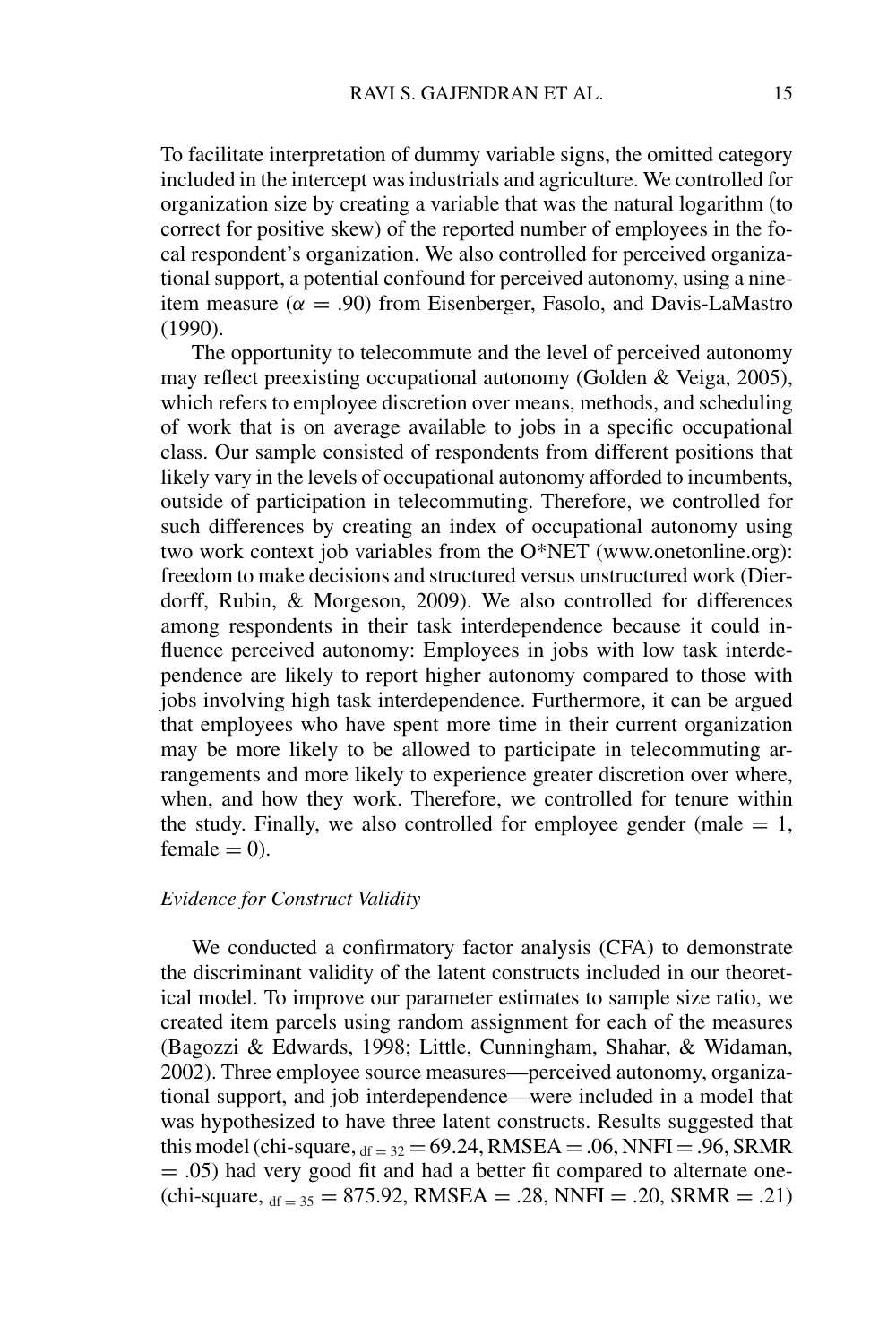and two-factor models (chi-square,  $_{df = 34} = 500.33$ , RMSEA = .21, NNFI  $= .55$ , SRMR  $= .16$ ). Likewise, a CFA of four manager-rated measures task performance, interpersonal facilitation, job dedication, and LMX indicated a very good fit to a model hypothesized to have four latent constructs (chi-square,  $_{df = 38} = 55.47$ , RMSEA = .06, NNFI = .97, SRMR = .04). This model also fit better than alternate three-(chi-square,  $df_{\text{eff}} = 41$ 179.35, RMSEA = .16, NNFI = .77, SRMR = .08), two-(chi-square,  $d_{df} = 43 = 212.44$ , RMSEA = .17, NNFI = .73, SRMR = .10), and onefactor models (chi-square,  $_{df = 44} = 267.60$ , RMSEA = .19, NNFI = .96,  $SRMR = .11$ ).

### *Results*

Table 1 provides descriptive statistics for variables used in tests of our hypotheses, as well as correlations among these variables. We used multiple regression analysis to test all our hypotheses. Hypothesis 1a predicted that employee telecommuting (yes  $= 1$  vs. no  $= 0$ ) would be positively related to task and contextual performance. Telecommuting as a dichotomous indicator of a workplace arrangement was positively and significantly associated with task performance (Table 2, Model II: standardized  $\beta = 0.20$ ;  $p < 0.05$ ); it explained an additional 4% of the variance in this elemental criterion. Its positive effects on both dimensions of contextual performance were also significant (Table 3, Model II; job dedication: standardized  $\beta = .15$ ;  $p < .05$ ,  $\Delta R^2 = .02$ ; interpersonal facilitation: standardized  $\beta = .16$ ;  $p < .05$ ,  $\Delta R^2 = .04$ ). Thus, Hypothesis 1a was supported. Findings for tests of Hypothesis 1b mirrored those above. Telecommuting intensity was positively and significantly associated with task performance (Table 2, Model III; standardized  $\beta = .16$ ;  $p < .05$ ), explaining an additional 2% variance in that variable. Positive effects were also observed on both dimensions of contextual performance (Table 3, Model III; job dedication: standardized  $\beta = .15$ ;  $p < .05$ ,  $\Delta R^2$ = .02; interpersonal facilitation: standardized  $\beta$  = .16; *p* < .05,  $\Delta R^2$  = .02).

Hypothesis 2, which predicted that the positive relationship between telecommuting intensity and employee effectiveness would be moderated by LMX, was supported for all three aspects of the criterion. The coefficients of the interaction term formed by multiplying employee telecommuting intensity with LMX were negative and significant for each of the three dependent variables: task performance, job dedication, and interpersonal facilitation [(task performance:  $\beta = -.20$ ,  $p <$ .05: Table 2 Model V; job dedication:  $\beta = -.21$ ,  $p < .05$ : Table 3, Model V; interpersonal facilitation:  $\beta = -0.21$ ,  $p < 0.05$ : Table 3, Model V)]. Interaction terms were mean centered prior to entering them in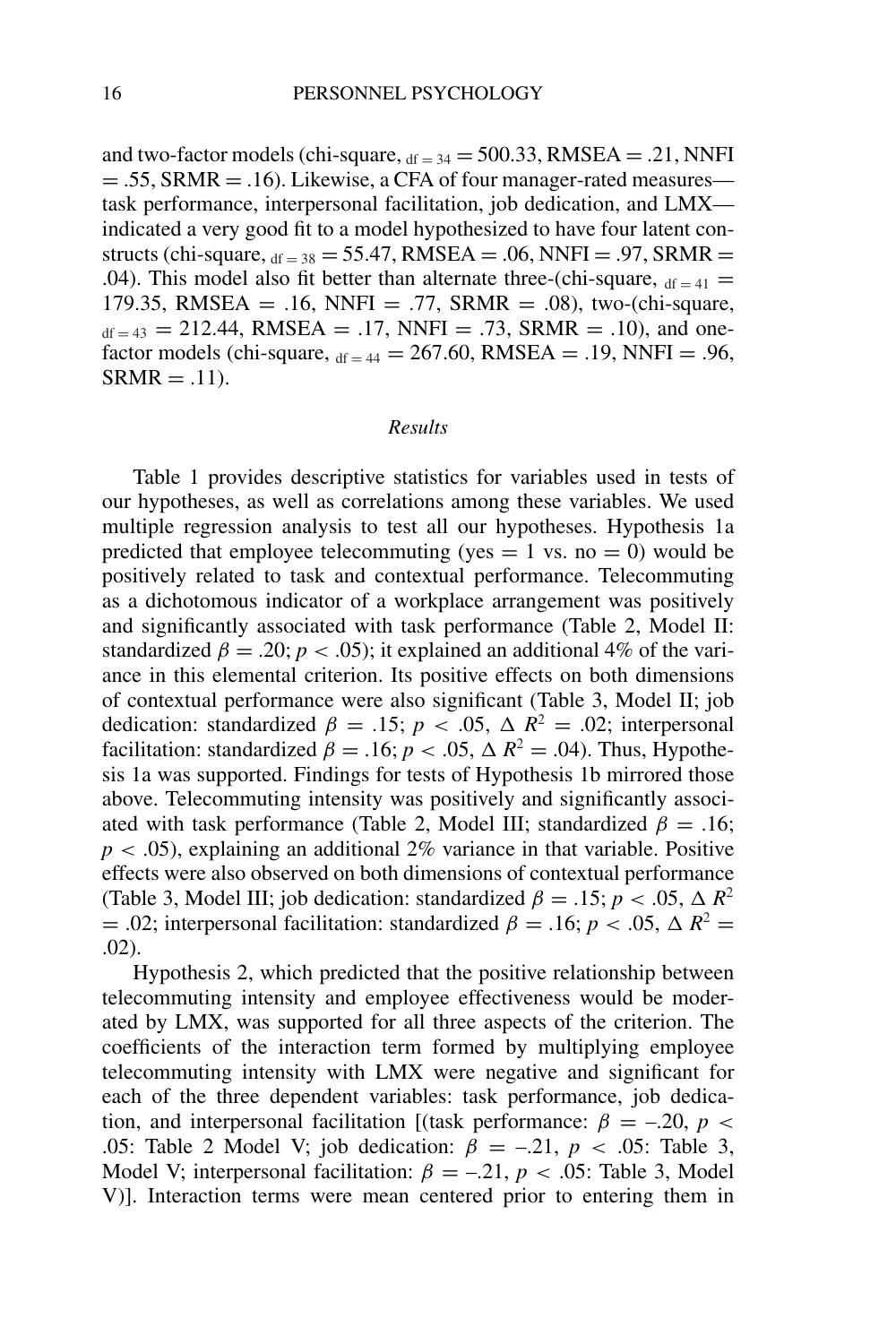|     |                                                            | Mean SD                     |                    | 1             |         | $\overline{c}$ |             | 3           | $\overline{4}$ | 5                | 6        |
|-----|------------------------------------------------------------|-----------------------------|--------------------|---------------|---------|----------------|-------------|-------------|----------------|------------------|----------|
|     | 1. Industry-transportation and<br>trade                    | .17                         | .37                |               |         |                |             |             |                |                  |          |
|     | 2. Industry-services                                       | .68                         |                    | $.47 - .67**$ |         |                |             |             |                |                  |          |
|     | 3. Organization size                                       | $5.34$ $2.83 - .07$         |                    |               |         | $-.02$         |             |             |                |                  |          |
|     | 4. Perceived organizational<br>support                     | $5.03$ $1.16 - .01$         |                    |               |         | .05            |             | $-.26**$    |                |                  |          |
|     | 5. Occupational autonomy                                   | $80.36$ $9.91 - .03$        |                    |               |         | $-.02$         |             | .02         | $.12*$         |                  |          |
|     | 6. Job interdependence                                     | $5.50$ $1.03 - 1.0$         |                    |               |         | $.11**$        |             | $.12**$     | $.22**$        | .05              |          |
|     | 7. Gender ( $M = 1$ ; $F = 0$ )                            | .53                         |                    | $.50 - .12^*$ |         |                | $.23**-.08$ |             | .09            | $-.12*$          | .02      |
|     | 8. Organizational tenure                                   | $10.44$ $9.58 - .02$        |                    |               |         | $-.11$         |             | $.25**-.04$ |                | $.23**$          | .05      |
|     | 9. Employee telecommuting<br>$(Yes = 1; No = 0)$           | .37                         |                    | $.48 - .05$   |         | $-.05$         |             | .10         | $.15**$        | $.21**$          | .09      |
|     | 10. Employee telecommuting<br>intensity                    | $10.74^{\circ}$ 9.19 - 0.04 |                    |               |         | .03            |             | .07         | .10            | $.19^{**} - .01$ |          |
|     | 11. Telecommuting<br>normativeness                         | $-.10$                      | .70                | .03           |         | $-.01$         |             | $-.03$      | .08            | .06              | .00      |
|     | 12. Perceived autonomy                                     | 2.86 1.13                   |                    | .05           |         | $-.08$         |             | $-.01$      | $.18**$        | $.24**$          | .09      |
|     | 13. LMX                                                    | 3.30                        | .41                | .04           |         | .05            |             | $-.02$      | $.22**$        | $.19*$           | $.33**$  |
|     | 14. Contextual performance -<br>interpersonal facilitation | 3.9                         |                    | $.72 - .10$   |         | .08            |             | $-.03$      | $.23**$        | .03              | $.25**$  |
|     | 15. Contextual performance -<br>job dedication             | 3.97                        |                    | $.85 - .07$   |         | $-.01$         |             | .05         | .14            | .09              | $.20*$   |
|     | 16. Task performance                                       |                             | $.00$ $9.09 - .01$ |               |         | .03            |             | $-.04$      | .09            | .05              | $.25**$  |
|     |                                                            | 7                           |                    | 8             | 9       |                | 10          | 11          | 12             | 13               | 14<br>15 |
| 1.  | Industry–transportation and<br>trade                       |                             |                    |               |         |                |             |             |                |                  |          |
| 2.  | Industry–services                                          |                             |                    |               |         |                |             |             |                |                  |          |
| 3.  | Organization size                                          |                             |                    |               |         |                |             |             |                |                  |          |
| 4.  | Perceived organizational<br>support                        |                             |                    |               |         |                |             |             |                |                  |          |
| 5.  | Occupational autonomy                                      |                             |                    |               |         |                |             |             |                |                  |          |
| 6.  | Job interdependence                                        |                             |                    |               |         |                |             |             |                |                  |          |
| 7.  | Gender $[M = 1; F = 0]$                                    |                             |                    |               |         |                |             |             |                |                  |          |
| 8.  | Organizational tenure                                      | $-.02$                      |                    |               |         |                |             |             |                |                  |          |
| 9.  | Employee telecommuting<br>$(Yes = 1; No = 0)$              | $-.14*$                     |                    | .05           |         |                |             |             |                |                  |          |
| 10. | Employee telecommuting<br>intensity                        | $-.04$                      |                    | $-.01$        | $.68**$ |                |             |             |                |                  |          |
| 11. | Telecommuting<br>normativeness                             | $-.04$                      |                    | $-.05$        | $.44**$ |                | $.52**$     |             |                |                  |          |
| 12. | Perceived autonomy                                         | $-.11$                      |                    | .09           | $.39**$ |                | $.38**$     | $.28**$     |                |                  |          |
| 13. | LMX                                                        | .04                         |                    | .12           | .12     |                | .11         | .00         | $.26**$        |                  |          |
| 14. | Contextual performance-<br>interpersonal<br>facilitation   | .05                         |                    | .16           | $.18*$  |                | $.17*$      | .08         | $.31**$        | $.34**$          |          |

TABLE 1 *Descriptive Statistics and Correlationsa,b*

*continued*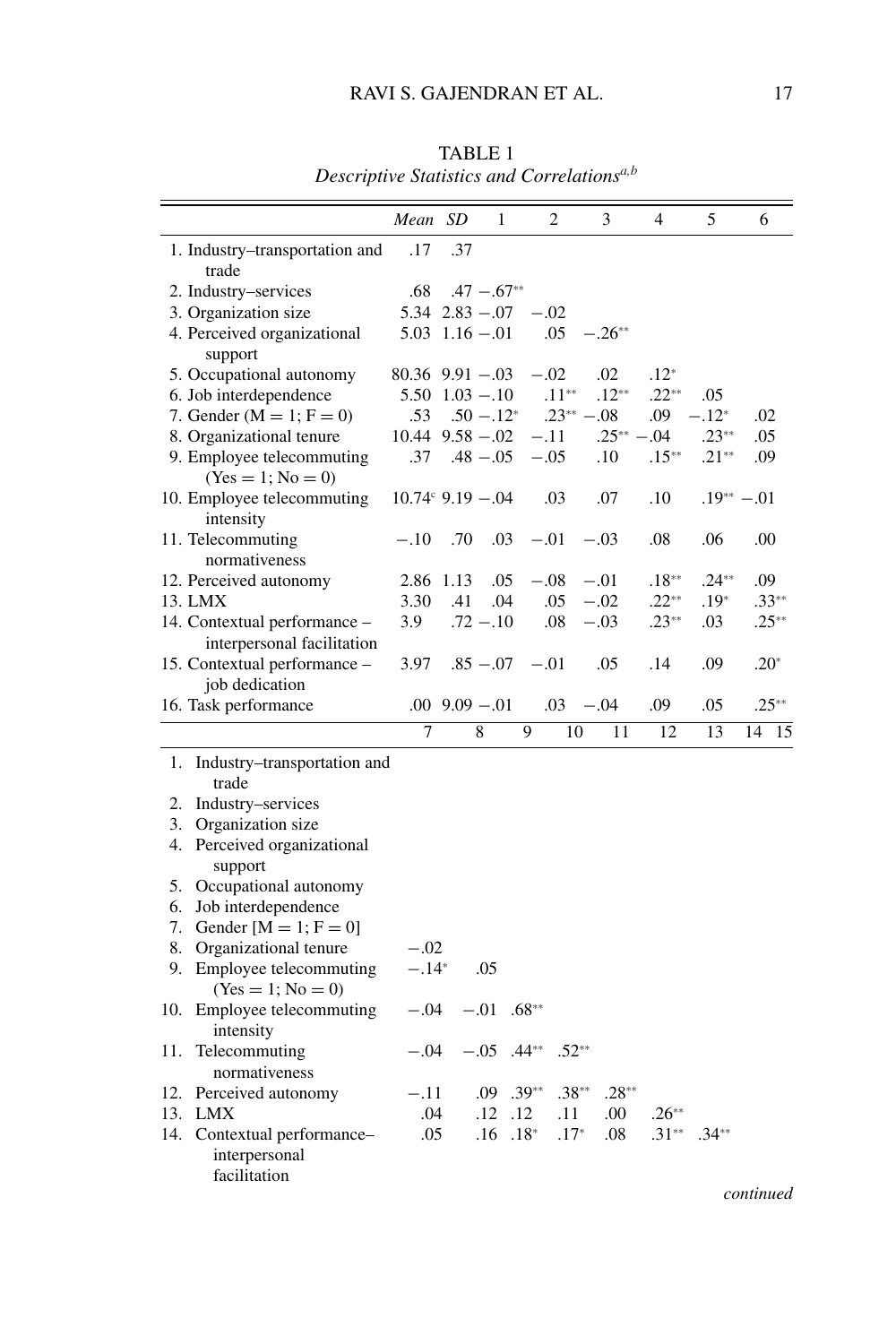|  | TABLE 1 (continued) |
|--|---------------------|
|--|---------------------|

|                                                 |  |  |  | 8 9 10 11 12 13 14                                               |                                                                                       |  |
|-------------------------------------------------|--|--|--|------------------------------------------------------------------|---------------------------------------------------------------------------------------|--|
| 15. Contextual<br>performance-job<br>dedication |  |  |  | $.03$ $.03$ $.17^*$ $.15$ $.02$ $.28^{**}$ $.45^{**}$ $.56^{**}$ |                                                                                       |  |
| 16. Task performance                            |  |  |  |                                                                  | $-0.04$ $0.04$ $0.22^*$ $0.15$ $0.11$ $0.41^{**}$ $0.48^{**}$ $0.29^{**}$ $0.51^{**}$ |  |

*Note.* <sup>a</sup> Average  $N = 318$  for correlations among employee source data; <sup>b</sup> average  $N = 142$ for correlations with contextual performance, <sup>c</sup>mean and standard deviation calculated for telecommuters. <sup>∗</sup>*p* < .05. ∗∗*p* < .01.



*Figure 2:* **Interaction Between Employee Telecommuting Intensity and LMX Predicting Task Performance.**

the regression model. Adding the interaction term to the model containing all the main effects explained an incremental variance of 3% in task performance, 4% in job dedication, and 4% and interpersonal facilitation.

To aid in the interpretation of these interaction effects, we plotted high and low levels of each variable  $(+/- 1 SD)$  above and below the mean) using procedures outlined by Aiken and West (1991) for each of the three dependent variables. Task performance is shown in Figure 2, job dedication is shown in Figure 3, and interpersonal facilitation is shown in Figure 4. Consistent with Hypothesis 2, the effect of telecommuting intensity on each of these three criteria was stronger when LMX was low and weaker when LMX was high. Simple slopes tests of the regression lines at low and high levels of LMX offer further support. For the telecommuting–task performance relationship, the low LMX slope was  $\beta = 0.35$ ,  $p < 0.05$  and the high LMX slope was  $\beta = -0.01$ , *n.s.* For the telecommuting-job dedication relationship, slopes were low LMX:  $\beta = .04$ ,  $p < .01$  versus high LMX: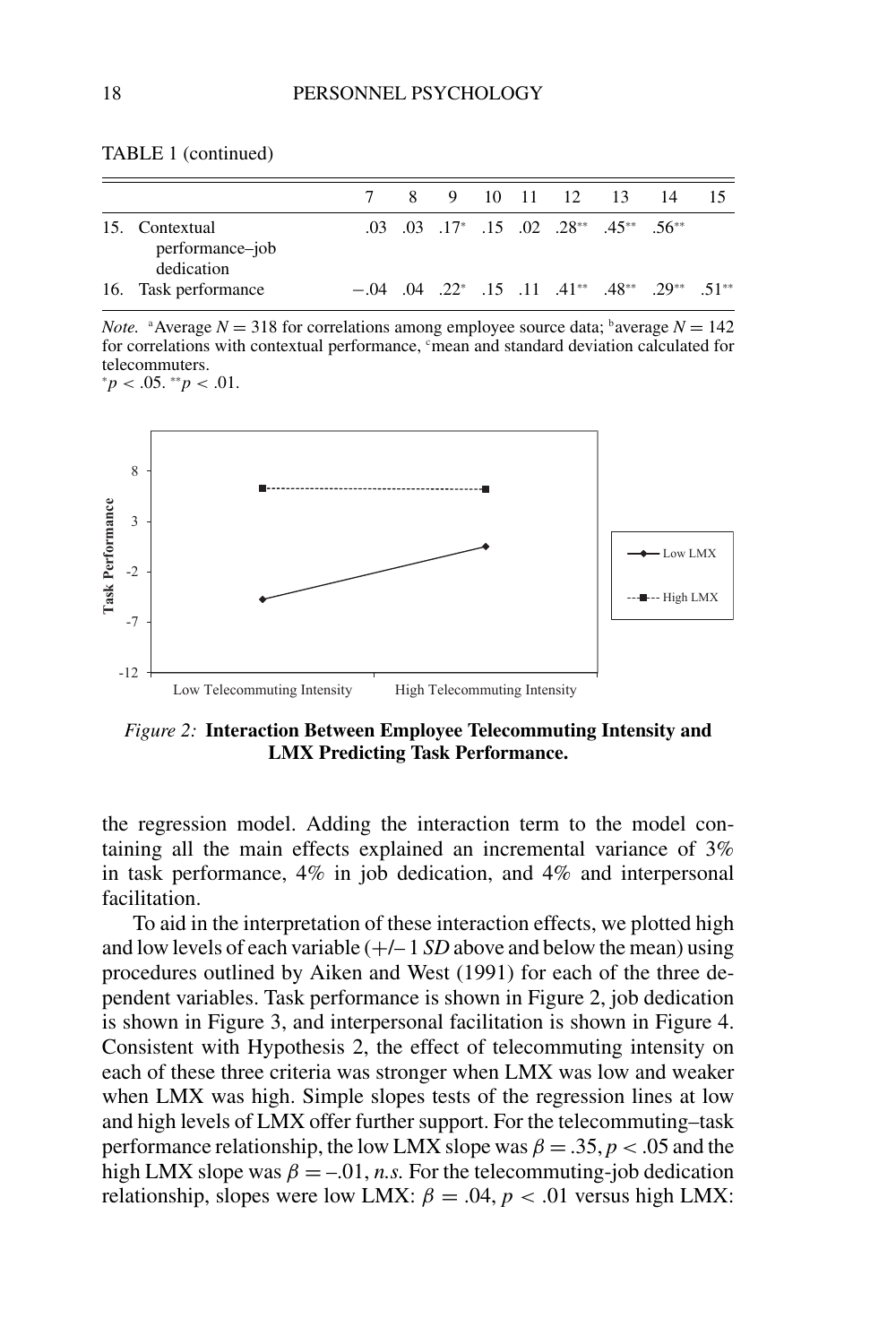|                                                                                |        |        |        | Task performance |          |          |
|--------------------------------------------------------------------------------|--------|--------|--------|------------------|----------|----------|
|                                                                                | I      | П      | Ш      | IV               | V        | VI       |
| Industry-transportation and<br>trade                                           | .07    | .08    | .06    | $-.11$           | $-.12$   | $-.10$   |
| Industry-services                                                              | .08    | .10    | .09    | $-.05$           | $-.08$   | $-.07$   |
| Organization size                                                              | $-.08$ | $-.13$ | $-.14$ | $-.10$           | $-.10$   | $-.10$   |
| Perceived organizational<br>support                                            | $-.01$ | $-.09$ | $-.13$ | $-.08$           | $-.05$   | $-.06$   |
| Occupational autonomy                                                          | .01    | $-.01$ | .05    | $-.04$           | $-.07$   | $-.11$   |
| Job interdependence                                                            | $.24*$ | $.24*$ | $.20*$ | .14              | $.16*$   | .14      |
| Gender ( $M = 1$ ; $F = 0$ )                                                   | $-.03$ | $-.01$ | $-.03$ | $-.07$           | $-.06$   | $-.05$   |
| Organizational tenure                                                          | .06    | .09    | .09    | .01              | .00      | $-.01$   |
| Employee telecommuting<br>$(Yes = 1; No = 0)$                                  |        | $.20*$ |        |                  |          |          |
| Employee telecommuting<br>intensity                                            |        |        | $.16*$ | .07              | .15      | $.22*$   |
| <b>LMX</b>                                                                     |        |        |        | $.45**$          | $.48**$  | $.48**$  |
| Telecommuting<br>normativeness                                                 |        |        |        | .08              | .04      | .16      |
| Employee telecommuting<br>Intensity $\times$ LMX                               |        |        |        |                  | $-.20*$  | $-.19*$  |
| Employee telecommuting<br>intensity<br>$\times$ telecommuting<br>normativeness |        |        |        |                  |          | $-.23*$  |
| F                                                                              | 1.03   | 1.50   | 1.05   | $3.52**$         | $3.73**$ | $3.89**$ |
| $R^2$                                                                          | .06    | .10    | .08    | .27              | .30      | .33      |
| $\Delta R^2$                                                                   | .06    | $.04*$ | $.02*$ | $.27**$          | $.03*$   | $.03*$   |
| Adj. $R^2$                                                                     | .00    | .03    | .01    | .19              | .22      | .25      |

TABLE 2 *Multiple Regression Results for the Test of Hypotheses 1a–b, 2, and 5a–b Involving Task Performancea*

*Note.* One-tailed test. <sup>a</sup>Tabled values are standardized regression weights.  $\Delta R^2$  Comparisons: Models II and III with I; Average listwise  $n = 128$  for models including manager source data.

<sup>∗</sup>*p* < .05. ∗∗*p* < .01.

 $\beta = .01$ , *n.s.* For the telecommuting–interpersonal facilitation relationship, slopes were low LMX:  $\beta = .03$ ,  $p < .05$  versus high LMX:  $\beta = .00$ , *n.s.*

We found clear, statistically significant support for Hypothesis 3, even in the presence of many controls such as O\*Net occupational autonomy. Employees that telecommuted reported higher levels of perceived autonomy than those who did not (standardized  $\beta = .35$ ;  $p < .01$ ; Table 4, Model II). Further, telecommuting intensity was significantly and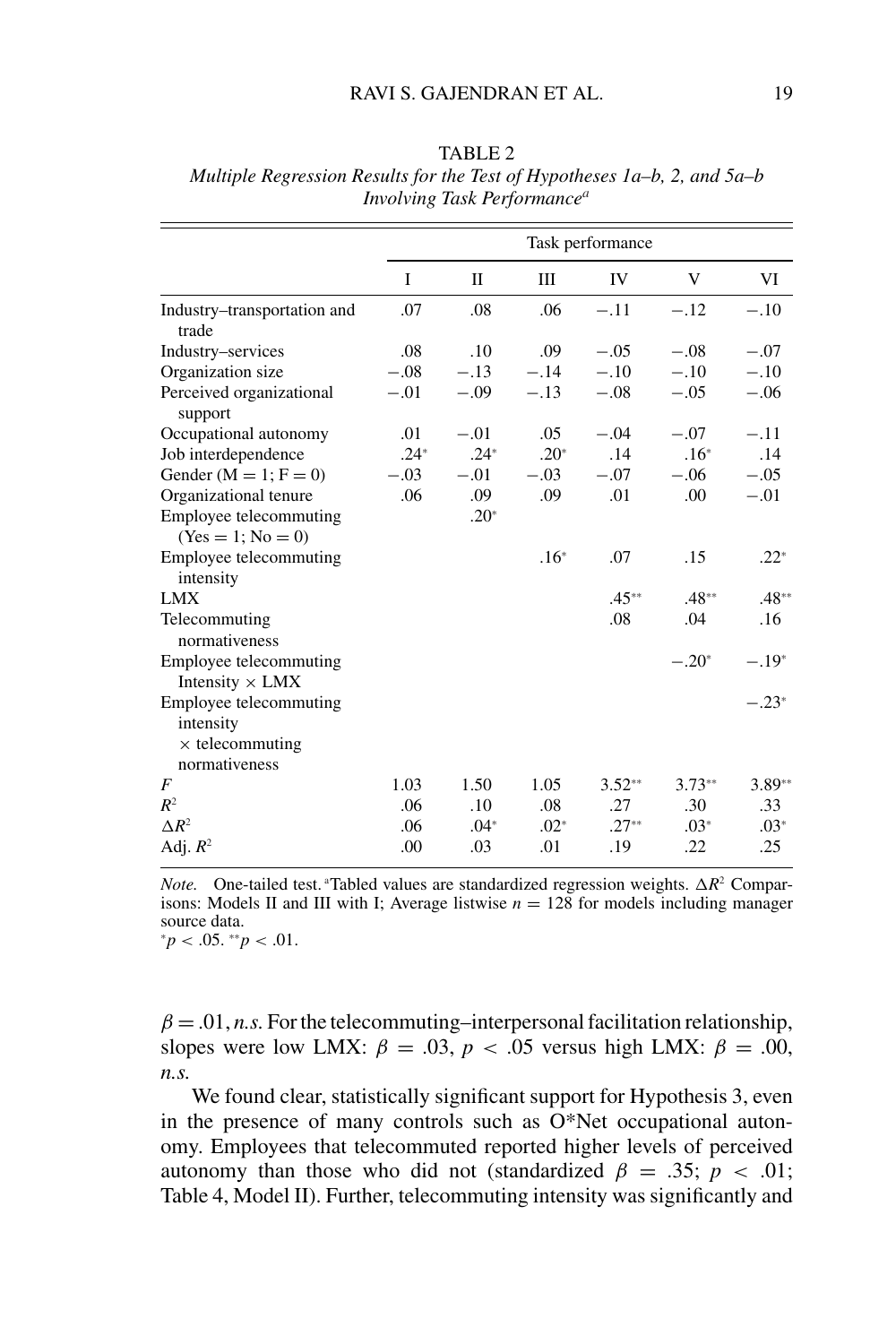|                                      |                    |                                          |                                           | Job dedication                              |                               |                       |                                           |                                 | Interpersonal facilitation |                           |              |                                           |
|--------------------------------------|--------------------|------------------------------------------|-------------------------------------------|---------------------------------------------|-------------------------------|-----------------------|-------------------------------------------|---------------------------------|----------------------------|---------------------------|--------------|-------------------------------------------|
|                                      |                    |                                          |                                           | $\geq$                                      | ⋗                             | ⋝                     |                                           | E                               |                            | ≧                         | >            | $\triangleright$                          |
| Industry-transportation and<br>trade | $-16$              | $-15$                                    | $-17$                                     | $-24$                                       | $-26*$                        | $-.25*$               | $-0.6$                                    | $-0$                            | $-06$                      | $-0.06$                   | $-0.8$       | $-0.9$                                    |
| Industry-services                    |                    |                                          |                                           |                                             |                               |                       |                                           |                                 |                            |                           |              |                                           |
| Organization size                    | $-16$<br>$-16$     | $-16$<br>30                              | $-17$<br>$-17$                            | $\begin{array}{c} 7.73 \\ -1.1 \end{array}$ | $-30^{\circ}$<br>- 03<br>- 05 | $-29$<br>$-1$<br>$-1$ | $-10$<br>30.                              | 69.98                           |                            | <u></u><br>इ. १९ ड        | 8 % si<br>Si | $\frac{8}{1}$ $\frac{8}{1}$ $\frac{5}{1}$ |
| Perceived organizational             | $\infty$           | $-02$                                    | $-0.5$                                    |                                             |                               |                       |                                           |                                 |                            |                           |              |                                           |
| support                              |                    |                                          |                                           |                                             |                               |                       |                                           |                                 |                            |                           |              |                                           |
| Occupational autonomy                | $\overline{0}$ .   |                                          |                                           | $\ddot{\mathrm{c}}$                         |                               |                       | $\mathcal{S}$                             |                                 | $-0$ .                     |                           |              |                                           |
| Job interdependence                  | $\frac{1}{2}$ 8, 8 |                                          | $\frac{1}{4}$ $\frac{6}{8}$ $\frac{6}{4}$ | 888                                         | $\ddot{=}$                    | si si si<br>1         | $\frac{1}{2}$ $\frac{1}{2}$ $\frac{1}{2}$ |                                 | es e é                     | ಕ್ಷ ತ್ರಿ ಕ್ಷ <u>.</u><br> | $-0.7$       | 5 = 3 = 5<br>1                            |
| Gender $(M = 1; F = 0)$              |                    |                                          |                                           |                                             | 96                            |                       |                                           |                                 |                            |                           | $5.17*$      |                                           |
| Organizational tenure                |                    | $\ddot{a}$ is $\ddot{a}$ is $\ddot{a}$ . |                                           |                                             | $-0$                          | $-02$                 |                                           | ទី<br>ខ្ញុំ នី ខ្ញុំ ដូ<br>ត្រី |                            |                           |              |                                           |
| Employee telecommuting               |                    |                                          |                                           |                                             |                               |                       |                                           |                                 |                            |                           |              |                                           |
| $(Yes = 1; No = 0)$                  |                    |                                          |                                           |                                             |                               |                       |                                           |                                 |                            |                           |              | continued                                 |
|                                      |                    |                                          |                                           |                                             |                               |                       |                                           |                                 |                            |                           |              |                                           |

## 20 PERSONNEL PSYCHOLOGY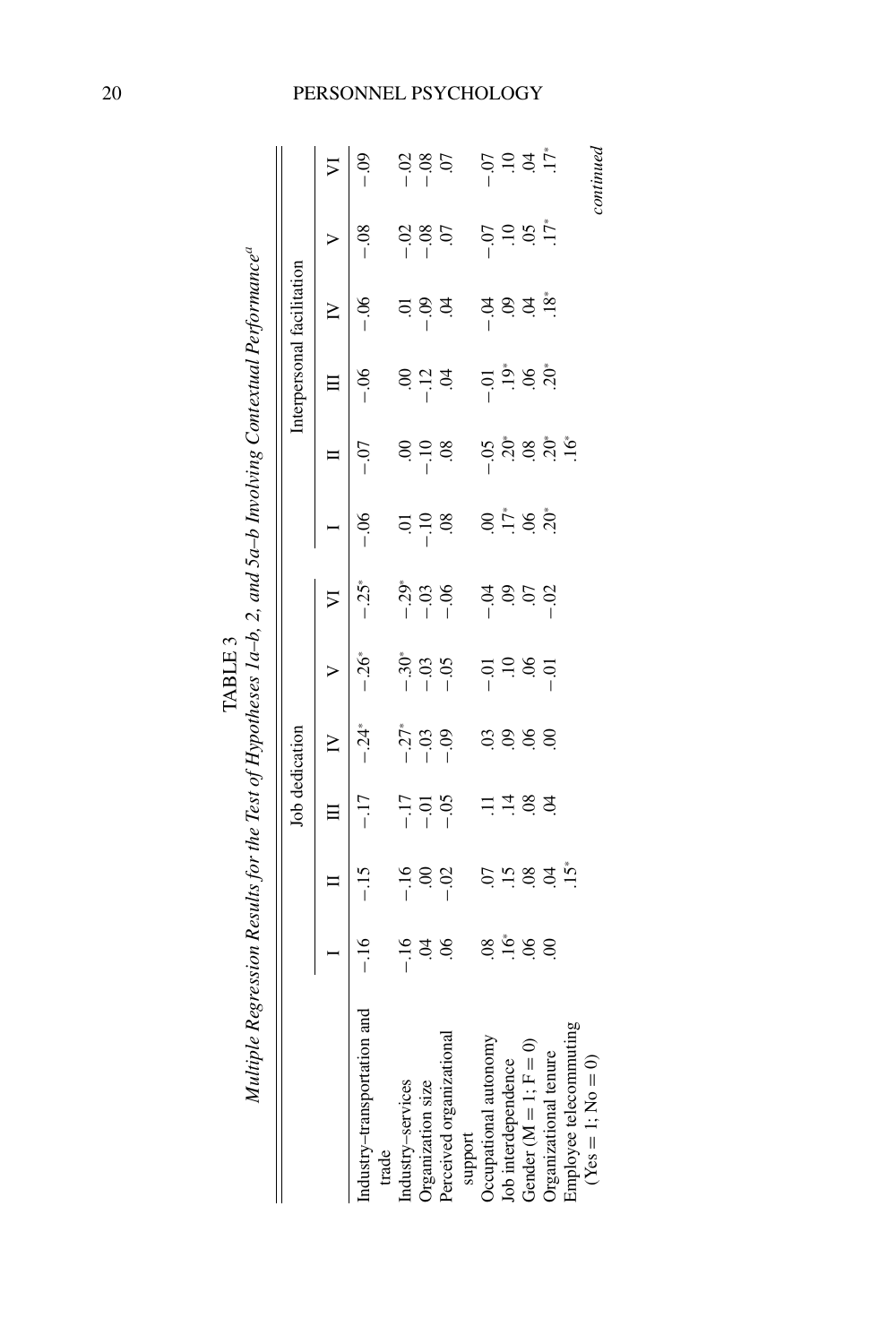|                                                                                                                                                               |                |                |                | Job dedication   |                      |                            |                 |                             |                 | Interpersonal facilitation |                             |                           |
|---------------------------------------------------------------------------------------------------------------------------------------------------------------|----------------|----------------|----------------|------------------|----------------------|----------------------------|-----------------|-----------------------------|-----------------|----------------------------|-----------------------------|---------------------------|
|                                                                                                                                                               |                |                |                | Σ                | ⋗                    | $\overline{\triangledown}$ |                 |                             |                 | $\geq$                     | ⋗                           | $\triangleright$          |
| Employee telecommuting<br>intensity                                                                                                                           |                |                | ڑ1.            |                  | $22*$                | $.26*$                     |                 |                             | $\ddot{6}$      | S                          | $\overline{17}$             | $\ddot{=}$                |
| LMX                                                                                                                                                           |                |                |                | $.38**$          | $41**$               | $41**$                     |                 |                             |                 | $23*$                      |                             | $.26*$                    |
| Telecommuting                                                                                                                                                 |                |                |                | $-.02$           | $-0.06$              | $\mathcal{S}$              |                 |                             |                 | $\overline{0}$             | <u>ໍ່ຮຸ ຊ</u>               | $-0$                      |
| normativeness                                                                                                                                                 |                |                |                |                  |                      |                            |                 |                             |                 |                            |                             |                           |
| Employee telecommuting<br>intensity $\times$ LMX                                                                                                              |                |                |                |                  | $-.21*$              | $-0.20*$                   |                 |                             |                 |                            | $-.21*$                     | $-.21*$                   |
| Employee telecommuting                                                                                                                                        |                |                |                |                  |                      | $-17$                      |                 |                             |                 |                            |                             | $\widetilde{\mathrm{SO}}$ |
| × LMX telecommuting<br>intensity                                                                                                                              |                |                |                |                  |                      |                            |                 |                             |                 |                            |                             |                           |
| normativeness                                                                                                                                                 |                |                |                |                  |                      |                            |                 |                             |                 |                            |                             |                           |
|                                                                                                                                                               | $\frac{8}{1}$  | 12             | Ξ              | $2.47**$         | $2.74**$             | $2.72**$                   | $-1.66$         | $2.28*$                     | $\ddot{8}6^*$   | 1.78*                      | $2.06^{\circ}$              | $.89*$                    |
| $\tilde{R}$                                                                                                                                                   | $\frac{6}{2}$  | .08            | 08             | $\overline{c}$ . | $\ddot{c}$           | .25                        | $\overline{10}$ | $\ddot{=}$                  | $\overline{12}$ | $\ddot{5}$                 | $\overline{0}$              | $\overline{.}19$          |
| $\Delta R^2$                                                                                                                                                  | $\overline{0}$ | $02*$          | $\ddot{O}^*$   | $.12*$           | $\ddot{\tilde{A}}^*$ | C.                         | $\overline{10}$ | $\stackrel{*}{\mathcal{L}}$ | $\mathcal{O}^*$ | $.03*$                     | $\stackrel{*}{\mathcal{L}}$ | $\infty$                  |
| Adj. $R^2$                                                                                                                                                    | $\overline{0}$ | $\overline{c}$ | $\overline{0}$ | $\overline{12}$  | $\overline{.15}$     | 16                         | S.              | $\overline{08}$             | $\infty$        | $\overline{0}$ .           | $\ddot{=}$                  | $\mathcal{S}$             |
| Note. One-tailed test. "Tabled values are standardized regression weights. $\Delta R^2$ Comparisons: Models II and III with I; Average listwise $n = 128$ for |                |                |                |                  |                      |                            |                 |                             |                 |                            |                             |                           |

TABLE 3 (continued)

TABLE 3 (continued)

# RAVI S. GAJENDRAN ET AL. 21

models including manager source data.

∗*<sup>p</sup>*

 $< 0.05$ . <sup>\*\*</sup> $p < 0.01$ .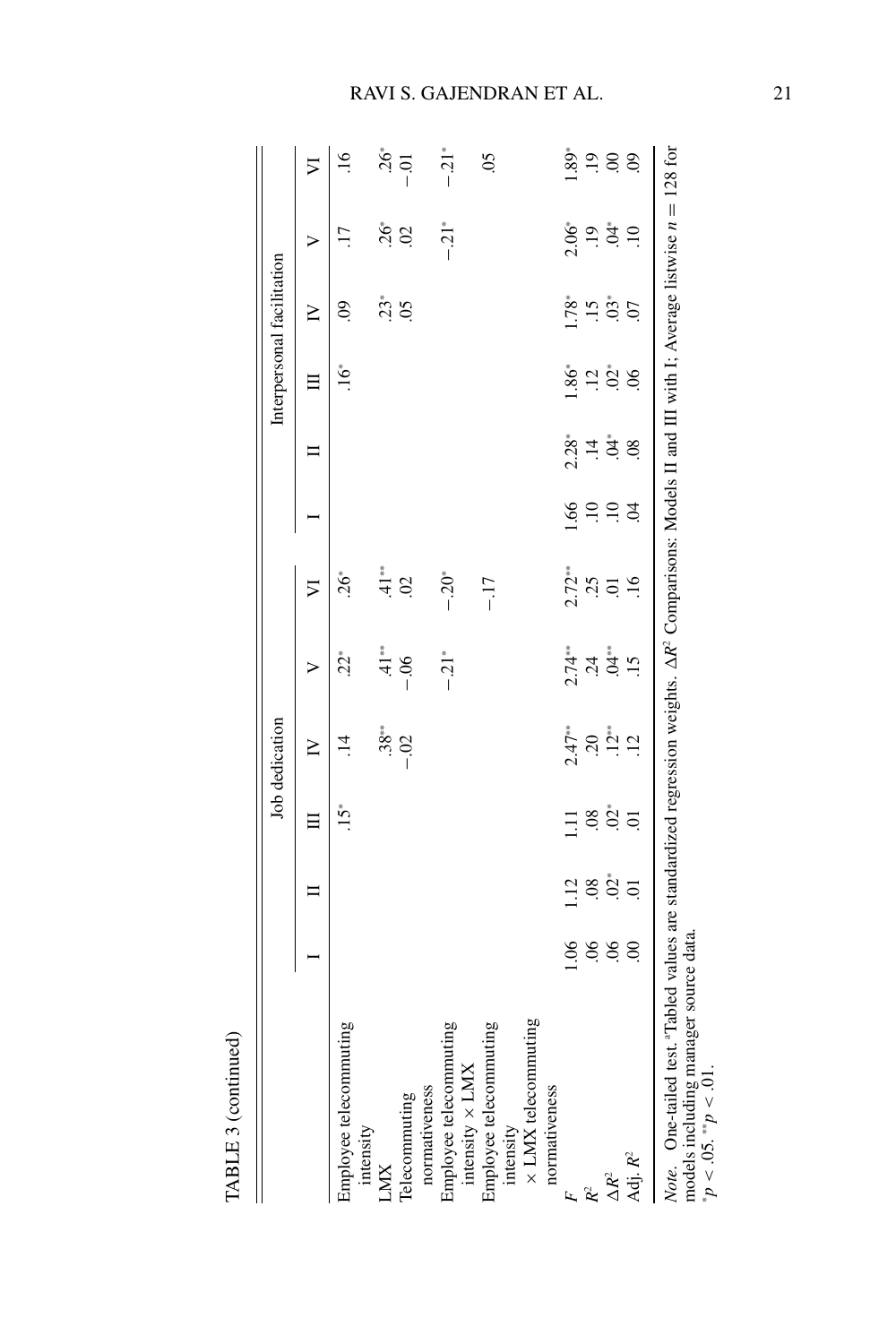

*Figure 3:* **Interaction Between Employee Telecommuting Intensity and LMX Predicting Contextual Performance–Job Dedication.**



*Figure 4:* **Interaction Between Employee Telecommuting Intensity and LMX Predicting Contextual Performance–Interpersonal Facilitation.**

positively associated with perceived autonomy (standardized  $\beta = .35$ ; *p*  $<$  .01; Table 4, Model III).

Recall that Hypothesis 4a proposed that perceived autonomy would facilitate task and contextual performance. This hypothesis was strongly supported, with standardized  $\beta = .41$ ;  $p < .01$  for task performance (Table 5, Model II), standardized  $\beta = .30$ ;  $p < .01$  for job dedication, and standardized  $\beta = .26$ ;  $p < .01$  for interpersonal facilitation (see Table 6, Model II). Notably, perceived autonomy remained a significant predictor of task performance and job dedication in a full model that included all predictors indicated in Hypotheses 1, 2, and 5a (see Models III and IV in Tables 5 and 6). It also predicted interpersonal facilitation in the full model that included all hypothesized predictors.

Hypothesis 4b proposed that perceived autonomy would act as an intervening variable between telecommuting and task and contextual performance. To test this indirect effect, we obtained the 95% percentile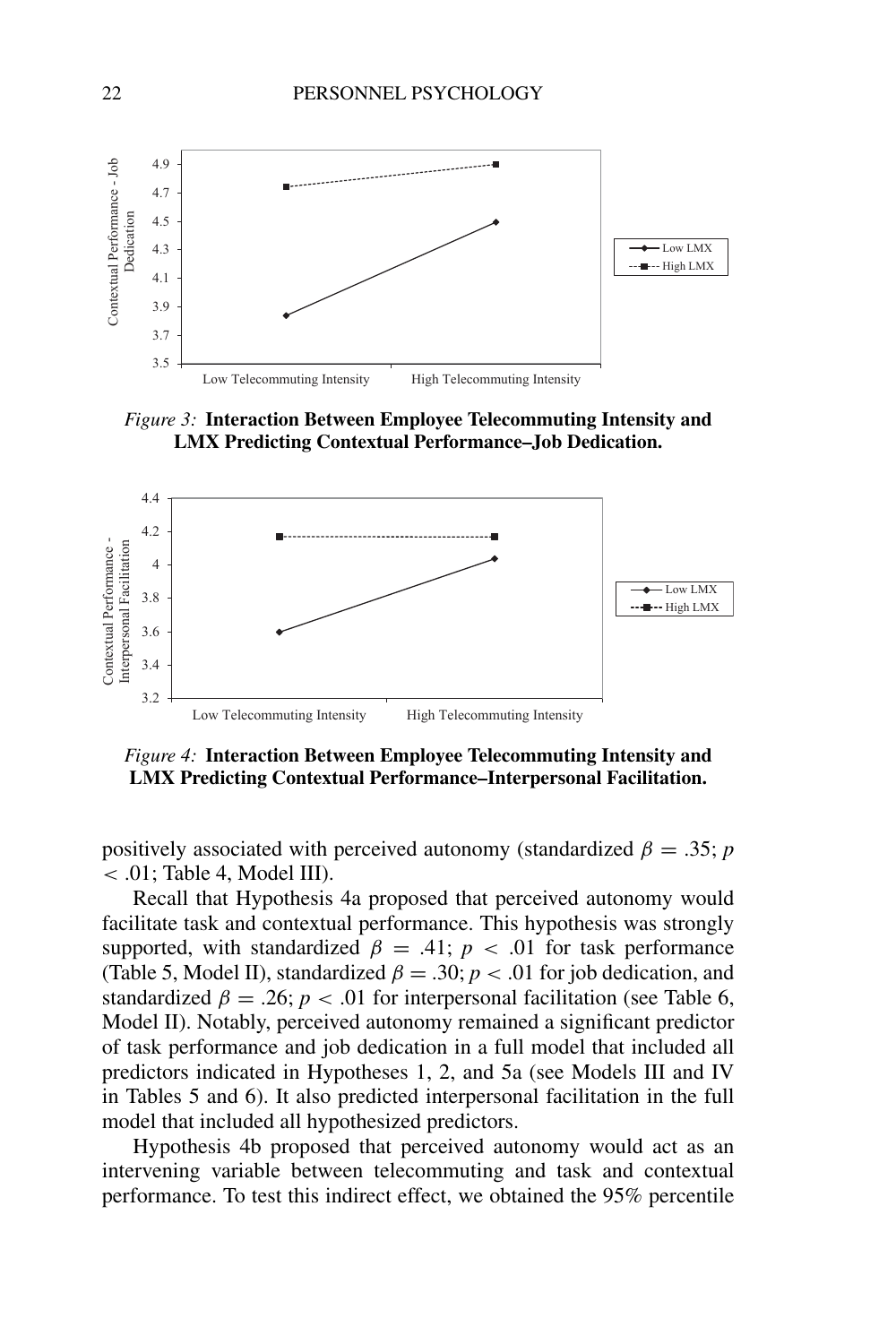|                                                                                |          |          | Perceived autonomy |                  |          |
|--------------------------------------------------------------------------------|----------|----------|--------------------|------------------|----------|
|                                                                                | I        | П        | Ш                  | IV               | V        |
| Industry-transportation and<br>trade                                           | .02      | .07      | .04                | .12              | .13      |
| Industry-services                                                              | $-.05$   | $-.01$   | $-.05$             | .14              | .14      |
| Organization size                                                              | .02      | $-.02$   | $-.01$             | $-.06$           | $-.06$   |
| Perceived organizational<br>support                                            | $.14*$   | .09      | .11                | $.24**$          | $.24**$  |
| Occupational autonomy                                                          | $.21**$  | $.15**$  | $.14*$             | .08              | .04      |
| Job interdependence                                                            | .04      | .04      | .07                | $.17*$           | $.16*$   |
| Gender ( $M = 1$ ; $F = 0$ )                                                   | $-.08$   | $-.04$   | $-.08$             | $-.10$           | $-.09$   |
| Organizational tenure                                                          | .03      | .04      | .05                | .12              | .11      |
| Employee telecommuting<br>$(Yes = 1; No = 0)$                                  |          | $.35**$  |                    |                  |          |
| Employee telecommuting<br>intensity                                            |          |          | $.35**$            | $.29**$          | $.35**$  |
| Telecommuting<br>normativeness                                                 |          |          |                    | .10              | $.21*$   |
| Employee telecommuting<br>intensity<br>$\times$ telecommuting<br>normativeness |          |          |                    |                  | $-.23*$  |
| F                                                                              | $3.85**$ | $8.25**$ | $8.39**$           | $5.55***$        | $5.62**$ |
| $R^2$                                                                          | .10      | .20      | .21                | .33              | .36      |
| $\Delta R^2$                                                                   | .10      | $.10**$  | $.11**$            | .12 <sup>c</sup> | $.03*$   |
| Adj. $R^2$                                                                     | .07      | .18      | .19                | .27              | .30      |

TABLE 4 *Multiple Regression Results for the Test of Hypotheses 3a–b and 5c ab*

*Note.* One-tailed test. <sup>a</sup>Tabled values are standardized regression weights.  $\Delta R^2$  Comparisons: Models II and III with I;  $\frac{b}{b}$  Models I, II, and III use employee source data only;  $\frac{c}{c}$ models IV and V include manager source data, hence differences in  $R<sup>2</sup>$  between Model III and Model IV are not directly comparable. Average listwise  $n = 318$  for models using employee source data and average listwise  $n = 128$  for models including manager source data.

<sup>∗</sup>*p* < .05. ∗∗*p* < .01.

bootstrap confidence intervals (CI) for the hypothesized indirect effects using 1,000 bootstrap samples (see MacKinnon, Lockwood, & Williams, 2004; Preacher & Hayes, 2008; Shrout & Bolger, 2002). To facilitate interpretation, we standardized all variables prior to conducting tests of the indirect effect. Our analyses suggest that telecommuting intensity had positive and significant (95% CI did not include zero) indirect effects on task performance  $[\beta = .15;$  CI: (.08, .24)], job dedication  $[\beta = .09;$  CI:  $(0.02, 0.18)$ ], and interpersonal facilitation  $\beta = 0.06$ ; CI:  $(0.02, 0.12)$ ]. Preacher and Kelley (2011) recommend that researchers quantify the indirect effect by indexing it with respect to the maximum possible indirect effect, an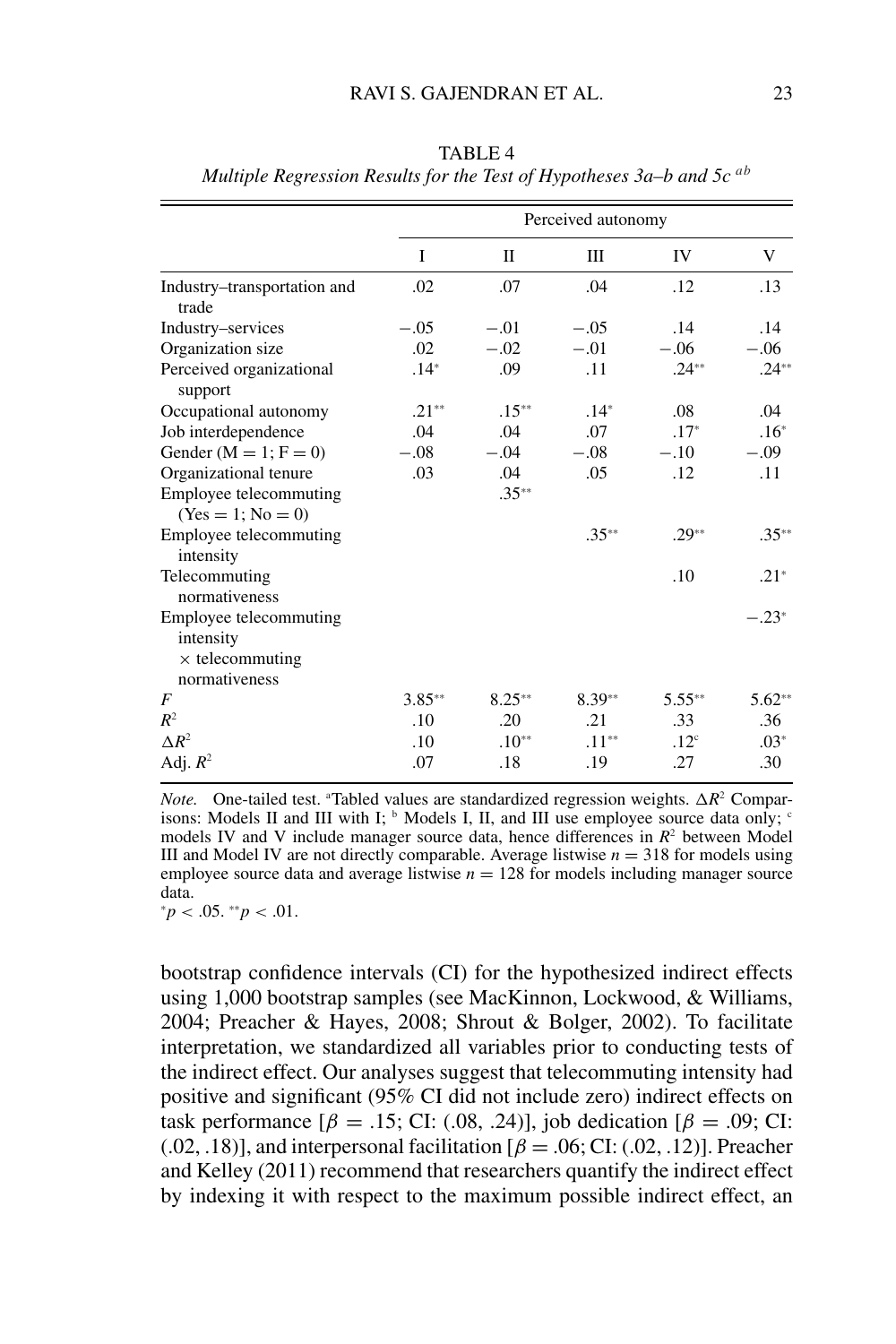|                                                                                |        |              | Task performance |           |
|--------------------------------------------------------------------------------|--------|--------------|------------------|-----------|
|                                                                                | I      | $\mathbf{I}$ | Ш                | IV        |
| Industry-transportation and<br>trade                                           | .07    | .04          | $-.13$           | $-.12$    |
| Industry-services                                                              | .08    | .03          | $-.10$           | $-.11$    |
| Organization size                                                              | $-.08$ | $-.07$       | $-.08$           | $-.09$    |
| Perceived organizational<br>support                                            | $-.01$ | $-.14$       | $-.17*$          | $-.14$    |
| Occupational autonomy                                                          | .01    | $-.03$       | $-.06$           | $-.11$    |
| Job interdependence                                                            | $.24*$ | $.20*$       | .10              | .11       |
| Gender ( $M = 1$ ; $F = 0$ )                                                   | $-.03$ | $-.01$       | $-.02$           | $-.01$    |
| Organizational tenure                                                          | .06    | .01          | $-.02$           | $-.03$    |
| Perceived autonomy                                                             |        | $.41**$      | $.36**$          | $.31**$   |
| Employee telecommuting<br>intensity                                            |        |              | $-.02$           | .11       |
| <b>LMX</b>                                                                     |        |              | $.40**$          | $.44**$   |
| Telecommuting<br>normativeness                                                 |        |              | .04              | .09       |
| Employee telecommuting<br>intensity $\times$ LMX                               |        |              |                  | $-.17*$   |
| Employee telecommuting<br>intensity<br>$\times$ Telecommuting<br>Normativeness |        |              | $-.16$           |           |
| F                                                                              | 1.03   | $3.39**$     | $4.72**$         | $4.65***$ |
| $R^2$                                                                          | .06    | .20          | .35              | .39       |
| $\Delta R^2$                                                                   | .06    | $.14**$      | $.15**$          | $.04*$    |
| Adj. $R^2$                                                                     | .00    | .14          | .28              | .31       |

TABLE 5 *Multiple Regression Results for Tests of Hypotheses 4a–b Involving Task Performance <sup>a</sup>*

Note. One-tailed test. <sup>a</sup>Tabled values are standardized regression weights. Average listwise *n* = 128 for models including manager source data. ∗*p* < .05. <sup>\*</sup>\* *p* < .01.

index they refer to as kappa square ( $\kappa^2$ ). The  $\kappa^2$  index for the indirect effect of telecommuting intensity on each of our three dependent variables was .16 for task performance, .09 for job dedication, and .10 for interpersonal facilitation. According to Preacher and Kelley (2011),  $\kappa^2$  ranging from .09 to .16 would indicate that indirect effects in our study can be characterized as medium sized.

Hypotheses 5a–b, which concerned the moderating effects of telecommuting normativeness, predicted that it would attenuate telecommuting intensity's positive effect on task (Hypothesis 5a) and contextual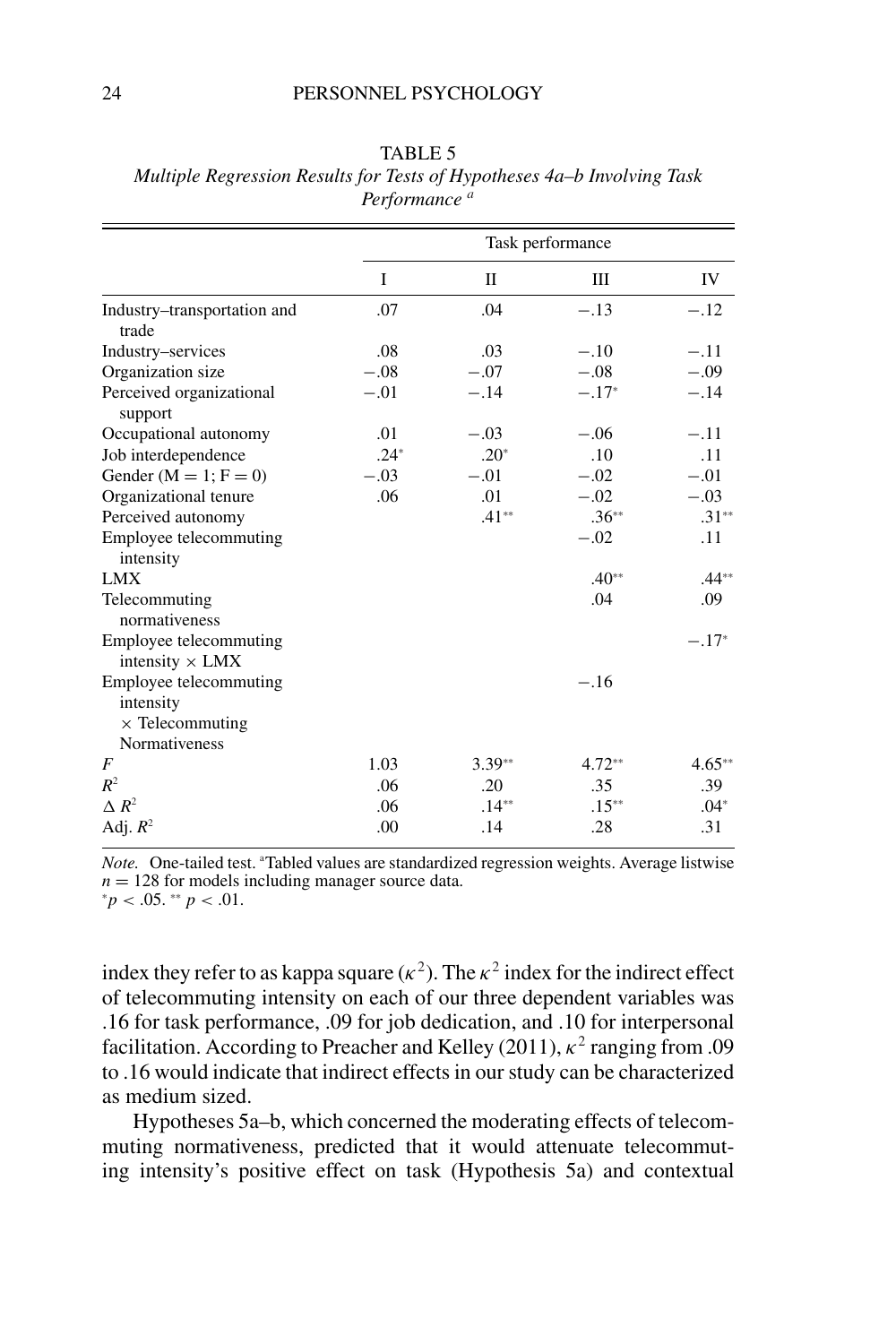Multiple Regression Results for Tests of Hypotheses 4a–b Involving Contextual Performance<sup>a</sup> Multiple Regression Results for Tests of Hypotheses 4a-b Involving Contextual Performance <sup>a</sup> TABLE 6

|                            |               |                                                 | Job dedication                                                                                                                                                                                                                                                               |                         |                                                                                  |                                                 | Interpersonal facilitation                 |                                                        |
|----------------------------|---------------|-------------------------------------------------|------------------------------------------------------------------------------------------------------------------------------------------------------------------------------------------------------------------------------------------------------------------------------|-------------------------|----------------------------------------------------------------------------------|-------------------------------------------------|--------------------------------------------|--------------------------------------------------------|
|                            |               | ⊨                                               |                                                                                                                                                                                                                                                                              | $\geq$                  |                                                                                  |                                                 | Ξ                                          | $\geq$                                                 |
| ransportation and<br>trade | $-16$         | $-18$                                           | $-26$                                                                                                                                                                                                                                                                        | $-27*$                  | $-0.8$                                                                           | $-10$                                           | $-0.8$                                     | $-10$                                                  |
| Industry-services          | $-16$         |                                                 |                                                                                                                                                                                                                                                                              |                         | $\mathcal{S}$                                                                    | $-0.3$                                          |                                            |                                                        |
| Organization size          |               | $rac{30}{1}$                                    | $-29$<br>$-16$<br>$-16$                                                                                                                                                                                                                                                      | $-32$<br>$-12$<br>$-12$ | $-0$                                                                             |                                                 | $\begin{array}{c} 588 \\ -111 \end{array}$ | $\begin{array}{c}\n 3.6 \\  4.6 \\  3.6\n \end{array}$ |
| Perceived organizationa    | $\ddot{S}$    | $-03$                                           |                                                                                                                                                                                                                                                                              |                         | $\overline{14}$                                                                  | $-0.6$                                          |                                            |                                                        |
| support                    |               |                                                 |                                                                                                                                                                                                                                                                              |                         |                                                                                  |                                                 |                                            |                                                        |
| Occupational autonomy      |               |                                                 |                                                                                                                                                                                                                                                                              |                         |                                                                                  |                                                 | $-0.5$                                     |                                                        |
| Job interdependence        |               |                                                 |                                                                                                                                                                                                                                                                              |                         |                                                                                  |                                                 |                                            |                                                        |
| Gender $(M = 1; F = 0)$    | <b>siziss</b> | $\begin{array}{c}\n52 \\ 64 \\ 65\n\end{array}$ | $\frac{3}{2}$<br>$\frac{3}{2}$<br>$\frac{3}{2}$<br>$\frac{3}{2}$<br>$\frac{3}{2}$<br>$\frac{3}{2}$<br>$\frac{3}{2}$<br>$\frac{3}{2}$<br>$\frac{3}{2}$<br>$\frac{3}{2}$<br>$\frac{3}{2}$<br>$\frac{3}{2}$<br>$\frac{3}{2}$<br>$\frac{3}{2}$<br>$\frac{3}{2}$<br>$\frac{3}{2}$ | उँ ३ ३ ३ ५<br>न         | $\ddot{a}$<br>$\ddot{b}$<br>$\ddot{c}$<br>$\ddot{c}$<br>$\ddot{c}$<br>$\ddot{c}$ | $-0.88$<br>$-0.5$<br>$-0.5$<br>$-0.6$<br>$-0.5$ | 85977                                      | 5889.77                                                |
| Organizational tenure      |               |                                                 |                                                                                                                                                                                                                                                                              |                         |                                                                                  |                                                 |                                            |                                                        |
| Perceived autonomy         |               | $.30**$                                         |                                                                                                                                                                                                                                                                              |                         |                                                                                  |                                                 |                                            |                                                        |
|                            |               |                                                 |                                                                                                                                                                                                                                                                              |                         |                                                                                  |                                                 |                                            | continued                                              |

# RAVI S. GAJENDRAN ET AL. 25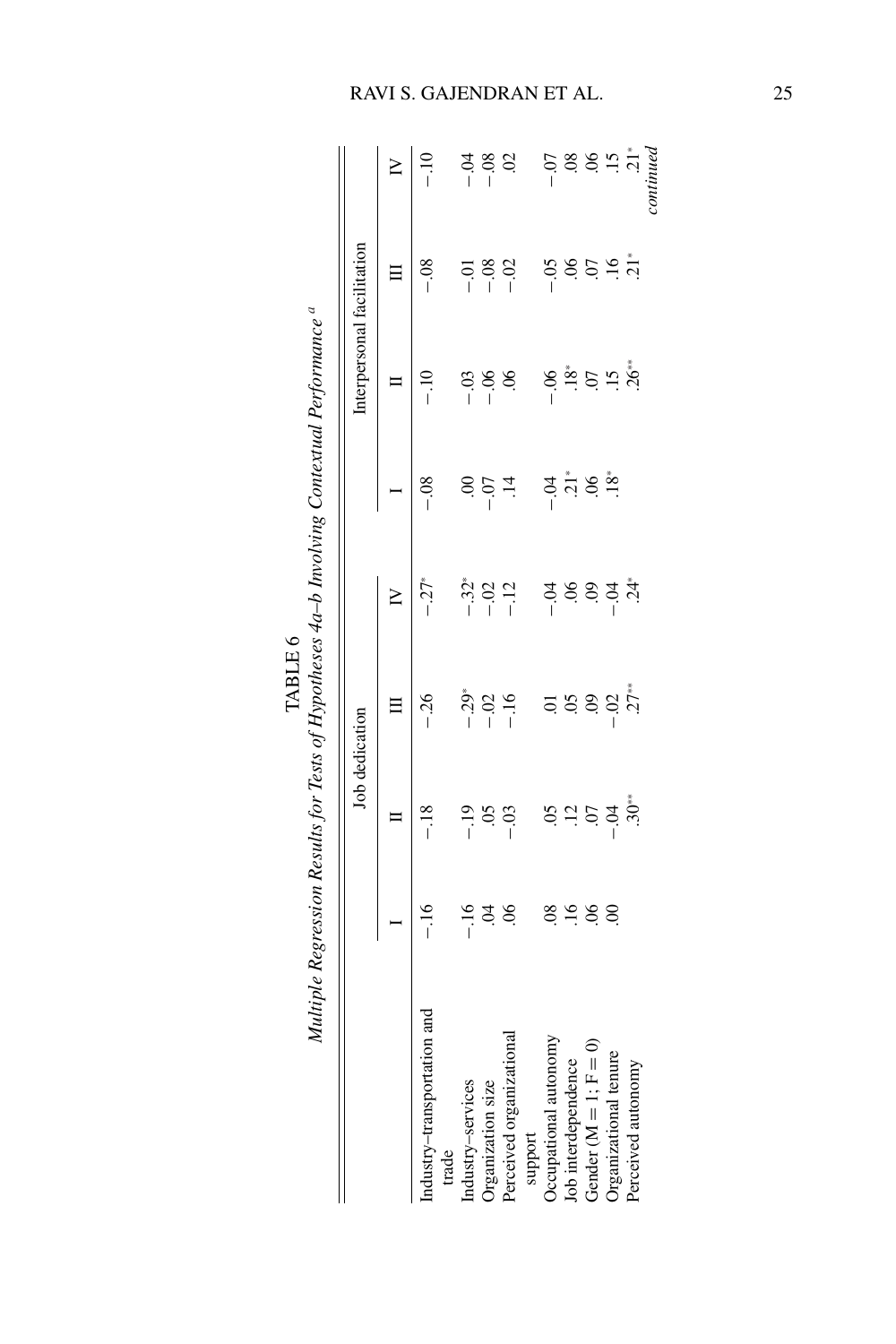|                                     |                |                | Job dedication            |                  |                 |                 | Interpersonal facilitation |                      |
|-------------------------------------|----------------|----------------|---------------------------|------------------|-----------------|-----------------|----------------------------|----------------------|
|                                     |                |                | 目                         | $\geq$           |                 | ᄇ               | $\Xi$                      | $\geq$               |
| Employee telecommuting<br>intensity |                |                | $\widetilde{\mathcal{S}}$ | $\frac{8}{18}$   |                 |                 | S.                         | 1.34*                |
| LMX                                 |                |                |                           | $.38**$          |                 |                 | $\ddot{5}$                 | $.30**$              |
| Telecommuting                       |                |                | $-34$<br>**<br>50.        | $-03$            |                 |                 | $\overline{0}$             | $-0.07$              |
| normativeness                       |                |                |                           |                  |                 |                 |                            |                      |
| Employee telecommuting              |                |                |                           | $-19*$           |                 |                 |                            | $-1.33*$             |
| intensity × LMX                     |                |                |                           |                  |                 |                 |                            |                      |
| Employee telecommuting<br>intensity |                |                |                           | $-11$            |                 |                 |                            | $\ddot{=}$           |
| xtelecommuting                      |                |                |                           |                  |                 |                 |                            |                      |
| normativeness                       |                |                |                           |                  |                 |                 |                            |                      |
| Ŀ                                   | 0.06           | 2.13           | 2.97                      | 2.98             | 2.18            | 2.96            | 1.98                       | 2.06                 |
| $\mathcal{R}^2$                     | 06             | $\ddot{13}$    | 25                        | 28               | $\overline{12}$ | $\overline{11}$ | $\overline{.18}$           | $\ddot{c}$           |
| $\Delta R^2$                        | 06             | $.07**$        | $.12**$                   | $\mathfrak{S}^*$ | $\overline{12}$ | $.05**$         | Э.                         | $\stackrel{*}{\sim}$ |
| Adj. R <sup>2</sup>                 | $\overline{0}$ | $\overline{0}$ | $\overline{11}$           | $\ddot{6}$       | $\overline{C}$  | $\ddot{5}$      | $\mathcal{S}$              | $\Xi$                |

TABLE 6 (continued)

## 26 PERSONNEL PSYCHOLOGY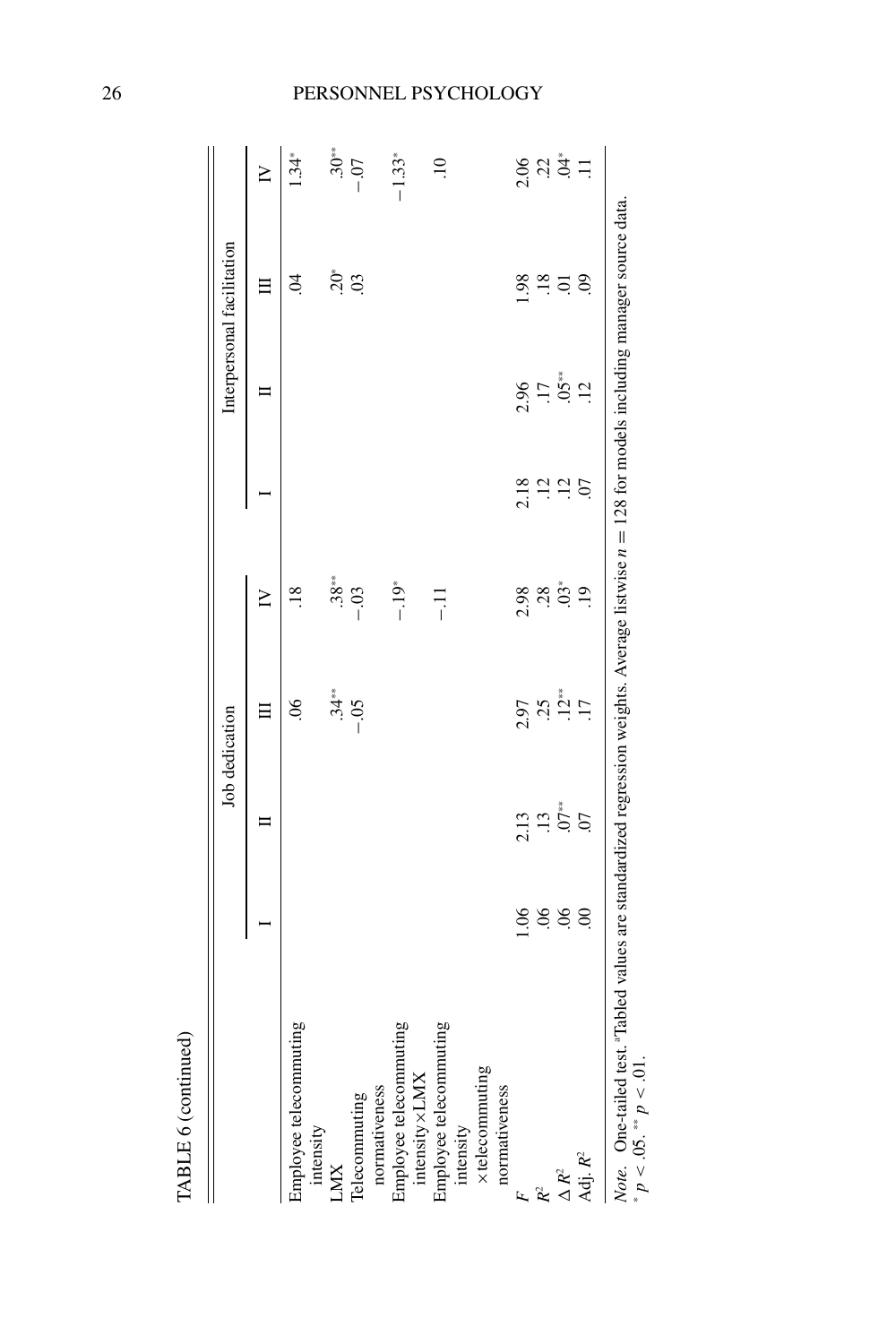

*Figure 5:* **Interaction Between Employee Telecommuting Intensity and Normativeness Predicting Task Performance.**

performance (Hypothesis 5b). Hypothesis 5a was supported normativeness had a significant attenuating effect on the telecommuting intensity–task performance relationship; the coefficient of the interaction term was negative and significant (task performance:  $\beta = -0.23$ ,  $p < 0.05$ ;  $\Delta$  $R^2 = .03$ : Table 2 Model VI). Plotting the interaction effect (see Figure 5) at high and low levels of the mean-centered interaction terms (+/– 1 *SD* above the mean) suggested that telecommuting intensity had no effect on task performance when normativeness was high. It had a significant positive effect on task performance when normativeness was low. Further, the interaction plot suggests that, across all levels of telecommuting intensity, task performance was higher when telecommuting normativeness was high compared to when it was low.

Hypothesis 5b was not supported. The coefficient of the interaction term for each of the two dimensions of contextual performance—job dedication (standardized  $\beta = -17$ ; *ns.*) and interpersonal facilitation (standardized  $\beta = .05$ ; *ns.*)—was not significant (see Table 3, Model VI, for each dependent variable). Finally, Hypothesis 5c, which predicted that telecommuting normativeness would attenuate the impact of telecommuting intensity on perceived autonomy, was consistent with our data. The telecommuting  $\times$  normativeness effect was negative and significant  $(\beta = -.23, p < .05$ : Table 4 Model V)<sup>2</sup> and explained an additional 3% of the variance in perceived autonomy. We plotted the interaction effect at high and low levels of each variable (+/– 1 *SD* above and below the

<sup>&</sup>lt;sup>2</sup>Arguments for Hypothesis 2 would suggest that LMX and telecommuting intensity could be considered as alternate ways to enhance perceived autonomy. To account for this possibility, we tested Hypotheses  $\vec{4}$  and 5a–c after controlling for LMX. There were no substantive differences in the pattern or significance of results for these hypotheses before and after including LMX as a control.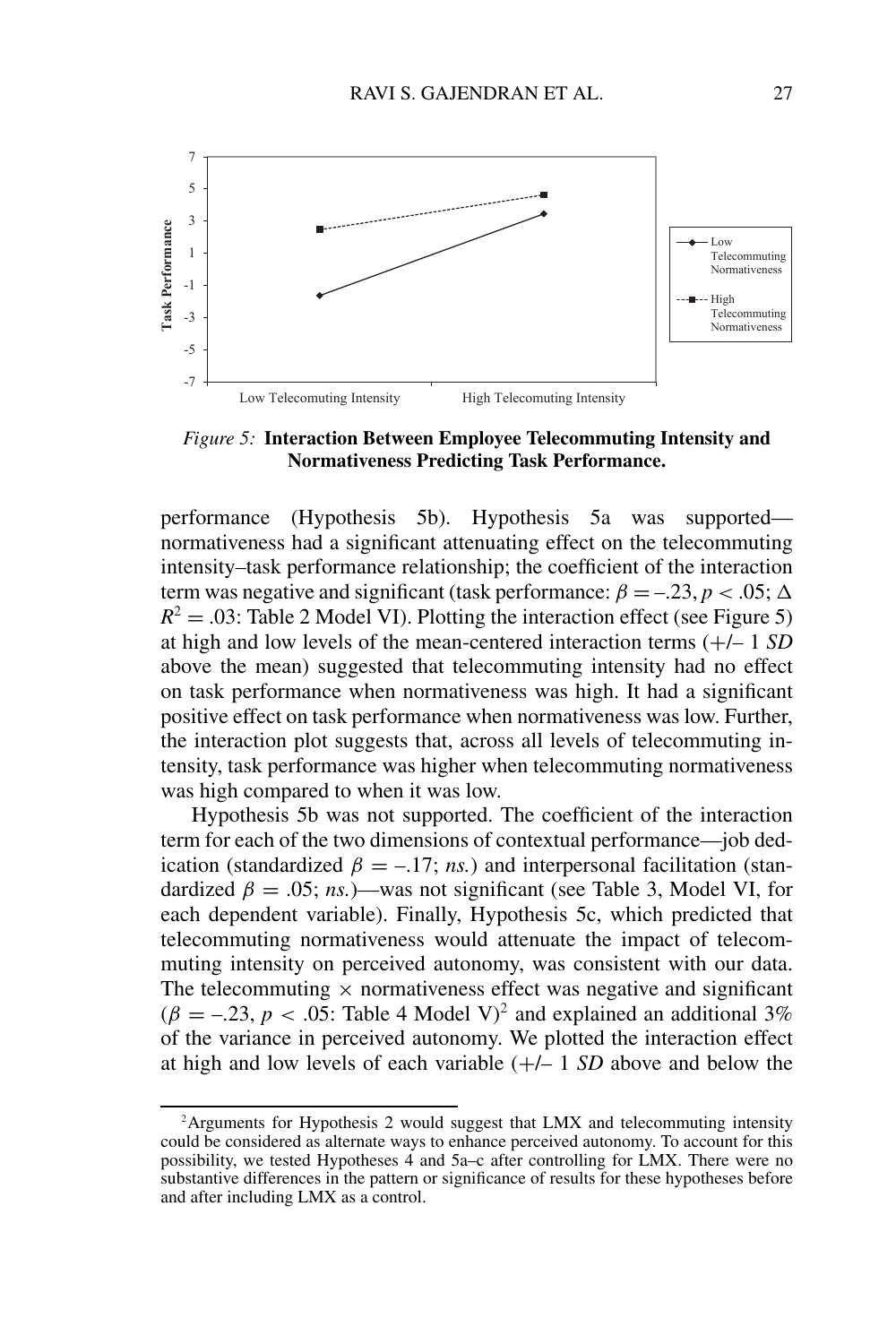

*Figure 6:* **Interaction Between Employee Telecommuting Intensity and Normativeness Predicting Perceived Autonomy.**

mean; see Figure 6). As predicted, telecommuting normativeness *weakened* the employee telecommuting intensity–perceived autonomy relationship. Simple slope tests reveal that the effect of intensity on perceived autonomy relationship was steeper (more positive) when telecommuting normativeness was low ( $\beta = .06$ ,  $p < .01$ ) than when it was high ( $\beta =$ .03,  $p < .05$ ). Similar to findings for Hypothesis 5a, employees experience higher levels of perceived autonomy across all levels of telecommuting intensity when telecommuting normativeness was high compared to when it was low. This hints at a positive main effect of telecommuting normativeness on perceived autonomy.

Finally, because our model treats perceived autonomy as an intervening variable between telecommuting (intensity) and its distal outcomes, it implies that the indirect effect of telecommuting on those outcomes is also attenuated by telecommuting normativeness. Moderated mediation tests of this possibility (Edwards & Lambert, 2007; Preacher, Rucker, & Hayes, 2007) demonstrated that the strength of the conditional indirect effect of employee telecommuting intensity on task performance and each of the two facets of contextual performance differs across levels of telecommuting normativeness. Supporting Hypothesis 3, we found evidence of a first-stage interactive effect (Edwards & Lambert, 2007), with task performance, interpersonal facilitation, and job dedication as dependent variables (see Table 7 for a summary). Examination of the conditional indirect effects using Edward and Lambert's (2007) analytic procedures at low and high levels of telecommuting normativeness sheds more light on the nature of this first-stage interactive effect (see Table 7). The strength of the positive conditional indirect effect of employee telecommuting intensity on each of the three dependent variables—task performance, job dedication, and interpersonal facilitation—becomes progressively weaker as telecommuting normativeness increases from low to high. Further, percentile bootstrap confidence intervals with 1,000 resamples around the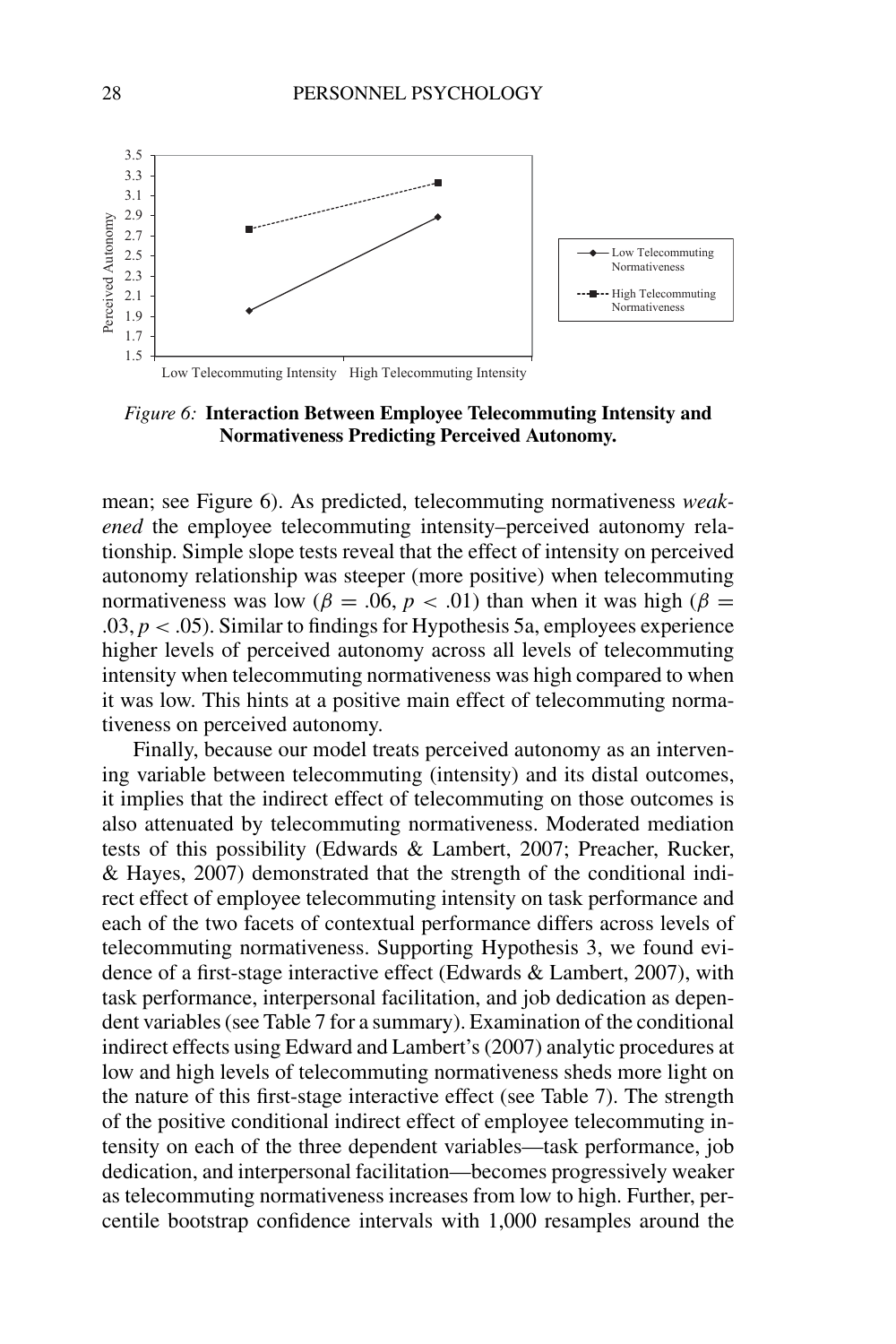| Dependent variable: Task performance                                     |             |        | Effect   |         |
|--------------------------------------------------------------------------|-------------|--------|----------|---------|
| Moderator                                                                | First stage | Direct | Indirect | Total   |
| <b>Telecommuting Normativeness</b>                                       |             |        |          |         |
| Low                                                                      | $.51*$      | $-.20$ | $2.14*$  | $1.94*$ |
| High                                                                     | $.29*$      | $-.20$ | $1.21*$  | $1.01*$ |
| <b>Differences</b>                                                       | $.22*$      |        | $.93*$   | $.93*$  |
| Dependent variable: Contextual<br>performance-job dedication             |             |        |          |         |
| Moderator                                                                |             |        |          |         |
| <b>Telecommuting Normativeness</b>                                       |             |        |          |         |
| Low                                                                      | $.51*$      | .04    | $.13*$   | $.17*$  |
| High                                                                     | $.29*$      | .04    | $.07*$   | .11     |
| <b>Differences</b>                                                       | $.22*$      |        | $.06*$   | $.06*$  |
| Dependent variable: Contextual<br>performance-interpersonal facilitation |             |        |          |         |
| Moderator                                                                |             |        |          |         |
| <b>Telecommuting Normativeness</b>                                       |             |        |          |         |
| Low                                                                      | $.51*$      | .04    | $.11*$   | $.15*$  |
| High                                                                     | $.29*$      | .04    | $.06*$   | $.10\,$ |
| <b>Differences</b>                                                       | $.22*$      |        | $.05*$   | $.05*$  |

TABLE 7 *Results of Moderated Mediation Analyses*

*Note.* Tests of differences for the indirect and total effect were based on bootstrap percentile confidence intervals with 1,000 re-samples. Variables were standardized prior to calculation of indirect effects.

difference between indirect effects of telecommuting intensity at low and high levels of telecommuting normativeness on each of the three criteria also did not include zero. Taken together, these results suggest that telecommuting's indirect effect on task and contextual performance is lessened as normativeness increases. This is consistent with the ideas that, when coworkers and/or one's supervisor telecommute, it reduces the "specialness" of the i-deal and, therefore, reduces its motivational impact.

### *Discussion*

Does use of virtual work arrangements such as telecommuting that constitute an *i-deal* reduce employee task and contextual performance? After controlling for several relevant confounds, our findings suggest that *telecommuting has beneficial associations with task and contextual performance*. The former finding is consistent with a tentative result put forward by Gajendran and Harrison (2007). The latter findings (for both job dedication and interpersonal facilitation) are new to the HR literature, and they counter some of the public rhetoric and implicit theories offered by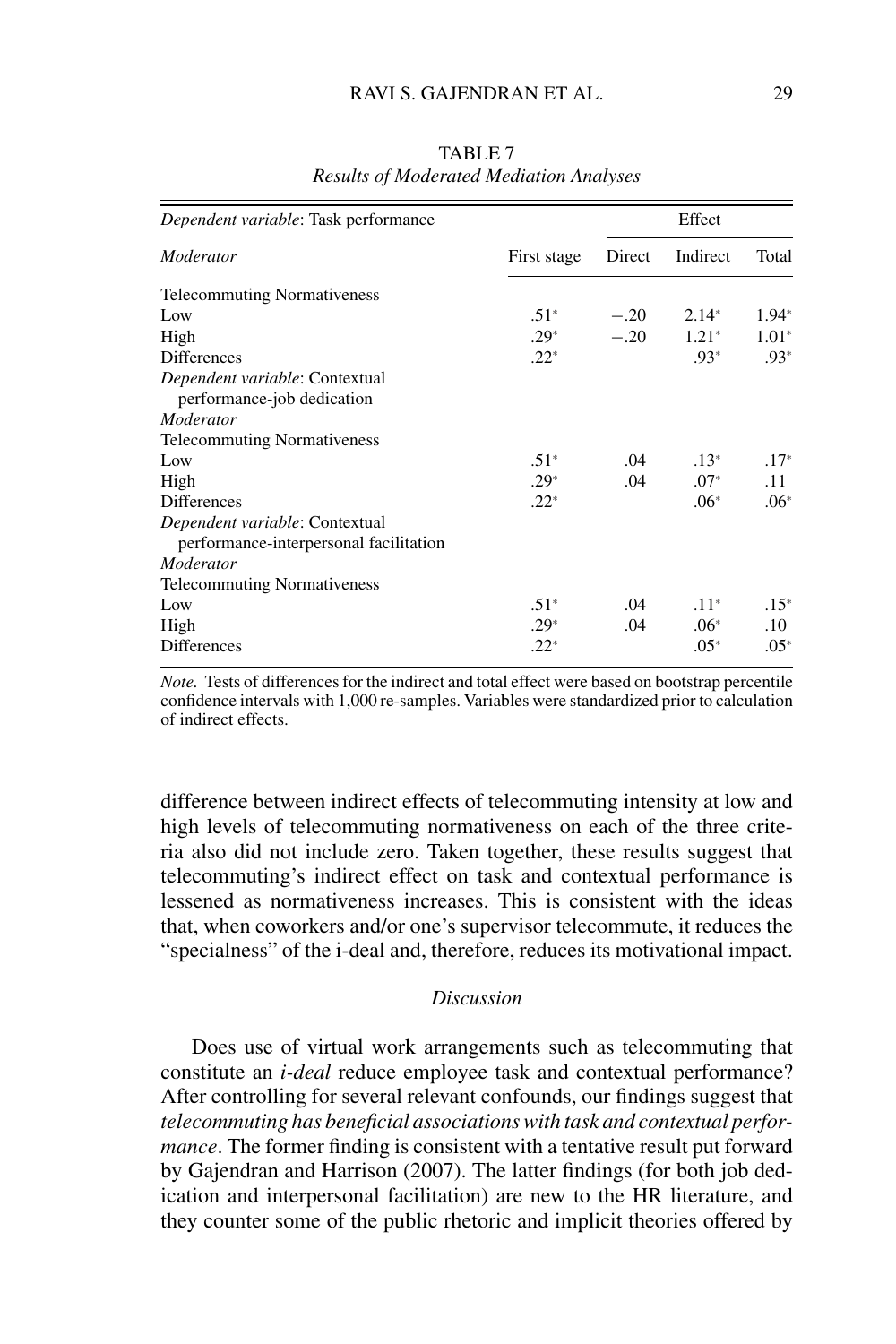visible executives (Swisher, 2013; Welch & Welch, 2007). Further, these positive effects on individual effectiveness were contingent on supervisor– subordinate relationship quality and normativeness in an interesting way. Telecommuting intensity's associations with task and contextual performance ranged from benign (when LMX is high) to positive (when LMX is low). Similarly, telecommuting intensity had stronger associations with task performance (but not contextual performance) when normativeness was low compared to when it was high. In addition, the findings also suggest that much of telecommuting's impact was transmitted via the perceived autonomy that such virtual work arrangements conveyed. Although normativeness moderated this indirect effect, it remained positive and significant across the range of values of the moderator in our data. Overall, alleviating widespread managerial concerns, results suggest that telecommuting does not impose significant performance and citizenship costs; in contrast, they suggest it has advantages for both of these criterion domains.

### *Implications for Theory and Research*

Despite studying the same phenomenon, research on i-deals and research conceptualizing telecommuting as an instance of enhancing the R side of the JD-R equation have proceeded along independent lines of inquiry. A key contribution of our study is to bring together these streams of research in a conceptual model that examines telecommuting's influence on prominent individual criterial performance. Telecommuting's beneficial associations with task and contextual performance unfolded via two distinct yet complementary paths. Results from tests of the first path, based on predictions from i-deals theory (Rousseau, 2005), indicate that telecommuting's effects are positive overall. However, plotting LMX's significant moderating influence for each of the three criteria—task performance, job dedication, and interpersonal facilitation (see Figures 2– 4)—provides further insight. *Telecommuting intensity had significant and positive associations with all three dependent variables when LMX was low*. It had no discernible effect on any of these outcomes when LMX was high. Of note, high LMX employees were engaged in elevated levels of task and contextual performance regardless of being involved in telecommuting. Still, for managers concerned about telecommuting's performance and citizenship impacts, these results suggest that providing high LMX employees access to telecommuting or increasing its extensiveness is unlikely to harm their already up-raised effectiveness. Crucially, for low LMX employees, telecommuting provides managers an important lever for enhancing effectiveness.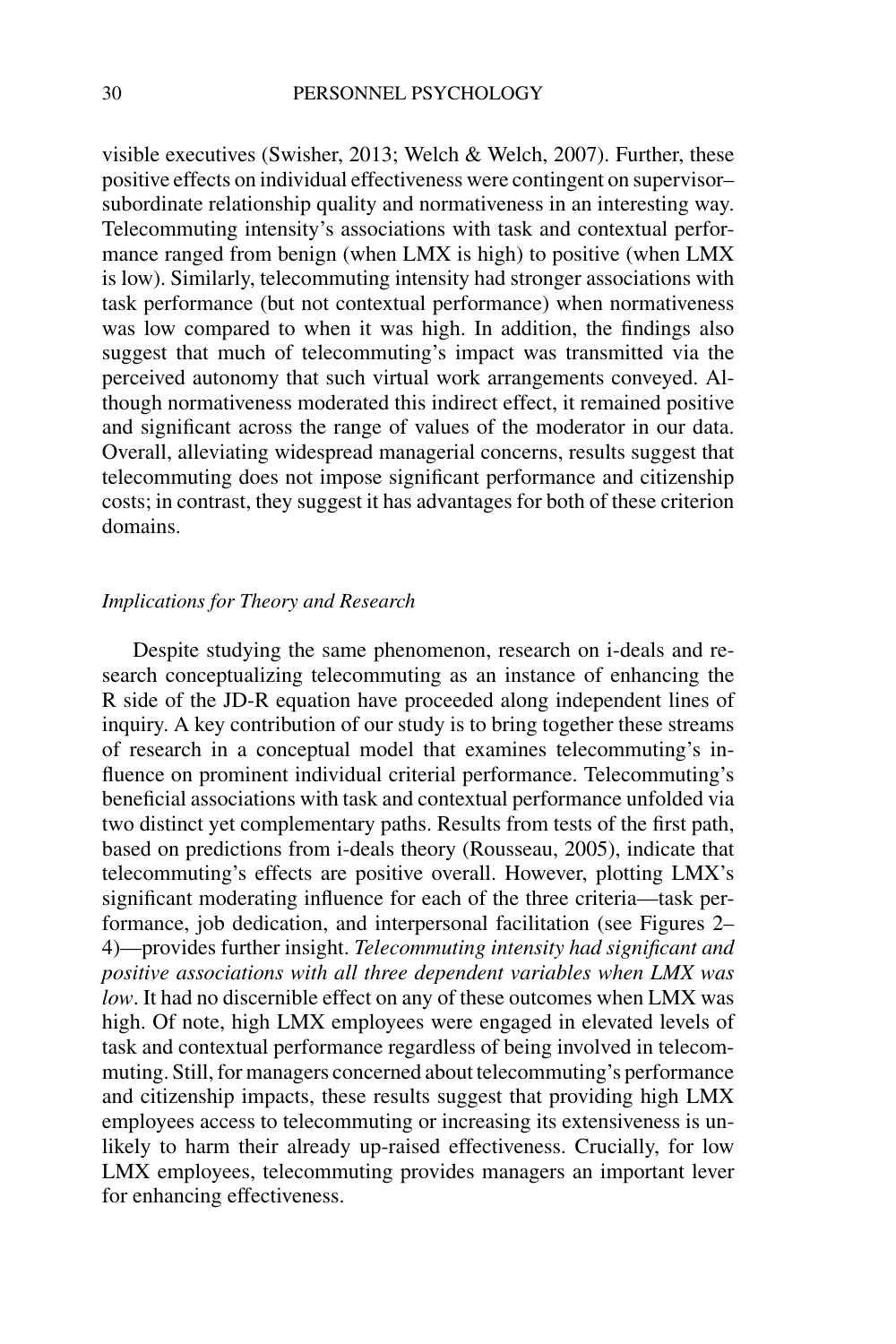Results from tests of the second path, based on prior research linking telecommuting to greater feelings of control over work (e.g., Allen et al., 2003), suggest that *telecommuting was indirectly associated with* task performance and both dimensions of contextual performance *via perceived autonomy*. This affirms predictions based on insights from the JD-R model (Demerouti et al., 2001) and resource theory (Edwards & Rothbard, 2000) that conceptualize autonomy as a valuable job resource that is reinvested by employees in the work domain. Thus, an additional contribution of our study lies in appropriating insights from the JD-R model and COR principles themselves for explaining telecommuting's impact on task and contextual performance.<sup>3</sup> Although prior research has linked telecommuting to perceived autonomy, little theory exists about the downstream consequences of this relationship, especially for performance outcomes. Applying the JD-R model suggests that telecommuting is instrumental for generating a critical job resource: employee experience of control over their work environments. Critically, COR principles (Hobfoll, 2001) that underlie the JD-R model suggest that autonomy from telecommuting is more likely to be used toward task and contextual performance.

Finally, findings also provide insight about the role of telecommuting normativeness. When normativeness is high, the distinctiveness of telecommuting as an i-deal is diminished, which we predicted would mean it is less likely to lead to improved task or contextual performance (Hypothesis 5a–b). The results partly supported this expectation. Telecommuting intensity had a positive association with task performance when telecommuting normativeness was low (and therefore the telecommuting i-deal was socially distinctive) but had no effect when it was high. However, normativeness had no significant moderating effect on telecommuting intensity's associations with either dimension of contextual performance. Perhaps telecommuting's nonnormative status motivates telecommuters to prioritize core dimensions of performance over more discretionary contextual performance behaviors to proactively minimize supervisory concerns about slacking off when out of sight.

Normativeness also influenced how much autonomy employees experienced from telecommuting. Employees benefitted more readily from telecommuting when normativeness was low (when the telecommuter was unique in the workgroup) rather than high (when colleagues and/or their supervisor also telecommuted). Further, normativeness attenuated the indirect associations of telecommuting on task and contextual performance via perceived autonomy. The indirect effect on each of these outcomes was stronger when normativeness was low versus high. This

<sup>&</sup>lt;sup>3</sup>We are grateful to an anonymous reviewer for suggesting this.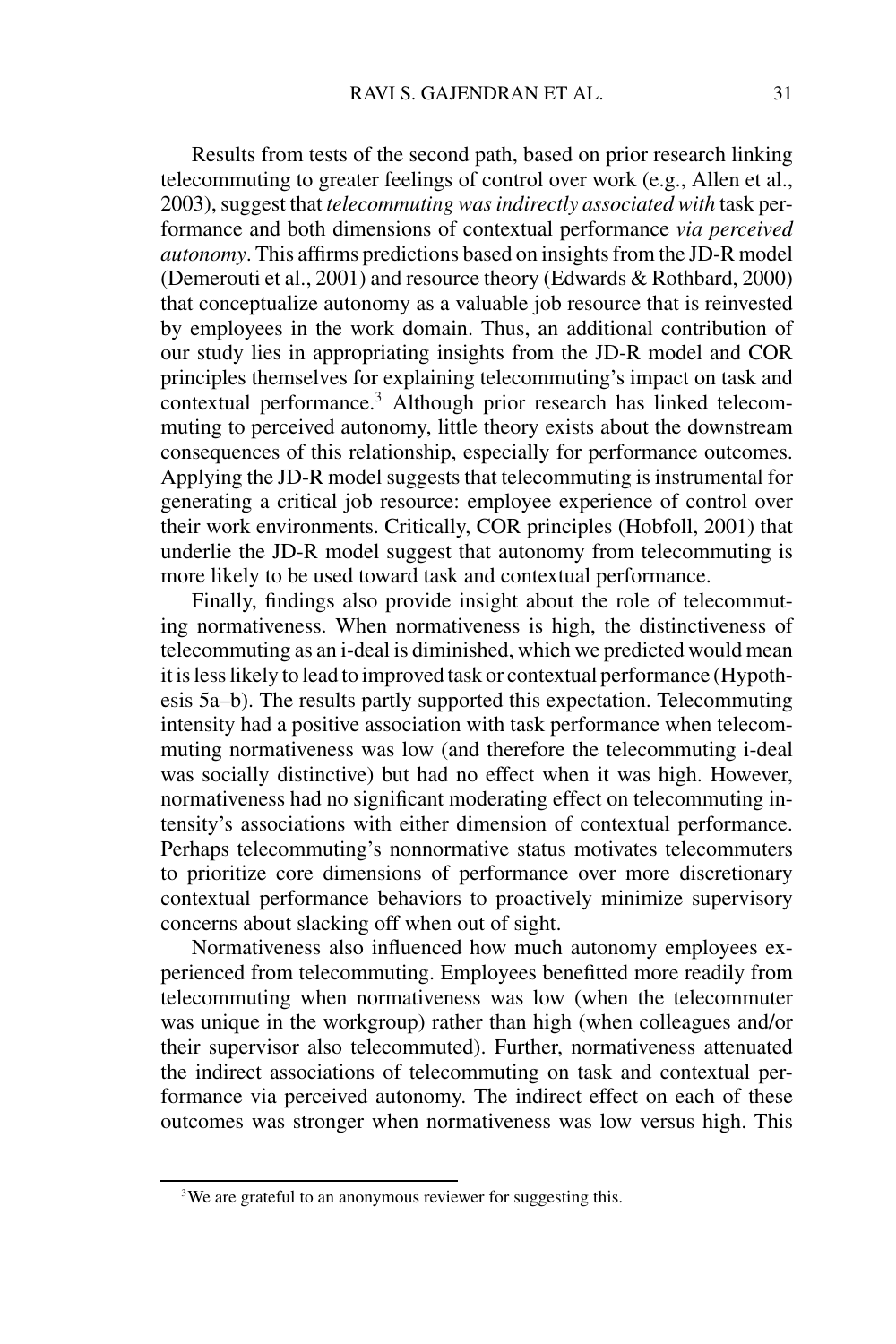result conforms to predictions of social information processing theory (Salancik & Pfeffer, 1978). Of note, an interesting and unanticipated nuance was a positive main effect for normativeness on perceived autonomy (see Figure 5). When normativeness was high, perceived autonomy was also higher on average across different levels of employee telecommuting intensity as opposed to when it was low. The large and significant bivariate correlation between the two variables ( $r = .52$ ,  $p < .01$ ) supports our speculation.

More broadly, our study advances theory by focusing attention on the social context surrounding virtual work arrangements. Although research has investigated the social consequences of virtual work (e.g., Bartel, Wrzesniewski, & Wiesenfeld, 2012; McCloskey & Igbaria, 2003), the social context of telecommuting has generally been treated as invariant. By investigating the impact of LMX and workgroup telecommuting normativeness, our study is among a small set of studies that not only question this assumption of a static social context but also accords it causal potency in influencing outcomes from virtual work (e.g., Belanger, ´ Watson-Manheim, & Swan, 2013; Gajendran & Joshi, 2012; Golden, 2007; Golden & Veiga, 2008).

### *Practical Implications*

Managers of prospective telecommuters often worry that telecommuting may hurt job performance or that it may hinder availability to others and increase the workloads of office-based employees (Linkow, Civian, & Lingle, 2011). When managers view employee telecommuting as primarily a personal life accommodation that imposes organizational costs, they are likely to question employees' commitment and job dedication (Leslie et al., 2012). Our study's findings provide alternative frames and different attributions for viewing telecommuting. Managers can treat telecommuting as an i-deal that is mutually beneficial to the employee and the organization and as a form of work redesign that generates autonomy perceptions, a valuable job resource that could improve employee productivity and contextual performance.

These findings also highlight the need for formal organizational policies with explicit guidelines about employee eligibility for telecommuting. In the absence of such policies, it is likely that managers may provide i-deals only to high LMX subordinates, those whom they trust and believe as worthy of receiving special privileges. In light of evidence from our study suggesting that telecommuting is likely to enhance the task and contextual performance of low LMX subordinates, eligibility policies may need to be designed to ensure that low LMX employees also have the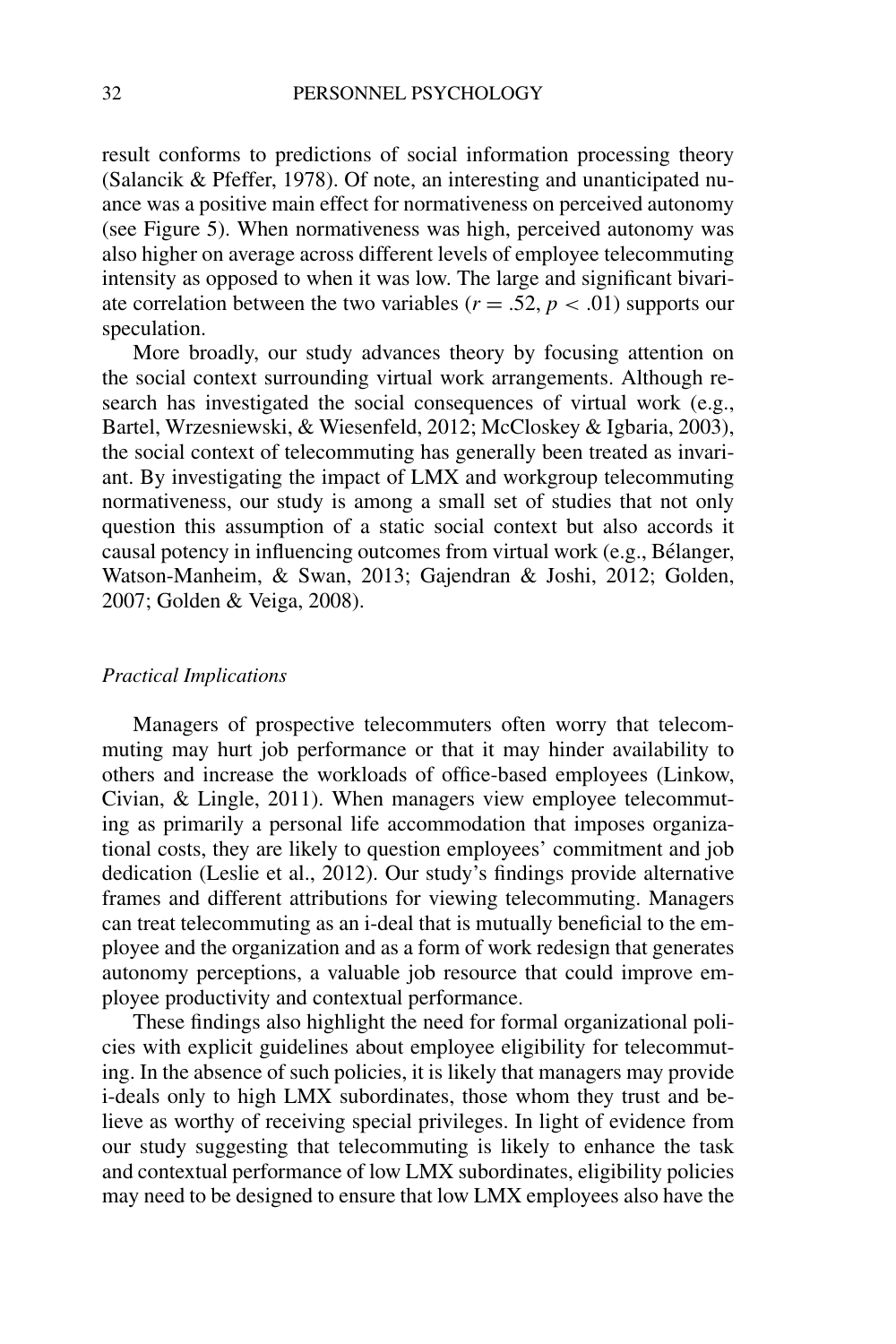opportunity to access virtual work arrangements. In addition, organizations where telecommuting is offered as a special perquisite to a privileged few appear to reap the greatest benefits in the task domain through improved performance. Of note, when telecommuting is normative, it does not hurt task performance.

### *Limitations*

Despite methodological strengths such as multisource data from a wide variety of organizations collected at different time points, our study has several limitations. Data on telecommuting and perceived autonomy were collected at the same time from the same source, which limits our ability to make causal claims about the connection between the two. Still, the significant interaction effect between telecommuting intensity and normativeness predicting perceived autonomy reduces concerns about common methods bias (Siemsen, Roth, & Oliveira, 2010). Likewise, we cannot rule out the possibility of reverse causation as an explanation for telecommuting's associations with improved task or contextual performance; it is possible that only those who display high levels of task or contextual performance are allowed to telecommute. Future research should use longitudinal designs to provide more robust causal evidence about telecommuting's effects on task and contextual performance.

Another limitation of our study is that the coefficient alpha for several measures (normativeness, task performance, and LMX) did not exceed .80, a matter of concern especially for established scales (Lance, Butts,  $\&$ Michels, 2006; Nunnally, 1978). As Lance et al. (2006) highlight, although it is possible to correct for attenuation when using low reliability measures, it is not a substitute for low-quality measures. Therefore, future research should replicate our findings using alternate measures of LMX and task performance and measure telecommuting normativeness with more than two items to improve reliability. Finally, despite sampling from a wide variety of industries and organizations, our measure of LMX had relatively low variance. Substantively, this range restriction on our LMX measure makes it harder to detect moderation effects, which implies that our study provides a conservative test of Hypothesis 2. Future research, such as a multifirm design that follows recent graduates into the workforce, could capture a greater range of LMX.

### *Conclusion*

Our study's findings alleviate concerns that telecommuting imposes performance and social costs while providing employees with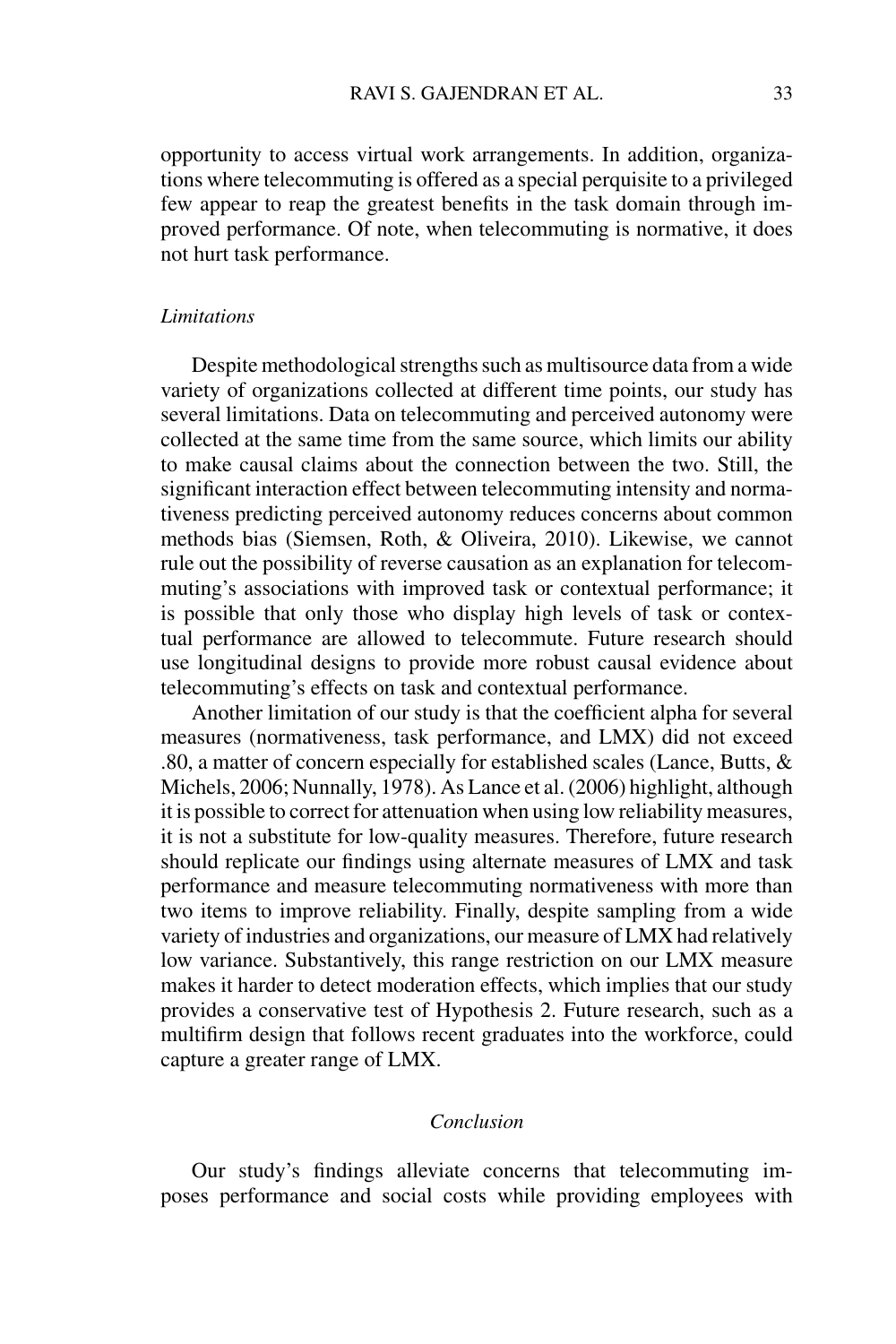significant personal benefits. Instead, they suggest that telecommuting is associated with improved task and contextual performance. Mitigating worries that telecommuting imposes collective hardships, our study suggests that telecommuting under some circumstances can contribute to *enhancing* the social environment of work. Crucially, the damaging effects anticipated by managers of prospective telecommuters have not been realized in broadly sampled work arrangements.

#### **REFERENCES**

- Aiken LS, West SG. (1991). *Multiple regression: Testing and interpreting interactions*. Newbury Park, CA: Sage.
- Allen TD, Johnson RC, Kiburz KM, Shockley KM. (2013). Work–family conflict and flexible work arrangements: Deconstructing flexibility. PERSONNEL PSYCHOLOGY, *66*(2), 345–376. doi:10.1111/peps.12012
- Allen D, Renn R, Griffeth R. (2003). The impact of telecommuting design on social systems, self-regulation, and role boundaries. *Research in Personnel and Human Resources Management*, *22*, 125–163. doi: 10.1016/S0742-7301(03)22003-X
- Anand S, Vidyarthi PR, Liden RC, Rousseau DM. (2010). Good citizens in poor-quality relationships: Idiosyncratic deals as a substitute for relationship quality. *Academy of Management Journal*, *53*(5), 970–988. http://dx.doi.org/10.5465/AMJ.2010.54533176
- Bagozzi RP, Edwards JR. (1998). A general approach for representing constructs in organizational research. *Organizational Research Methods*, *1*(1), 45–87. doi: 10.1177/109442819800100104
- Bailey D, Kurland N. (2002). A review of telework research: Findings, new directions, and lessons for the study of modern work. *Journal of Organizational Behavior*, *23*, 383–400. doi: 10.1002/job.144
- Bakker AB, Demerouti E. (2007). The job demands-resources model: State of the art. *Journal of Managerial Psychology*, *22*(3), 309–328. doi: 10.1108/02683940710733115
- Bakker AB, Demerouti E, Verbeke,W. (2004). Using the job demands-resources model to predict burnout and performance. *Human Resource Management*, *43*(1), 83–104. doi: 10.1002/hrm.20004
- Bartel CA, Wrzesniewski A, Wiesenfeld BM. (2012). Knowing where you stand: Physical isolation, perceived respect, and organizational identification among virtual employees. *Organization Science*, *23*(3), 743–757. http://dx.doi.org/10.1287/orsc.1110.0661
- Bélanger F, Watson-Manheim MB, Swan BR. (2013). A multi-level socio-technical systems telecommuting framework. *Behaviour & Information Technology*, *32*(12), 1257– 1279. doi: 10.1080/0144929X.2012.705894
- Bell BS, Kozlowski SW. (2002). A typology of virtual teams implications for effective leadership. *Group & Organization Management*, *27*(1), 14–49. doi: 10.1177/1059601102027001003
- Blau P. (1964). *Exchange and power in social life*. New York, NY: Wiley.
- Borman W, Motowidlo S. (1997). Task performance and contextual performance: The meaning for personnel selection research. *Human Performance*, *10*(2), 99–109. doi: 10.1207/s15327043hup1002\_3
- Demerouti E, Bakker AB. (2011). The job demands–resources model: Challenges for future research. *SA Journal of Industrial Psychology*, *37*(2), 1–9.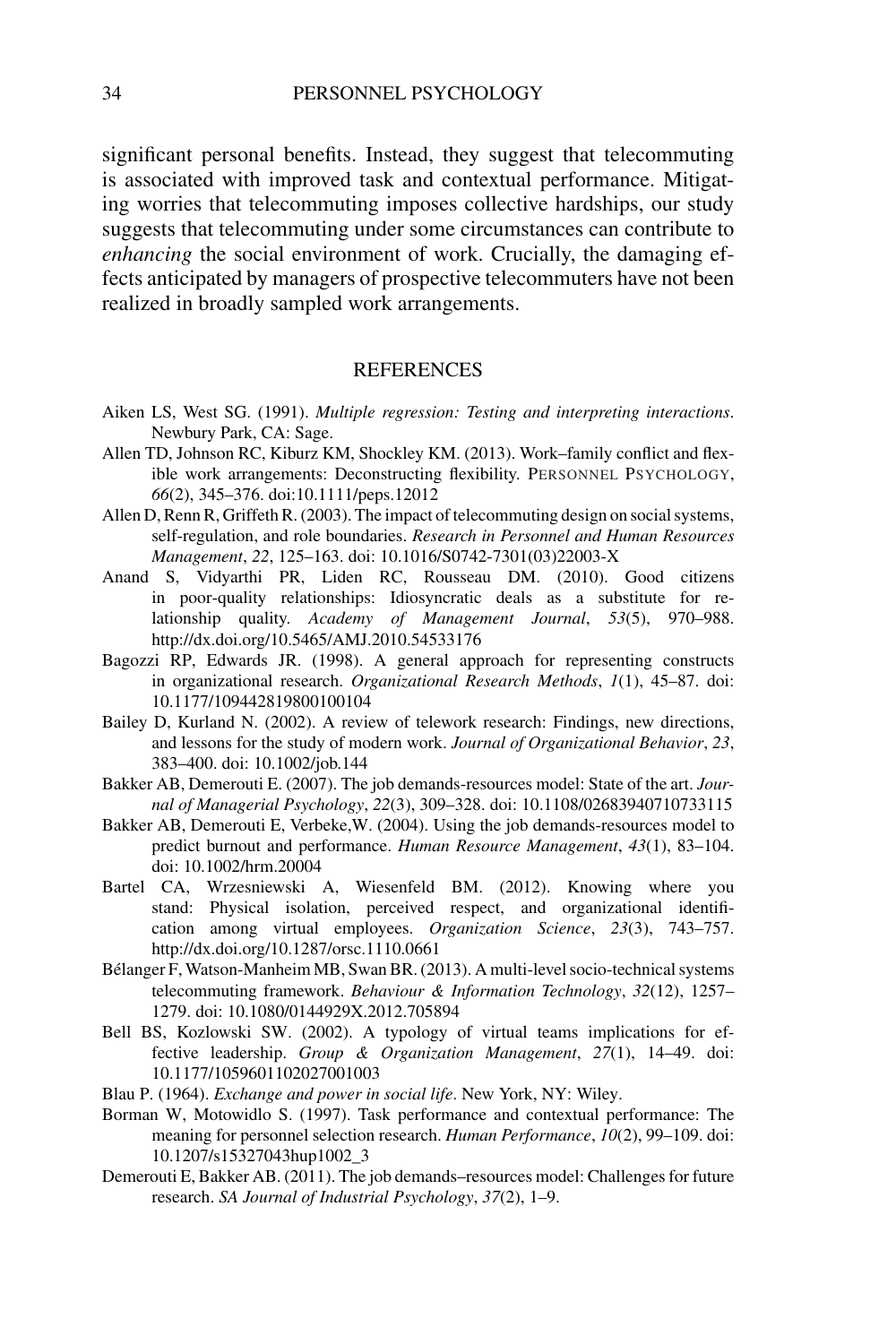- Demerouti E, Bakker AB, Nachreiner F, Schaufeli WB. (2001). The job demandsresources model of burnout. *Journal of Applied Psychology*, *86*(3), 499–512. doi:10.1037/0021-9010.86.3.499.
- Dierdorff EC, Rubin RS, Morgeson FP. (2009). The milieu of managerial work: An integrative framework linking work context to role requirements. *Journal of Applied Psychology*, *94*(4), 972–988. doi: 10.1037/a0015456
- DuBrin AJ. (1991). Comparison of the job satisfaction and productivity of telecommuters versus in-house employees: A research note on work in progress. *Psychological Reports*, *68*, 1223–1234. doi: 10.2466/pr0.1991.68.3c.1223
- Edwards JR, Lambert LS. (2007). Methods for integrating moderation and mediation: A general analytical framework using moderated path analysis. *Psychological Methods*, *12*(1), 1. doi: 10.1037/1082-989X.12.1.1
- Edwards, JR, Rothbard NP. (2000). Mechanisms linking work and family: Clarifying the relationship between work and family constructs. *Academy of Management Review*, *25*(1), 178–199. doi: 10.5465/AMR.2000.2791609
- Eisenberger R, Fasolo P, Davis-LaMastro V. (1990). Perceived organizational support and employee diligence, commitment, and innovation. *Journal of Applied Psychology*, *75*(1), 51–59. doi: 10.1037/0021-9010.75.1.51
- Elsbach KD, Cable DM, Sherman JW. (2010). How passive 'face time' affects perceptions of employees: Evidence of spontaneous trait inference. *Human Relations*, *63*(6), 735–760. doi: 10.1177/0018726709353139
- Fay MJ, Kline SL. (2011). Coworker relationships and informal communication in highintensity telecommuting. *Journal of Applied Communication Research*, *39*(2), 144– 163. doi:10.1080/00909882.2011.556136
- Fay MJ, Kline SL. (2012). The influence of informal communication on organizational identification and commitment in the context of high-intensity telecommuting. *Southern Communication Journal*, *77*(1), 61-76. doi:10.1080/1041794x.2011.582921
- Feldman DC, Gainey TW. (1997). Patterns of telecommuting and their consequences: Framing the research agenda. *Human Resource Management Review*, *7*(4), 369– 388. http://dx.doi.org/10.1016/S1053–4822(97)90025–5
- Fonner KL, Roloff ME. (2010). Why teleworkers are more satisfied with their jobs than are office-based workers: When less contact is beneficial. *Journal of Applied Communication Research*, *38*(4), 336–361. doi:10.1080/00909882.2010.513998
- Fonner KL, Roloff ME. (2012). Testing the connectivity paradox: Linking teleworkers' communication media use to social presence, stress from interruptions, and organizational identification. *Communication Monographs*, *79*(2), 205–231. doi:10.1080/03637751.2012.673000
- Gajendran RS, Harrison DA. (2007). The good, the bad, and the unknown about telecommuting: Meta-analysis of psychological mediators and individual consequences. *Journal of Applied Psychology*, *92*(6), 1524–1541. doi:10.1037/0021-9010.92.6.1524
- Gajendran RS, Joshi A. (2012). Innovation in globally distributed teams: The role of LMX, communication frequency, and member influence on team decisions. *Journal of Applied Psychology*, *97*(6), 1252–1261. doi: 10.1037/a0028958
- Gallup. (2013). *State of the American workplace employee engagement insights for U.S. business leaders*. Retrieved from http://www.gallup.com/ strategicconsulting/163007/state-american-workplace.aspx
- Glass JL. (2013). It's about the work, not the office. *The New York Times.* Retrieved from http://www.nytimes.com/2013/03/08/opinion/in-defense-of-telecommuting.html
- Golden TD. (2006). The role of relationships in understanding telecommuter satisfaction. *Journal of Organizational Behavior*, *27*(3), 319–340. doi:10.1002/job.369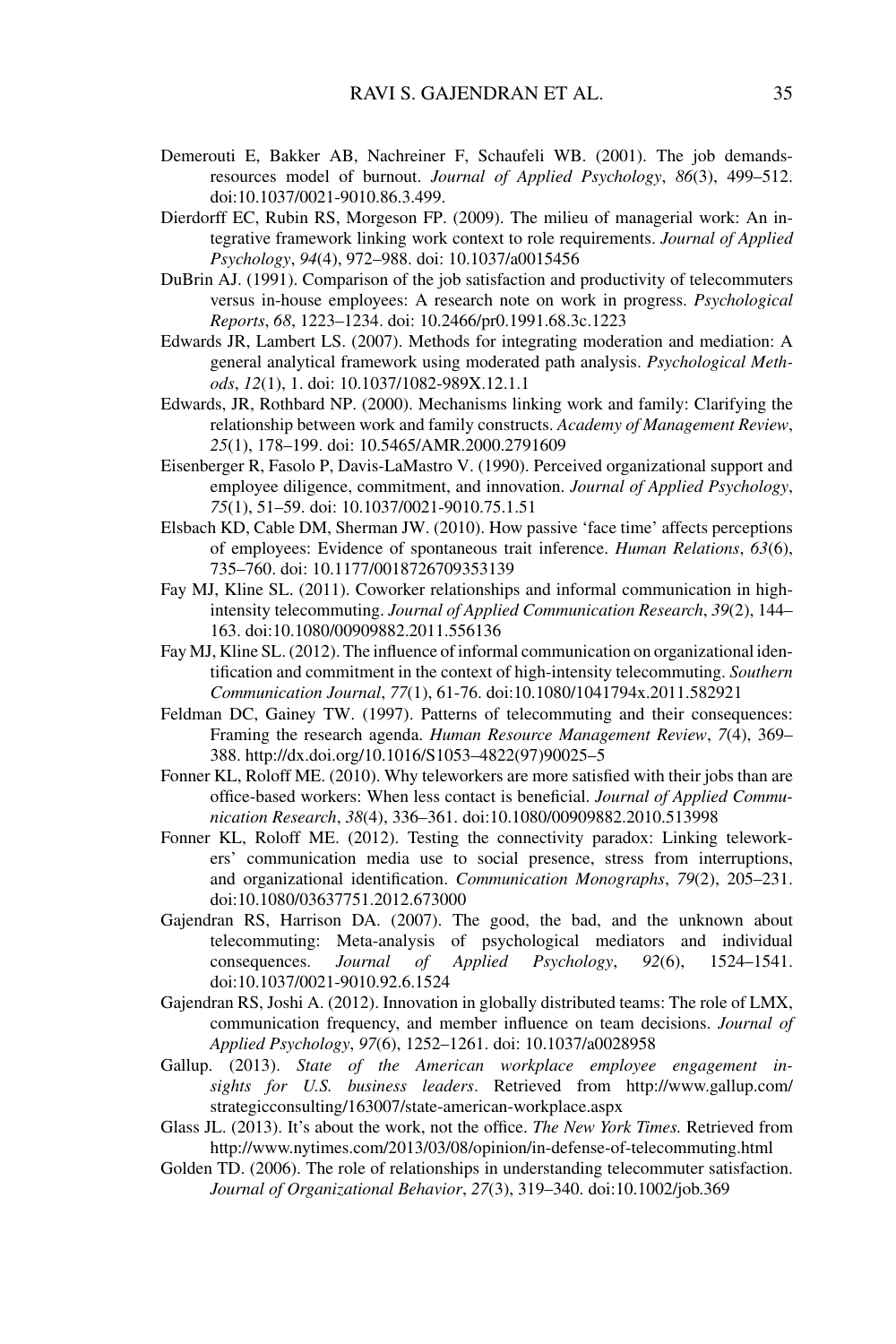- Golden TD. (2007). Co-workers who telework and the impact on those in the office: Understanding the implications of virtual work for co-worker satisfaction and turnover intentions. *Human Relations*, *60*(11), 1641–1667. doi:10.1177/0018726707084303
- Golden TD, Fromen A. (2011). Does it matter where your manager works? Comparing managerial work mode (traditional, telework, virtual) across subordinate work experiences and outcomes. *Human Relations*, *64*(11), 1451–1475. doi: 10.1177/0018726711418387
- Golden TD, Veiga JF. (2005). The impact of extent of telecommuting on job satisfaction: Resolving inconsistent findings. *Journal of Management*, *31*(2), 301–318. doi: 10.1177/0149206304271768
- Golden TD, Veiga JF. (2008). The impact of superior–subordinate relationships on the commitment, job satisfaction, and performance of virtual workers. *The Leadership Quarterly*, *19*(1), 77–88. http://dx.doi.org/10.1016/j.leaqua.2007.12.009
- Golden TD, Veiga JF, Simsek Z. (2006). Telecommuting's differential impact on workfamily conflict: Is there no place like home? *Journal of Applied Psychology*, *91*(6), 1340–1350. doi: 10.1037/0021-9010.91.6.1340
- Gouldner AW. (1960). The norm of reciprocity: A preliminary statement. *American Sociological Review*, *25*, 161–177.
- Graen GB. (1976). Role making processes within complex organizations. In Dunnette MD (Ed.), *Handbook of industrial and organizational psychology* (pp. 1201–1245). Chicago, IL: Rand-McNally.
- Graen GB, Scandura TA. (1987). Toward and psychology of dyadic organizing. In Cummings LL, Staw BM (Eds.), *Research in organizational behavior* (pp. 175–208). Greenwich, CT: JAI Press.
- Graen GB, Uhl-Bien M. (1995). Relationship-based approach to leadership: Development of leader-member exchange (LMX) theory of leadership over 25 years: Applying a multi-level multi-domain perspective. *The Leadership Quarterly*, *6*(2), 219–247. doi: 10.1016/1048-9843(95)90036-5
- Grant AM, Mayer DM. (2009). Good soldiers and good actors: Prosocial and impression management motives as interactive predictors of affiliative citizenship behaviors. *Journal of Applied Psychology*, *94*(4), 900–912. doi: 10.1037/a0013770
- Greenberg J, Roberge M, Ho VT, Rousseau DM. (2004). Fairness in idiosyncratic work arrangements: Justice as an i-deal. *Research in Personnel and Human Resources Management*, *23*, 1–34.
- Hackman JR, Oldham GR. (1976). Motivation through the design of work: Test of a theory. *Organizational Behavior and Human Performance*, *16*, 250–279. http://dx.doi.org/10.1016/0030–5073(76)90016–7
- Halbesleben JR, Harvey J, Bolino MC. (2009). Too engaged? A conservation of resources view of the relationship between work engagement and work interference with family. *Journal of Applied Psychology*, *94*(6), 1452. doi: 10.1037/a0017595
- Halbesleben JR, Wheeler AR. (2008). The relative roles of engagement and embeddedness in predicting job performance and intention to leave. *Work & Stress*, *22*(3), 242–256. doi:10.1080/02678370802383962
- Harrison DA, Johns G, Martocchio JJ. (2000). Changes in technology, teamwork, and diversity: New directions for a new century of absenteeism research. In Ferris G (Ed.), *Research in personnel and human resources management* (pp. 43–91). Greenwich, CT: JAI Press.
- Harrison DA, Newman DA, Roth PL. (2006). How important are job attitudes? metaanalytic comparisons of integrative behavioral outcomes and time sequences. *Academy of Management Journal*, *49*(2), 305. doi: 10.5465/AMJ.2006.20786077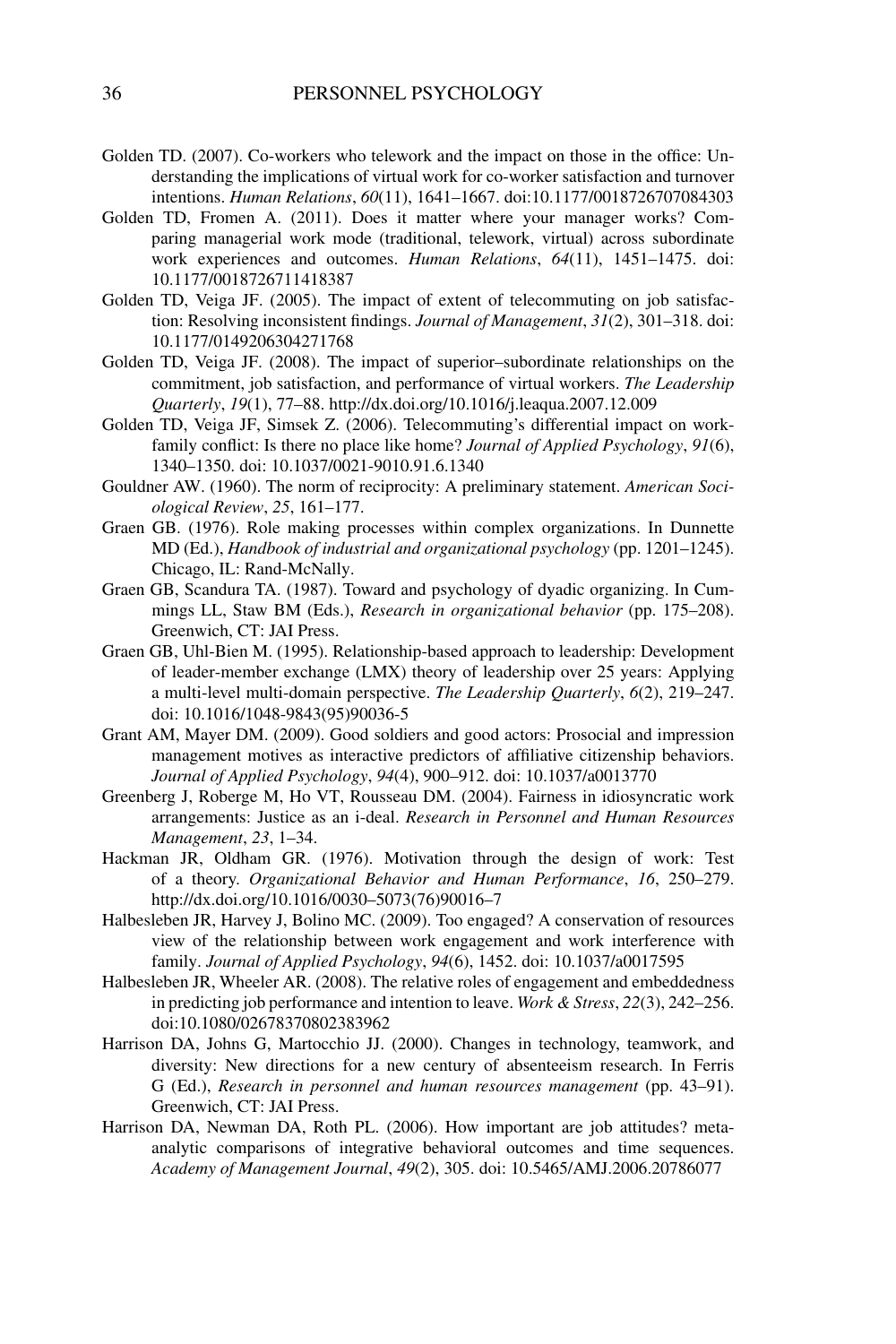- Hill JE, Hawkins AJ, Miller BC. (1996). Work and family in the virtual office: Perceived influences of mobile telework. *Family Relations*, *45*, 293–301. doi: 10.2307/585501
- Hill EJ, Miller BC, Weiner SP, Colihan J. (1998). Influences of the virtual office on aspects of work and work/life balance. PERSONNEL PSYCHOLOGY, *51*(3), 667–683. doi: 10.1111/j.1744-6570.1998.tb00256.x
- Hobfoll SE. (2001). The influence of culture, community, and the nested-self in the stress process: Advancing conservation of resources theory. *Applied Psychology*, *50*(3), 337–421. doi: 10.1111/1464-0597.00062
- Hornung S, Rousseau DM, Glaser J. (2008). Creating flexible work arrangements through idiosyncratic deals. *Journal of Applied Psychology*, *93*(3), 655–664. doi:10.1037/0021-9010.93.3.655
- Hornung S, Rousseau DM, Glaser J. (2009). Why supervisors make idiosyncratic deals: Antecedents and outcomes of i-deals from a managerial perspective. *Journal of Managerial Psychology*, *24*(8), 738–764. doi: 10.1108/02683940910996770
- Igbaria M, Guimaraes T. (1999). Exploring differences in employee turnover intentions and its determinants among telecommuters and non-telecommuters. *Journal of Management Information Systems*, *16*(1), 147–164.
- Kelly EL, Kalev A. (2006). Managing flexible work arrangements in US organizations: Formalized discretion or 'a right to ask'. *Socio-Economic Review*, *4*(3), 379. doi: 10.1093/ser/mwl001
- Kossek EE, Lautsch BA, Eaton SC. (2005). Flexibility enactment theory: Implications of flexibility type, control, and boundary management for work-family effectiveness. In Kossek EE, Lambert SJ (Eds.), *Work and life integration: Organizational, cultural and psychological perspectives*. Mahwah, NJ: Erlbaum.
- Kossek EE, Lautsch BA, Eaton SC. (2006). Telecommuting, control, and boundary management: Correlates of policy use and practice, job control, and work– family effectiveness. *Journal of Vocational Behavior*, *68*(2), 347–367. doi: 10.1016/j.jvb.2005.07.002
- Kurland NE, & Bailey DE. (1999) Telework: The advantages and challenges of working here, there, anywhere, and anytime. Organizational Dynamics, *28*(2), 53–66. doi: 53-67.10.1016/S0090-2616(00)80016-9
- Lance CE, Butts MM, Michels LC. (2006). The sources of four commonly reported cutoff criteria what did they really say? *Organizational Research Methods*, *9*(2), 202–220. doi: 10.1177/1094428105284919
- Lautsch BA, Kossek EE, Eaton SC. (2009). Supervisory approaches and paradoxes in managing telecommuting implementation. *Human Relations*, *62*(6), 795–827. doi: 10.1177/0018726709104543
- Leslie LM, Manchester CF, Park T, Mehng SA. (2012). Flexible work practices: A source of career premiums or penalties? *Academy of Management Journal*, *55*(6), 1407–1428. doi:10.5465/amj.2010.0651
- Lian H, Ferris DL, Brown DJ. (2012). Does power distance exacerbate or mitigate the effects of abusive supervision? It depends on the outcome. *Journal of Applied Psychology*, *97*(1), 107. doi:10.1037/a0024610
- Liden RC, Graen G. (1980). Generalizability of the vertical dyad linkage model of leadership. *The Academy of Management Journal*, *23*(3), 451–465.
- Linkow P, Civian J, Lingle K. (2011). *Men and work-life integration: A global study*. Retrieved from http://www.worldatwork.org/waw/adimLink?id=51556
- Little TD, Cunningham WA, Shahar G, Widaman KF. (2002). To parcel or not to parcel: Exploring the question, weighing the merits. *Structural Equation Modeling: A Multidisciplinary Journal*, *9*(2), 151–173. doi:10.1207/S15328007SEM0902\_1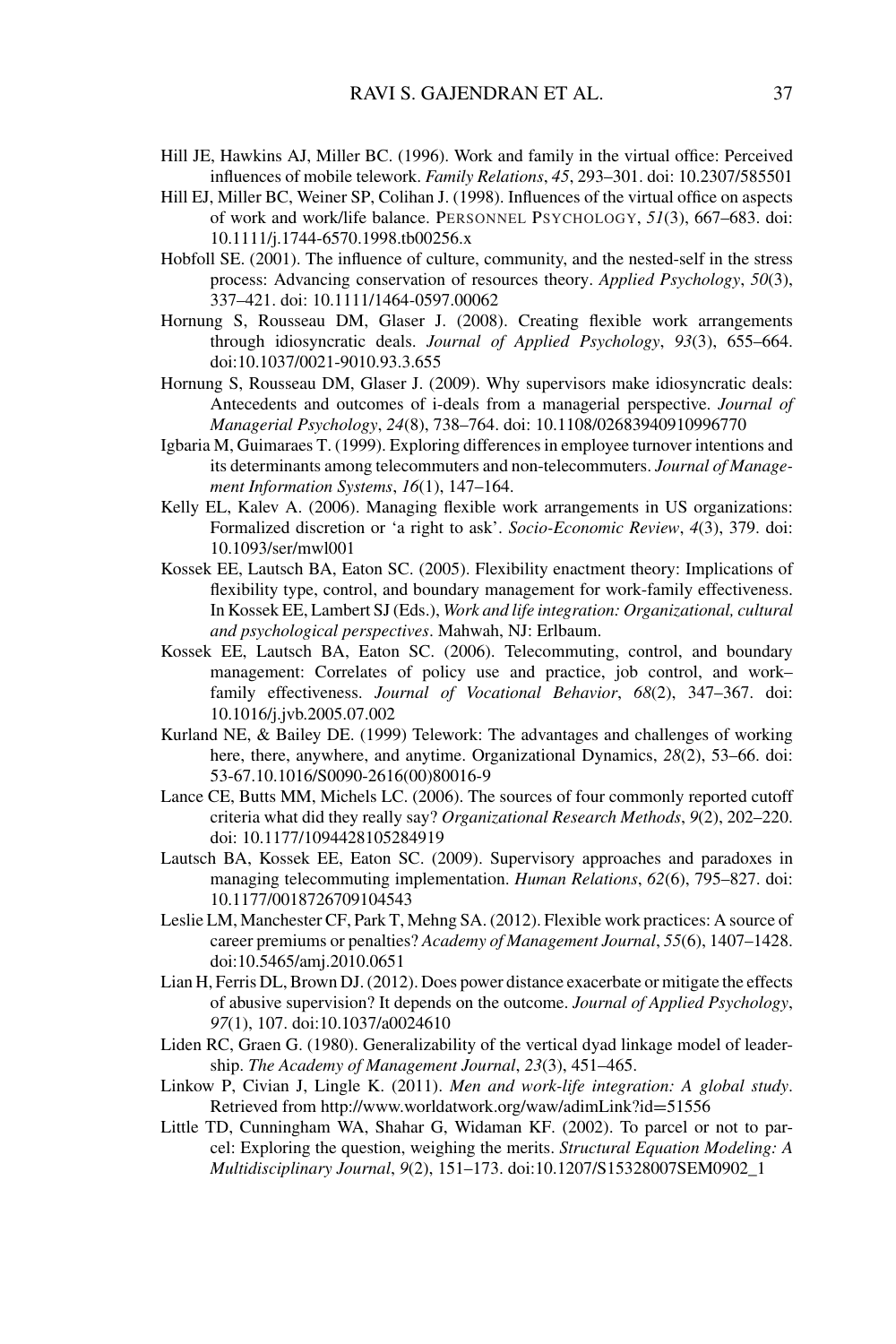- Luckerson V. (2012). *Work from home and you might miss a raise*. Retrieved from http://business.time.com/2012/07/17/work-from-home-and-you-might-missa-raise-2/
- Mabe PA, West SG. (1982). Validity of self-evaluation of ability: A review and meta-analysis. *Journal of Applied Psychology*, *67*, 280–296. doi:10.1037/0021- 9010.67.3.280
- MacKinnon DP, Lockwood CM, Williams J. (2004). Confidence limits for the indirect effect: Distribution of the product and resampling methods. *Multivariate Behavioral Research*, *39*(1), 99–128. doi:10.1207/s15327906mbr3901\_4
- Matos K, Galinsky E. (2012). National study of employers. Retrieved from http://familiesandwork.org/site/research/reports/NSE\_2012.pdf
- McCloskey DW, Igbaria M. (2003). Does "out of sight" mean "out of mind"? An empirical investigation of the career advancement prospects of telecommuters. *Information Resources Management Journal*, *16*(2), 19–34. doi: 10.4018/irmj.2003040102
- Morgeson FP, Humphrey SE. (2006). The work design questionnaire (WDQ): Developing and validating a comprehensive measure for assessing job design and the nature of work. *Journal of Applied Psychology*, *91*(6), 1321–1339. doi: 10.1037/0021- 9010.91.6.1321
- Mulki J, Bardhi F, Lassk F, Nanavaty-Dahl J. (2009). Set up remote workers to thrive. *MIT Sloan Management Review*, *51*(1), 63–69.
- Nunnally JC. (1978). *Psychometric theory (2nd ed.)*. New York, NY: McGraw-Hill.
- Organ D. (1997). Organizational citizenship behavior: It's construct clean-up time. *Human Performance*, *10*(2), 85–97. doi: 10.1207/s15327043hup1002\_2
- Perlow LA. (1998). Boundary control: The social ordering of work and family time in a high-tech corporation. *Administrative Science Quarterly*, *43*(2), 328–357. doi:10.2307/2393855
- Preacher KJ, Hayes AF. (2008). Asymptotic and resampling strategies for assessing and comparing indirect effects in multiple mediator models. *Behavioral Research Methods*, *40*(3), 879–891. doi:10.3758/BRM.40.3.879
- Preacher KJ, Kelley K. (2011). Effect size measures for mediation models: Quantitative strategies for communicating indirect effects. *Psychological Methods*, *16*(2), 93– 115. doi:10.1037/a0022658
- Preacher KJ, Rucker DD, Hayes AF. (2007). Addressing moderated mediation hypotheses: Theory, methods, and prescriptions. *Multivariate Behavioral Research*, *42*(1), 185– 227. doi:10.1080/00273170701341316
- Raghuram S, Tuertscher P, Garud R. (2010). Research note-mapping the field of virtual work: A cocitation analysis. *Information System Research*, *21*(4), 983–999. http://dx.doi.org/10.1287/isre.1080.0227
- Rau BL, Hyland MM. (2002). Role conflict & flexible arrangements: The effects on attraction applicant. PERSONNEL PSYCHOLOGY, *55*(1), 111–136. doi: 10.1111/j.1744- 6570.2002.tb00105.x
- Rosen CC, Slater DJ, Johnson RE. (2013). Let's make a deal development and validation of the ex post i-deals scale. *Journal of Management*, *39*(3), 709–742. doi:10.1177/0149206310394865
- Rousseau DM. (2005). *I-deals: Idiosyncratic deals employees bargain for themselves*. New York, NY: M. E. Sharpe.
- Rousseau DM, Ho VT, Greenberg J. (2006). I-deals: Idiosyncratic terms in employment relationships. *Academy of Management Review*, *31*, 977–994. doi: 10.5465/AMR.2006.22527470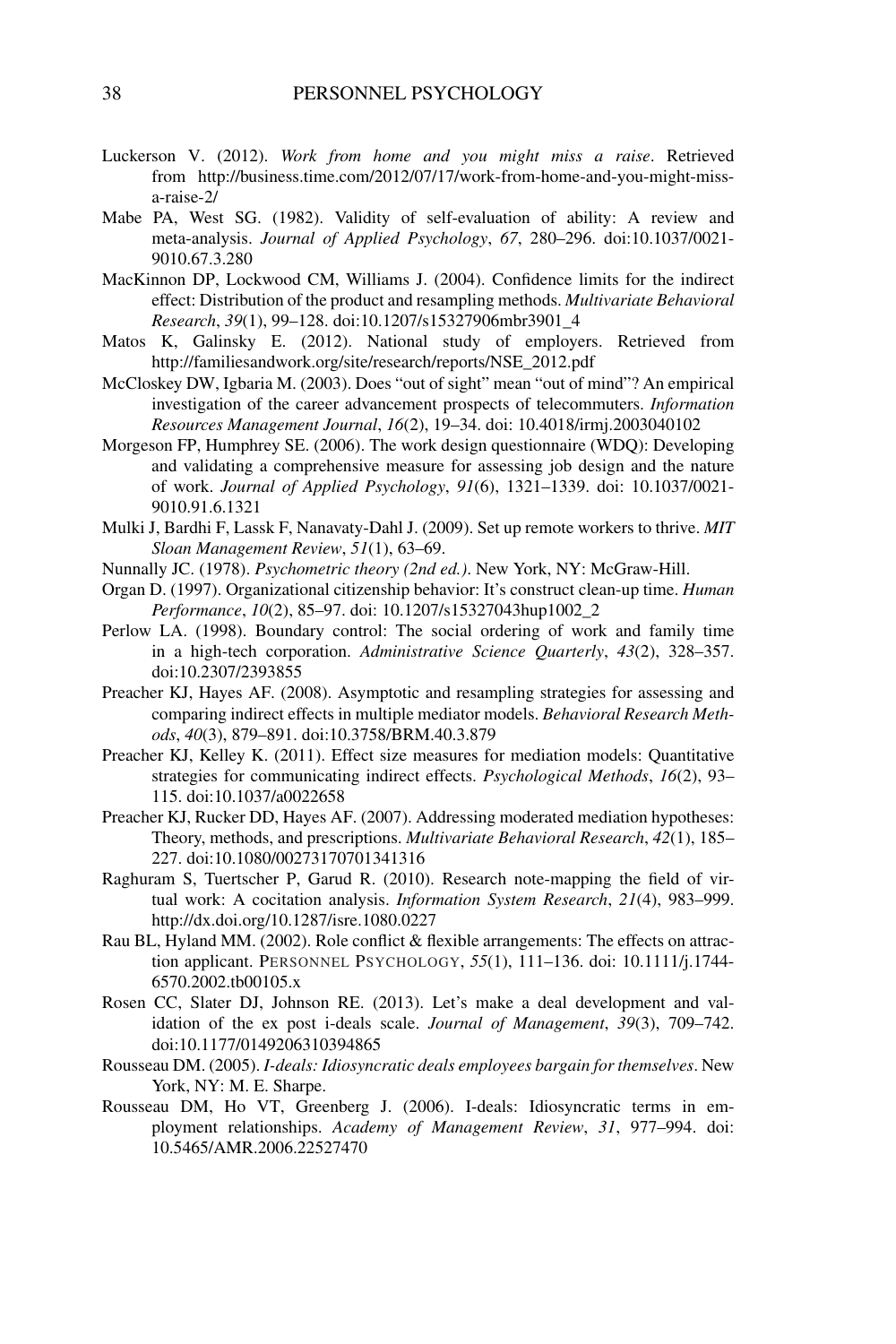- Rousseau DM, Hornung S, Kim TG. (2009). Idiosyncratic deals: Testing propositions on timing, content, and the employment relationship. *Journal of Vocational Behavior*, *74*(3), 338–348. http://dx.doi.org/10.1016/j.jvb.2009.02.004
- Ryan RM, Deci EL. (2000). Self-determination theory and the facilitation of intrinsic motivation, social development, and well-being. *American Psychologist*, *55*(1), 68– 78. doi:10.1037/0003-066X.55.1.68
- Saks AM. (2006). Antecedents and consequences of employee engagement. *Journal of Managerial Psychology*, *21*(7), 600–619. doi:10.1108/02683940610690169
- Salancik GR, Pfeffer J. (1978). A social information processing approach to job attitudes and task design. *Administrative Science Quarterly*, *23*(2), 224–253. doi:10.2307/2392563
- Salanova M, Agut S, Peiró JM. (2005). Linking organizational resources and work engagement to employee performance and customer loyalty: The mediation of service climate. *Journal of Applied Psychology*, *90*(6), 1217–1227. doi:10.1037/0021- 9010.90.6.1217
- Seibert SE, Kraimer ML, Liden RC. (2001). A social capital theory of career success. *Academy of Management Journal*, *44*(2), 219–237. doi: 10.2307/3069452
- Shrout PE, Bolger N. (2002). Mediation in experimental and nonexperimental studies: New procedures and recommendations. *Psychological Methods*, *7*(4), 422–445. doi:10.1037//1082-989X.7.4.422 ER
- Siemsen E, Roth A, Oliveira P. (2010). Common method bias in regression models with linear, quadratic, and interaction effects. *Organizational Research Methods*, *13*(3), 456–476. doi:10.1177/1094428109351241
- Sims Jr, HP, Szilagyi AD, Keller RT. (1976). The measurement of job characteristics. *Academy of Management Journal*, *19*(2), 195–212. doi: 10.2307/255772
- Sin HP, Nahrgang JD, Morgeson FP. (2009). Understanding why they don't see eye-to-eye: An examination of leader-member exchange (LMX) agreement. *Journal of Applied Psychology*, *94*, 1048–1057. doi: 10.1037/a0014827
- Skinner EA. (1996). A guide to constructs of control. *Journal of Personality and Social Psychology*, *71*(3), 549–570. doi:10.1037/0022-3514.71.3.549
- Society for Human Resource Management (SHRM). (2010). *SHRM poll: Challenges facing organizations and HR in the next 10 years*. Retrieved from http://www.shrm.org/research/surveyfindings/articles/pages/challengesinnext10yrs. aspx
- Sparrowe RT, Soetjipto BW, Kraimer ML. (2006). Do leaders' influence tactics relate to members' helping behavior? It depends on the quality of the relationship. *Academy of Management Journal*, *49*(6), 1194–1208. doi:10.5465/AMJ.2006.23478645
- Spector P. (1986). Perceived control by employees: A meta-analysis of studies concerning autonomy and participation at work. *Human Relations*, *39*(11), 1005. doi: 10.1177/001872678603901104
- Swisher K. (2013). "Physically together": Here's the internal Yahoo nowork-from-home memo for remote workers and maybe more. Retrieved from http://allthingsd.com/20130222/physically-together-heres-the-internal-yahoono-work-from-home-memo-which-extends-beyond-remote-workers/
- Thatcher S, Bagger J. (2011). Working in pajamas: Telecommuting, unfairness sources, and unfairness perceptions. *Negotiation and Conflict Management Research*, *4*(3), 248–276. doi: 10.1111/j.1750-4716.2011.00082.x
- Thatcher SMB, Zhu X. (2006). Changing identities in a changing workplace: Identification, identity enactment, self-verification, and telecommuting. *Academy of Management Review*, *31*, 1076–1088. doi:10.5465/AMR.2006.22528174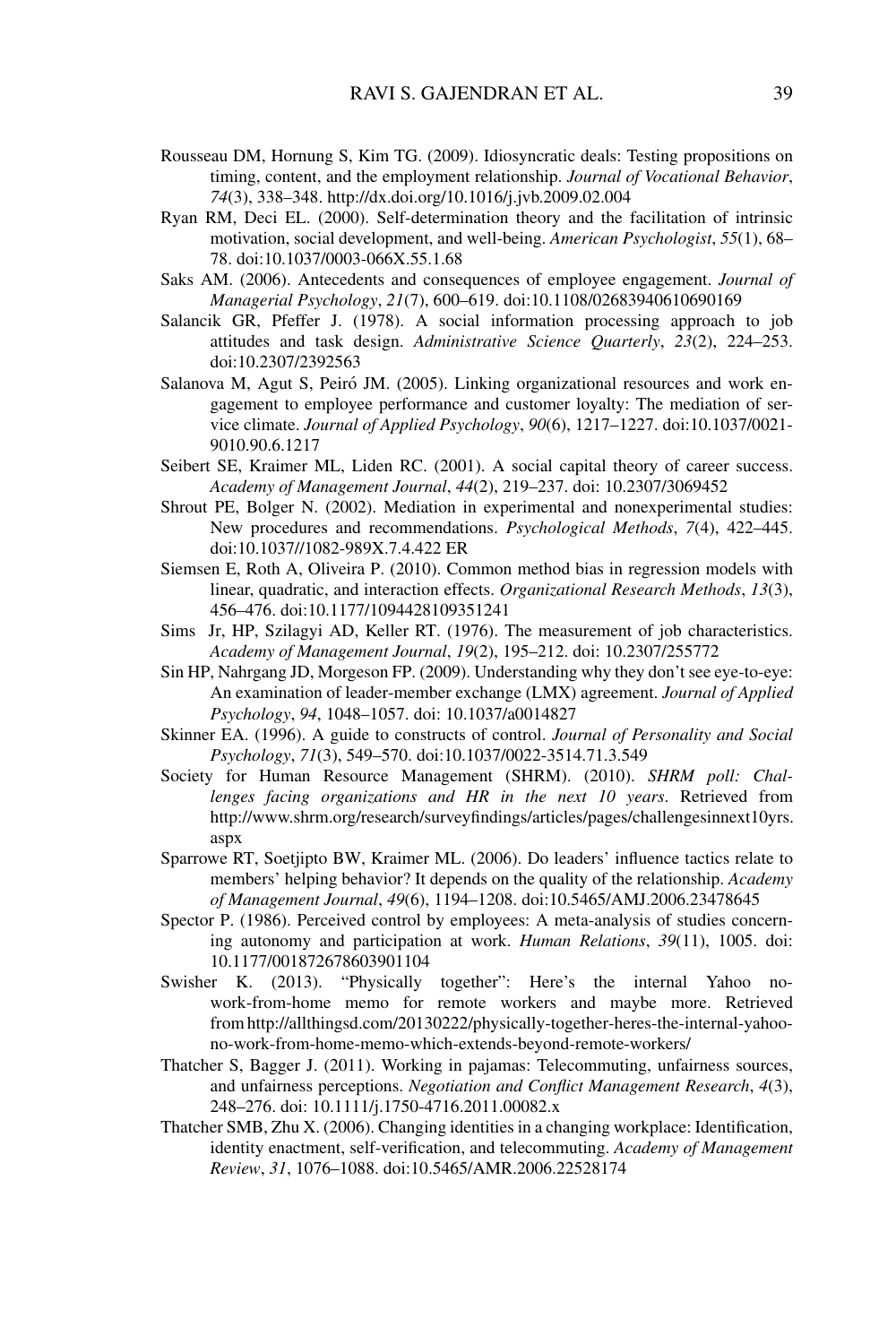- Thompson CA, Beauvais LL, Lyness KS. (1999). When work–family benefits are not enough: The influence of work–family culture on benefit utilization, organizational attachment, and work–family conflict. *Journal of Vocational Behavior*, *54*(3), 392– 415. http://dx.doi.org/10.1006/jvbe.1998.1681
- Van Scotter JR, Motowidlo SJ. (1996). Interpersonal facilitation and job dedication as separate facets of contextual performance. *Journal of Applied Psychology*, *81*(5), 525–531. doi: 10.1037/0021-9010.81.5.525
- Van Sell M, Jacobs SM. (1994). Telecommuting and quality of life: A review of the literature and a model for research. *Telematics and Informatics*, *11*(2), 81–95. doi: 10.1016/0736–5853(94)90033–7
- Venkatesh V, Johnson P. (2002). Telecommuting technology implementations: A withinand between-subjects longitudinal field study. PERSONNEL PSYCHOLOGY, *55*(3), 661–687. doi: 10.1111/j.1744-6570.2002.tb00125.x
- Venkatesh A, Vitalari NP. (1992). An emerging distributed work arrangement: An investigation of computer-based supplemental work at home. *Management Science*, *38*(12), 1687–1706. doi:10.1287/mnsc.38.12.1687
- Wayne SJ, Shore LM, Liden RC. (1997). Perceived organizational support and leadermember exchange: A social exchange perspective. *The Academy of Management Journal*, *40*(1), 82–111. doi:10.2307/257021
- Welch J, Welch S. (2007). The importance of being there. Retrieved from http://www.businessweek.com/stories/2007-04-15/the-importance-of-being-there
- Wiesenfeld BM, Raghuram S, Garud R. (1999). Communication patterns as determinants of organizational identification in a virtual organization. *Organization Science*, *10*(6), 777–790. doi: 10.1287/orsc.10.6.777

### Appendix A

We took several steps to ensure that only full-time employees participated and to minimize the possibility of fraudulent responses by students. All students were offered an alternative assignment to earn extra credit that was equivalent in terms of time and effort. Further, the survey contained check questions based on course materials that would be possibly meaningful to students but irrelevant to employees and supervisors, which could help detect potential fraud. No respondent endorsed that they were knowledgeable about the concepts included on these check questions. To further authenticate survey responses, we also asked respondents for their specific job titles and a brief description of the mission of their organization. They were also encouraged to provide their work email address for receiving gift certificates. Of the 323 respondents, 224 provided work e-mails for gift certificates. Finally, we personally contacted a random sample of employees and their supervisors to verify their full-time employee status and their actual participation in the survey. Everyone who we contacted could verify their participation as well as their job or position in their current firm, as matched to the survey response.